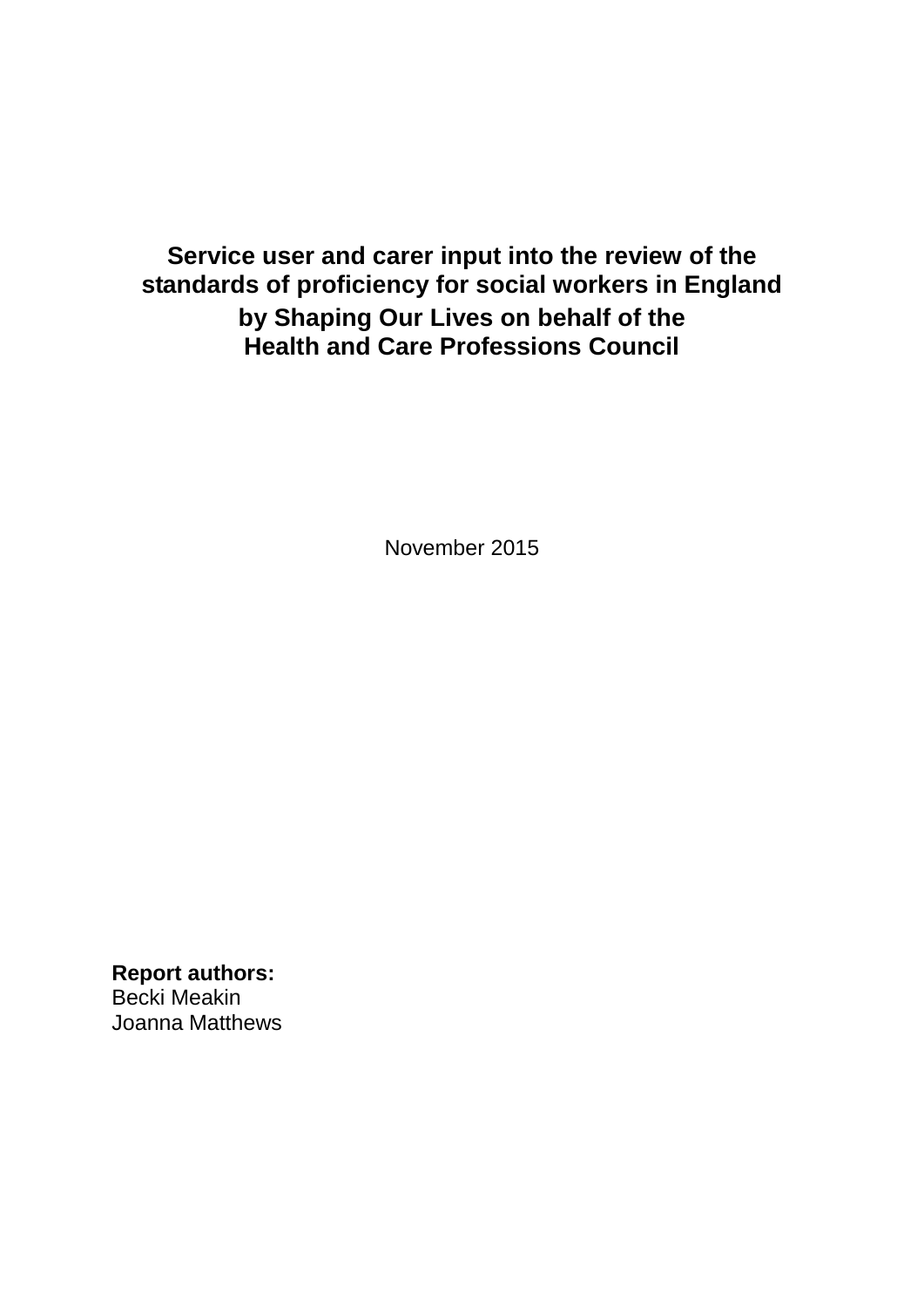#### **Executive summary**

Shaping Our Lives has been asked by the Health and Care Professions Council to undertake a review of the standards of proficiency for social workers in England. This is part of the HCPCs wider review of these standards taking place in 2015 and 2016.

Social workers in England joined the Health and Care Professions Council on Wednesday 1 August 2012. These standards of proficiency are effective from that date and are the standards which every registrant must meet in order to become registered and must continue to meet in order to maintain their registration. It is important to reflect that since these standards were published, social workers have to operate within increasing financial constraints. The Care Act 2014 provides for preventative action and for meeting the needs not only of service users but carers too. Going forward social workers will have to provide good quality care to a population which is growing, ageing and increasingly diverse. It is therefore important the standards are reviewed regularly to make sure they continue to be fit for purpose.

Shaping Our Lives recruited a group of service users and carers to reflect on the standards from their experience of interacting with social workers when in receipt of services. We also discussed the standards with a group of social work students and service user educators at London South Bank University and New College Durham. These discussions took place during the summer of 2015. Participation was enthusiastic and informed; service users and carers took the opportunity to help improve the standards, recognising their importance to strong social work practice.

Shaping Our Lives has analysed the feedback from both groups, cross referencing against each standard to look at the robustness of the standards when viewed from the service user perspective. The findings are presented against each standard and it is noted where the feedback given by participants could be applied to several standards. Discussions prompted by the standards led to wider points being made about social work practice and in particular the impact of budget reductions. Participants noted that social workers, service users and carers are in unequal relationships with the balance of power tipped towards professionals, however positive relationships based on good communications lead to services which have a positive impact on service users and carers' daily lives.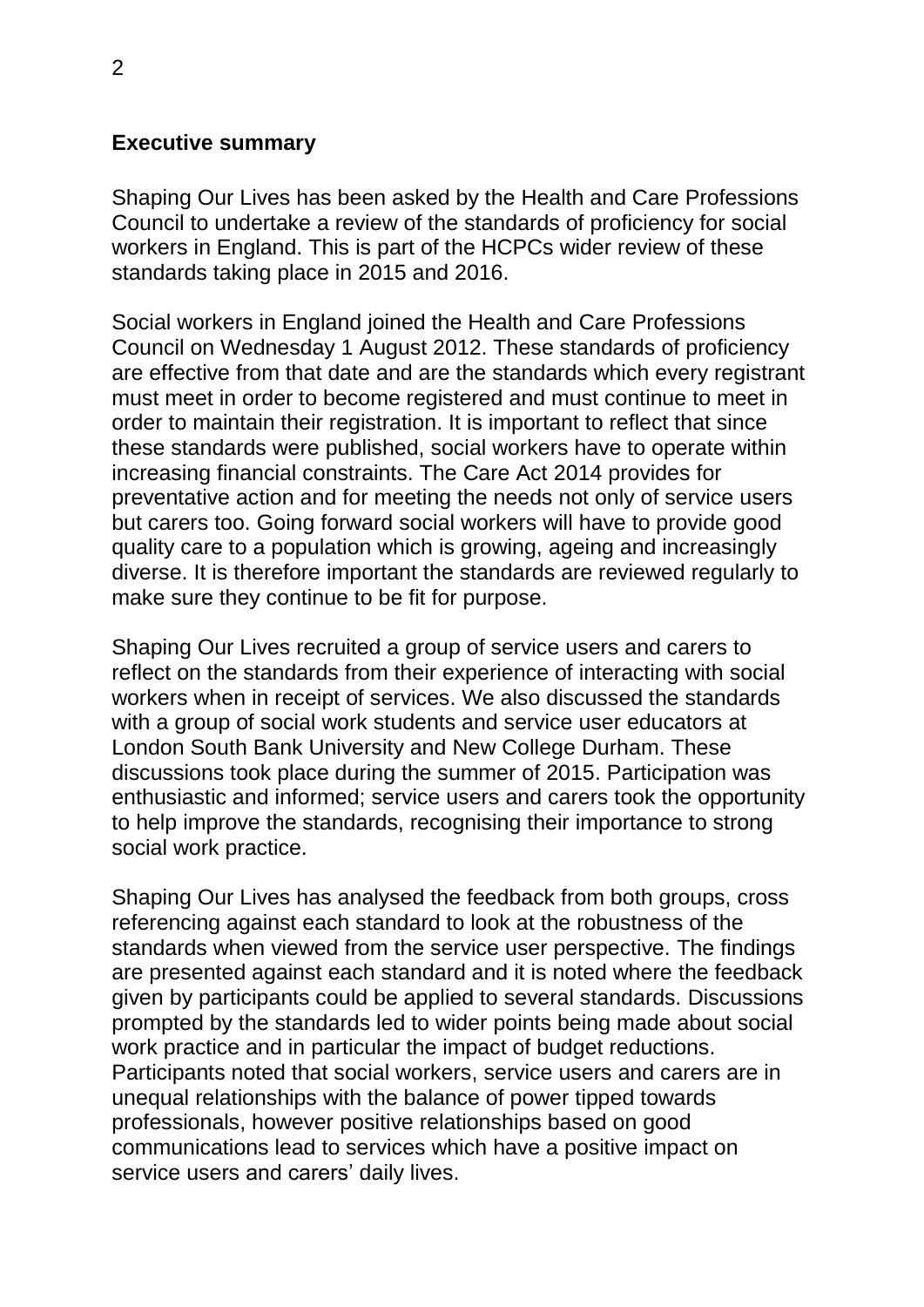From the findings Shaping Our Lives have made recommendations for amendments to the standards of proficiency which address the following issues:

- Relationships between service users/carers and their social workers
- Good communication leading to services which meet the need of the client
- A person-centred approach as an integral characteristic of strong social work practice
- Involvement of service users and carers in service design and implementation
- Reflections on practice by both the social worker and the client.

Finally Shaping Our Lives has made some suggestions about ways of involving service users in future reviews of the HCPC's standards of proficiency.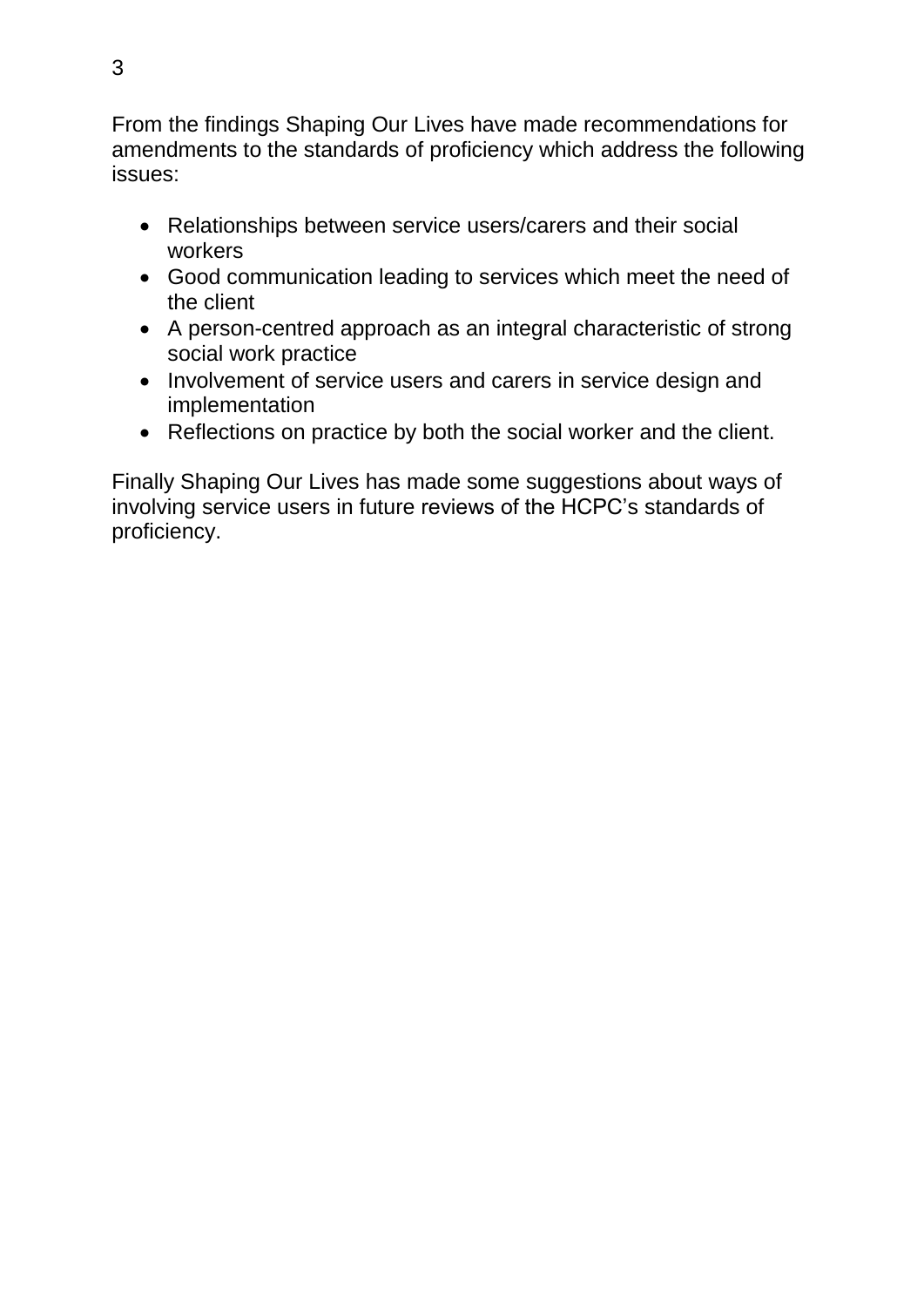# **Contents**

| - Profession specific standards of proficiency for social workers in |  |
|----------------------------------------------------------------------|--|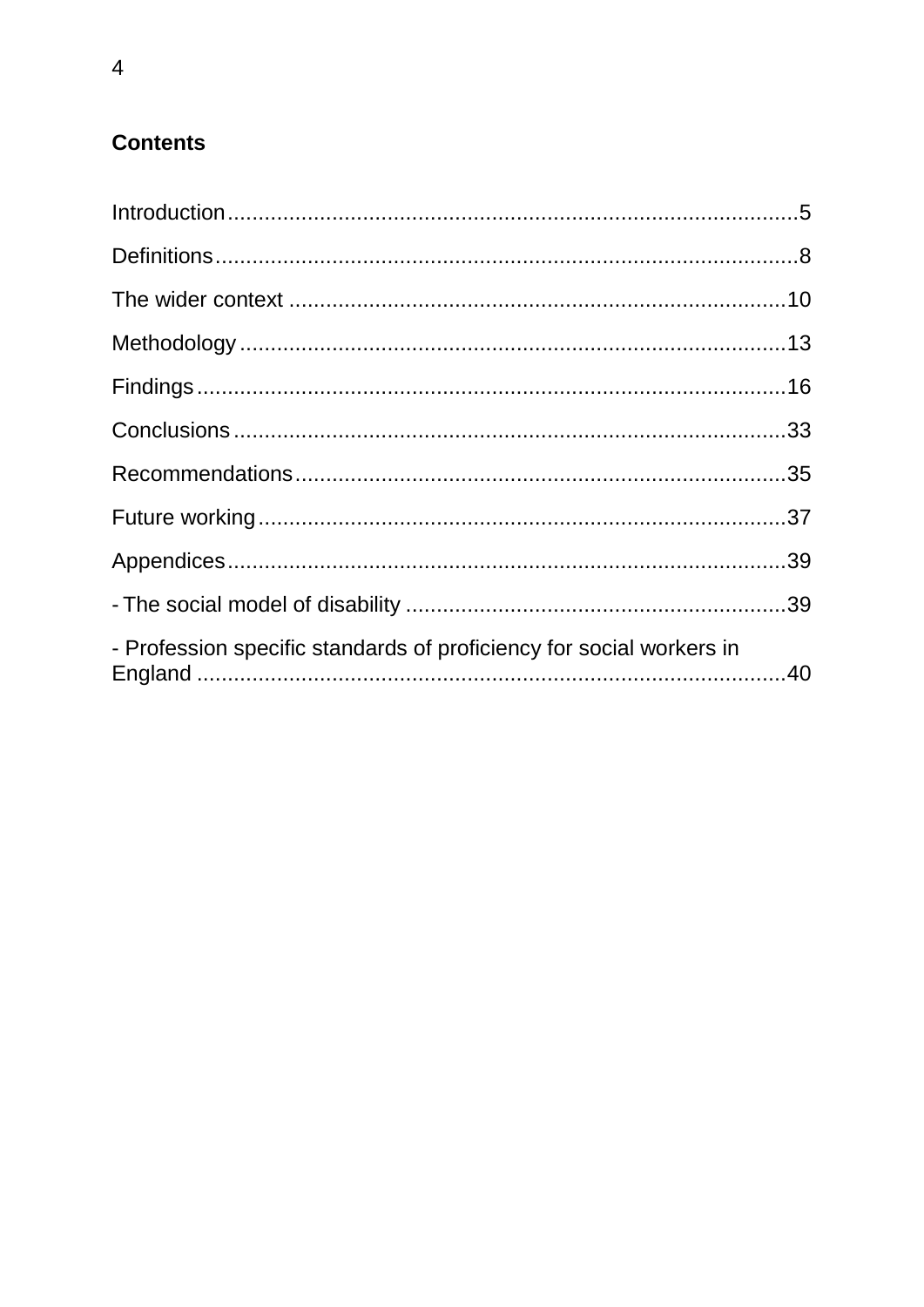#### <span id="page-4-0"></span>**Introduction**

Shaping Our Lives has been commissioned by the Health and Care Professions Council (HCPC) to help with a review of the profession specific standards of proficiency for social workers in England (referred to as SOPs in this report). This report will be used by the HCPC alongside other activities they are undertaking to revise the SOPs for social workers in England, with views on the revised draft then being sought via a public consultation in 2016.

The HCPC has engaged Shaping Our Lives to seek the views of service users and carers about the existing SOPs from their perspective as experts by experience and to identify whether any amendments, additional standards or changes are recommended from that perspective. This review will detail areas that could be changed to reflect the lived experiences of people who use social care and social work services.

As part of their wider review activities, HCPC are seeking the views of groups including education providers, HCPC education visitors and registration assessors, employers of social workers, practice educators, social work students, professional bodies, the Department for Education, and the Department of Health.

The SOPs are a comprehensive list of 76 standards and it would be impractical and difficult to discuss all of them in a group setting. So this report also provides recommendations for future reviews involving service users and carers.

In this report Shaping Our Lives has occasionally discussed issues that are outside the remit of the research that was commissioned by HCPC. However, we have chosen to include the comments as they provide important context for the overall findings.

#### *The standards of proficiency*

The standards of proficiency are the threshold standards for safe and effective practice for entry to the HCPC Register in each of the professions that they regulate. They describe what someone needs to know about, understand and be able to do by the time they complete successfully pre-registration education and training and become eligible to apply for registration and to practise. The SOPs for social workers in England were first published in 2012 before the opening of the Register to this profession on 1<sup>st</sup> August 2012.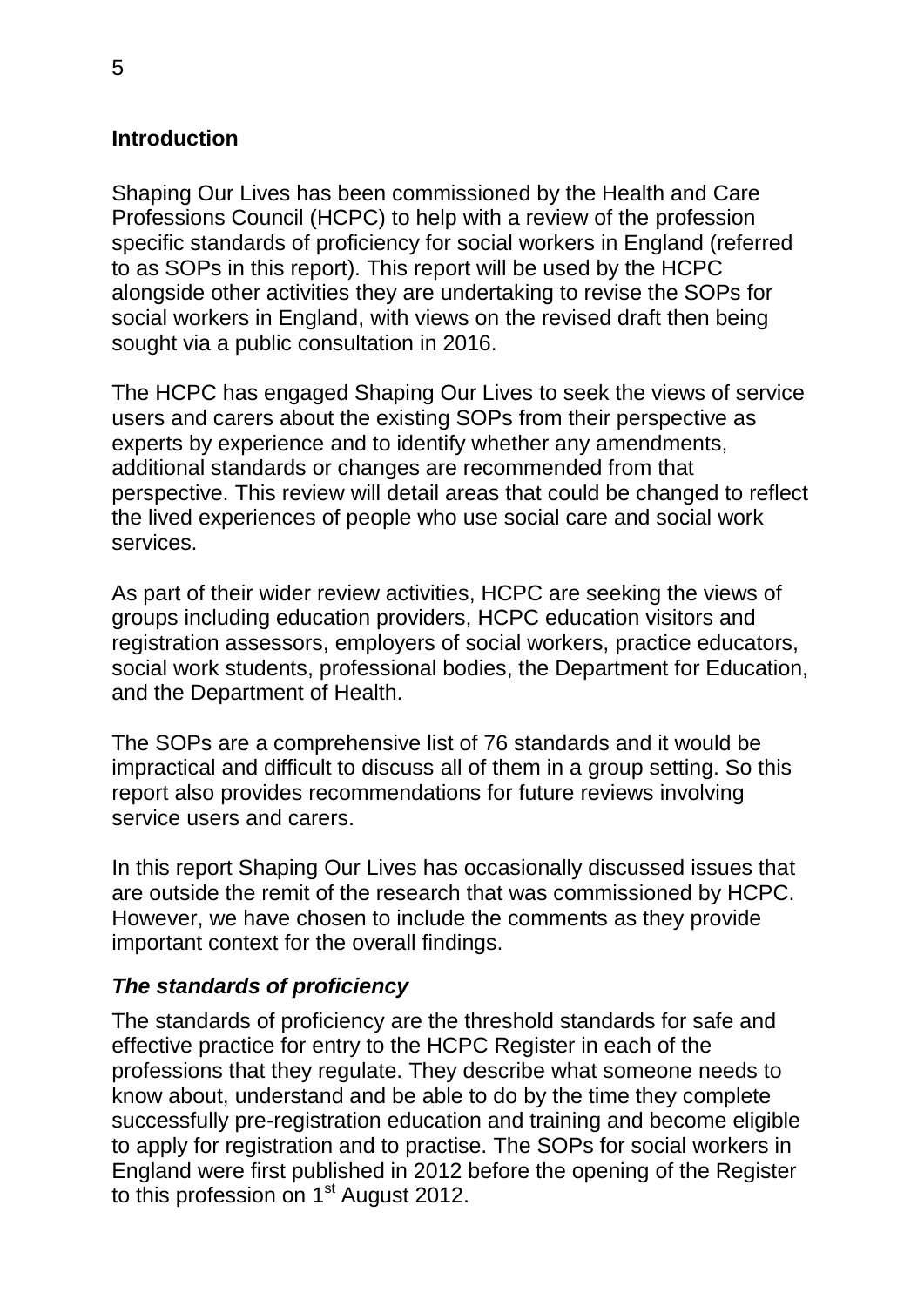The HCPC recognises that once someone has completed their qualification and registered, they are likely to specialise in social work, often in work with children, adults or people with mental health problems, or move into areas such as management, academia or research. This may mean that over time the professional may not meet all the SOPs required for entry to the Register but this is not problematic as HCPC require all registrants to practise safely and effectively within their scope of practice and to meet those SOPs which are relevant to their scope of practice.

HCPC use the SOPs in the following ways:

- Approval of education programmes. When HCPC visit and approve pre-registration social work programmes, and when monitoring them, HCPC make sure that they deliver the standards of proficiency. In particular, education providers are required to map their learning outcomes against the SOPs so HCPC can be certain that the standards are taught, met and assessed during the programme.
- International applications for registration. They are used when considering applications for registration from social workers who have qualified outside of the UK.
- Fitness to practise. Panels refer to the SOPs when they consider cases where it is alleged that a social worker's fitness to practise is impaired by reason of lack of competence.

The SOPs have two parts:

- Generic. There are 15 standards which apply to all registrants and they provide a consistent way of structuring the standards of proficiency for all of the professions HCPC regulate. They were agreed in 2011 following a public consultation.
- Profession-specific standards. There are 76 specific standards for social workers and these appear as numbered statements (for ease of reference), each related to one of the 15 generic standards. The standards are not hierarchical and are all equally important for practice.

Where practical and appropriate, many of these profession-specific standards are kept as consistent as possible across the 16 different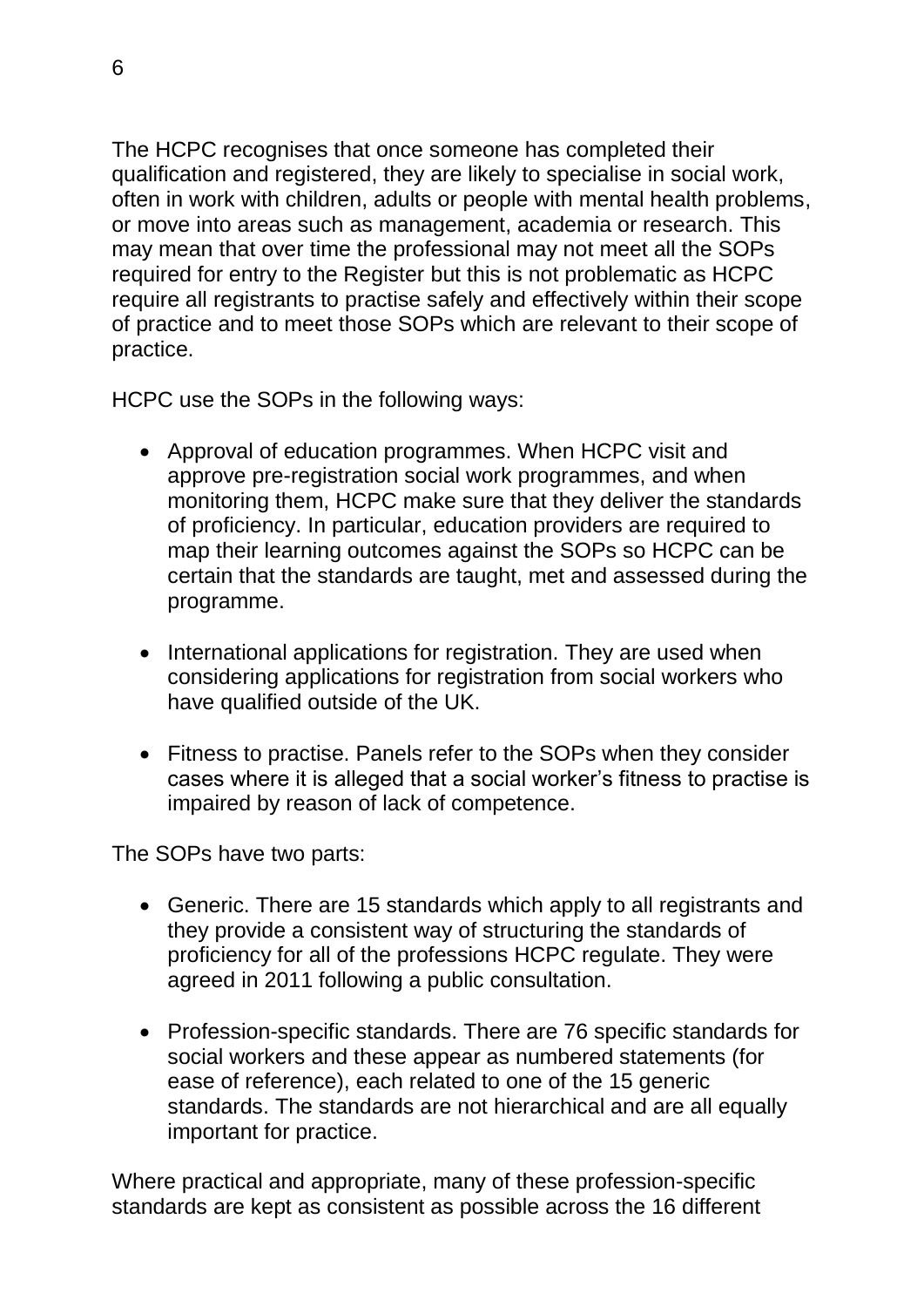professions HCPC regulate. The standards of proficiency for social workers can be found on HCPC's website.

The following are outside the scope of this review:

- The standards of proficiency for other professions.
- The generic standards of proficiency and the overall structure of the standards
- The HCPC's other standards including the standards of conduct, performance and ethics and the standards of education and training.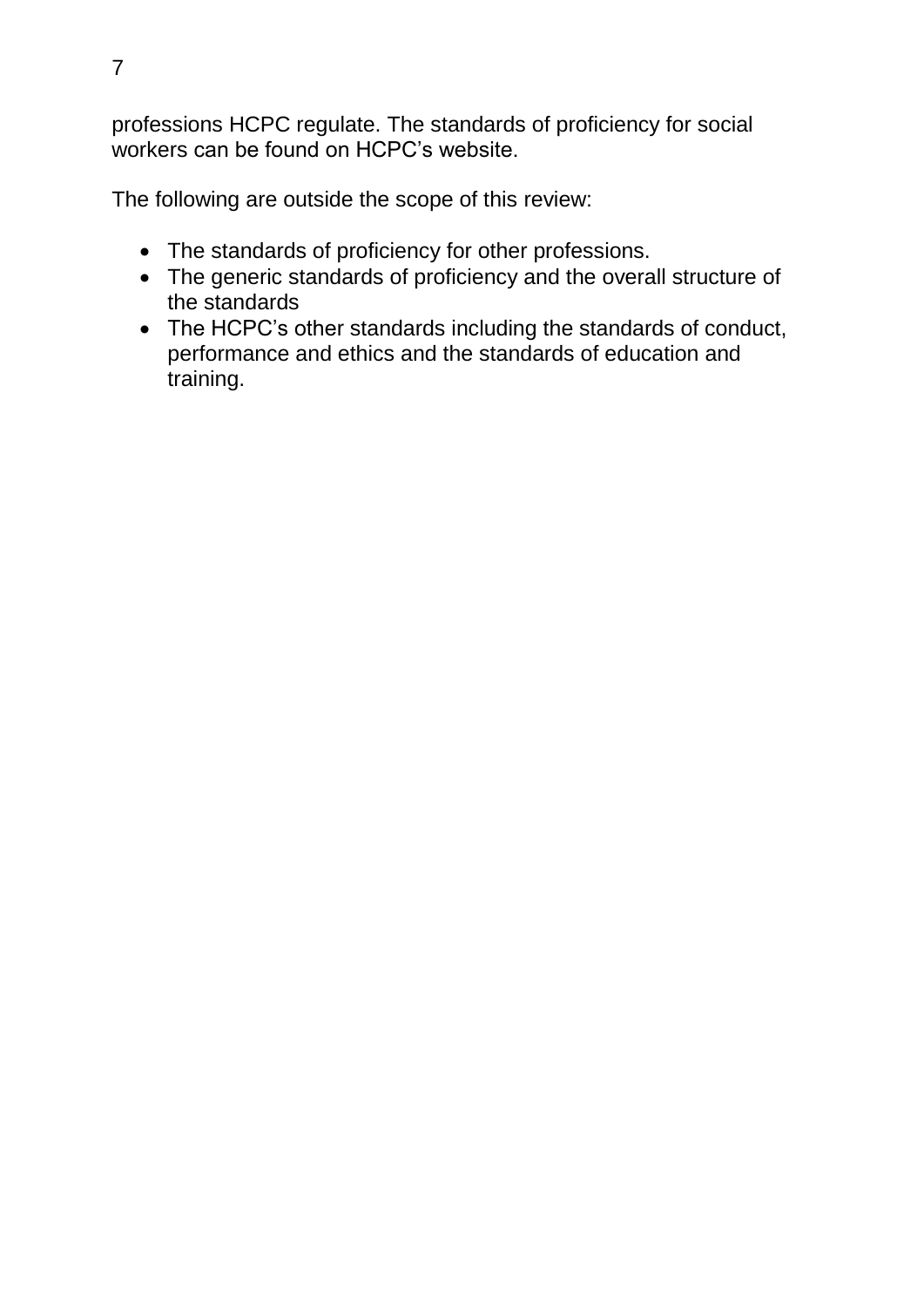## <span id="page-7-0"></span>**Definitions**

*Service users:* The definition of 'service user' for the HCPC is someone who uses or is affected by the services of one of their registrants from the 16 professions regulated.

The definition of 'service user' for Shaping Our Lives is different as detailed below. Service users may also be disabled people, but not necessarily. The term service user generally stretches to a wider group of people and includes homeless people, people with experience of long term care and people with drug and alcohol use issues. Shaping Our Lives sees 'service user' as an active and positive term which means more than one thing. It is important that 'service user' should always be based on self-identification. But here are some of the things we think it means:

- It means that we are in an unequal and oppressive relationship with the State and society.
- It is about entitlement to receive welfare services. This includes the past when we might have received them and the present. Some people still need to receive services but are no longer entitled to for many different reasons.
- It may mean having to use services for a long time which separate us from other people and which makes people think we are inferior and that there is something wrong with us.
- Being a service user means that we can identify and recognise that we share a lot of experiences with a wide range of other people who use services. This might include, for example, young people with experience of being looked after in care, people with learning difficulties, mental health service users, older people, physically and/or sensory impaired people, people using palliative care services and people with drug and alcohol problems.

This last point about recognising our shared experiences of using services, whoever we are, makes us powerful and gives us a strong voice to improve the services we are given and to give us more control and say over what kind of services we want.

Service users welcome the use of the word 'support' alongside 'care', and sometimes in place of it. People we interviewed are very used to the term service user to refer to them, or people they care for. Some might not like the term but it is widely adopted and understood in this context.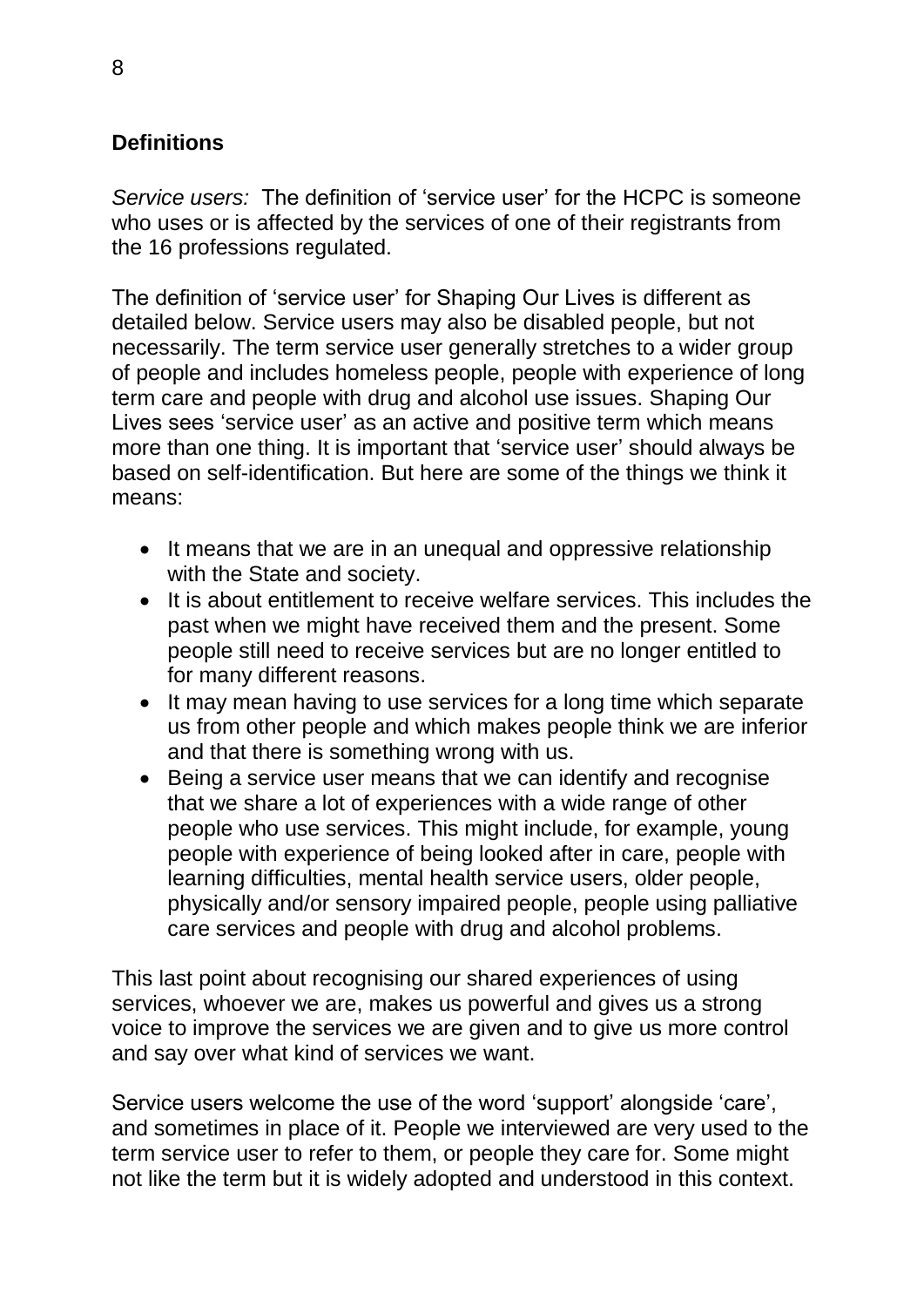In this report however we will use the term service user as defined by Shaping Our Lives.

*Experts by Experience:* A term used to describe people whose daily lived experience of being a service user gives them knowledge and understanding beyond that of non-service users and professionals providing those services. Some professionals are also service users.

*Disabled People:* In this report disabled people is used in its broadest sense to include people with physical and sensory impairments, those living with long term conditions and life-threatening illnesses, people with learning disabilities and those living with mental health issues.

*Carers:* A carer is someone of any age who provides unpaid support to family or friends who could not manage without this help. This could be caring for a relative, partner or friend who is ill, frail, disabled or has mental health or substance misuse problems.

*Support Worker:* Someone employed to provide support with work and/or daily living to an individual service user. They can be employed directly by the client or through an agency. Some service users prefer the term personal assistant or PA.

*Professionals:* is a term employed in the context of this report to mean a person providing health and/or social care services to the general public. It is a term used interchangeably with service providers and practitioners.

*Social worker:* A social worker is someone who is practising in a social work capacity. The following definition of social work was approved by the IFSW General Meeting and the IASSW General Assembly in July 2014 as the global definition:

"Social work is a practice-based profession and an academic discipline that promotes social change and development, social cohesion, and the empowerment and liberation of people. Principles of social justice, human rights, collective responsibility and respect for diversities are central to social work. Underpinned by theories of social work, social sciences, humanities and indigenous knowledge, social work engages people and structures to address life challenges and enhance wellbeing."

IFSW – International Federation of Social Work IASSW - The International Association of Schools of Social Work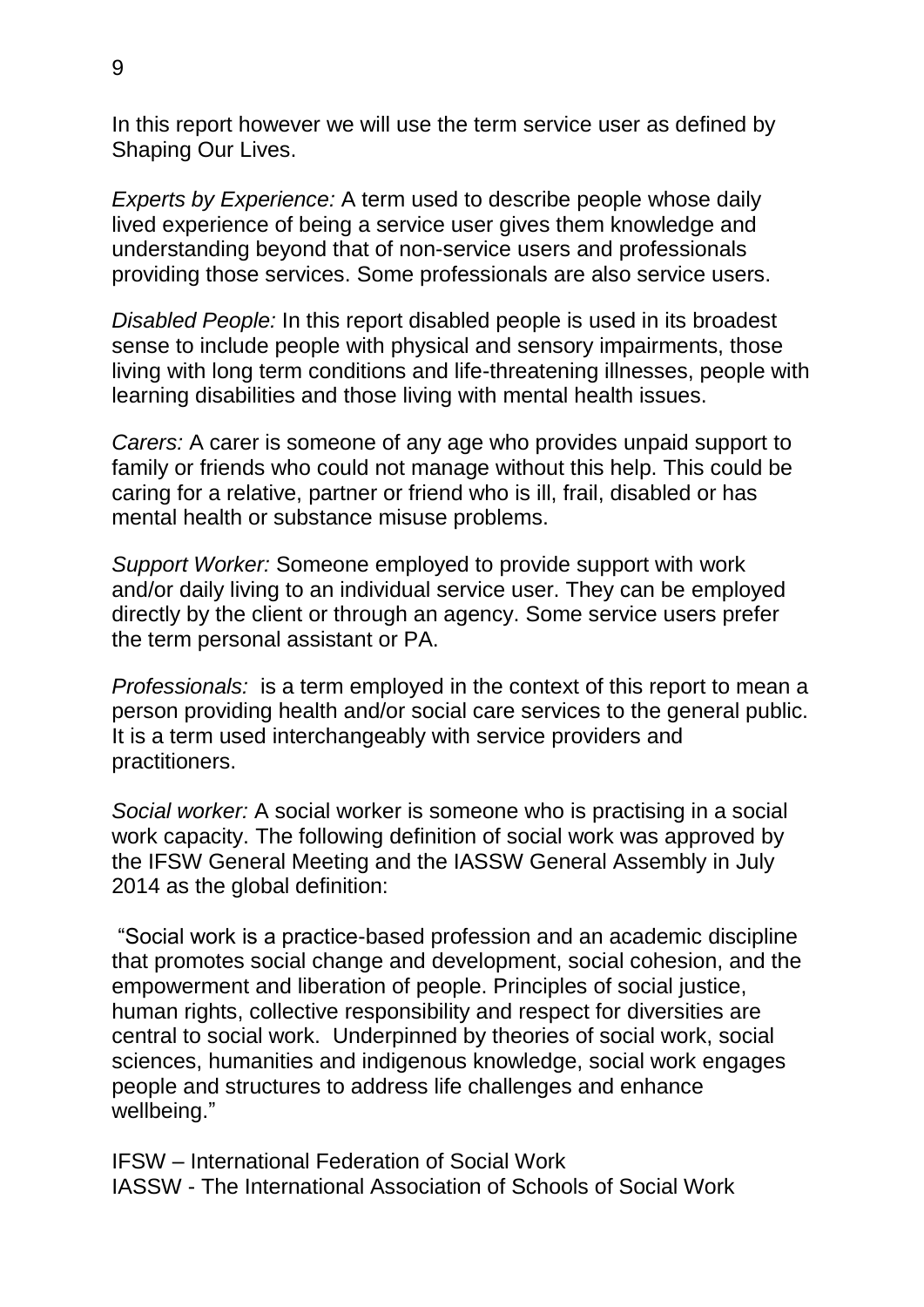#### <span id="page-9-0"></span>**The wider context**

The standards of proficiency for social workers in England were first published in 2012 prior to the opening of the Register to this profession on 1<sup>st</sup> August 2012. We have detailed some environmental changes since 2012 that are of relevance to service users and carers. How should the standards of proficiency take account of these?

## *Austerity Policies*

Since publication of the standards there has been a general election and a Conservative government took over from the Coalition in May this year. Austerity policies have had a deep impact on health and social care services.

Shaping Our Lives hosted a round table discussion with Lyn Romeo, Chief Social Worker for adults and service users, in July this year. There was a feeling that austerity and perceived 'ideological drift' in a certain direction has created uncertainty for the social work profession, with doubts and fears about practice and reluctance by practitioners to speak out, in case of repercussions by employers. Service users also commented that there was a lack of continuity and consistency for people using services because of overstretched social workers and cover by duty social workers. This view was raised by both groups of participants in this review.

"I know there are budget cuts but the amount of staff is cut, people have to deal with more cases, so not safe anymore and not giving every case what is needed because they are too busy."

Comments were made about the increasing use of non-statutory and non-charitable agencies to deliver services coupled with tight budgets for contracts which are awarded year by year. This can lead to a care package which is limited, a service which will find complex and ongoing cases challenging, and repeated changes of social workers for a client.

"Many services are a commercial enterprise e.g. drugs and alcohol, tendered out. Anyone can bid. All about money, staying within budget and no way can [a social worker] manage caseload."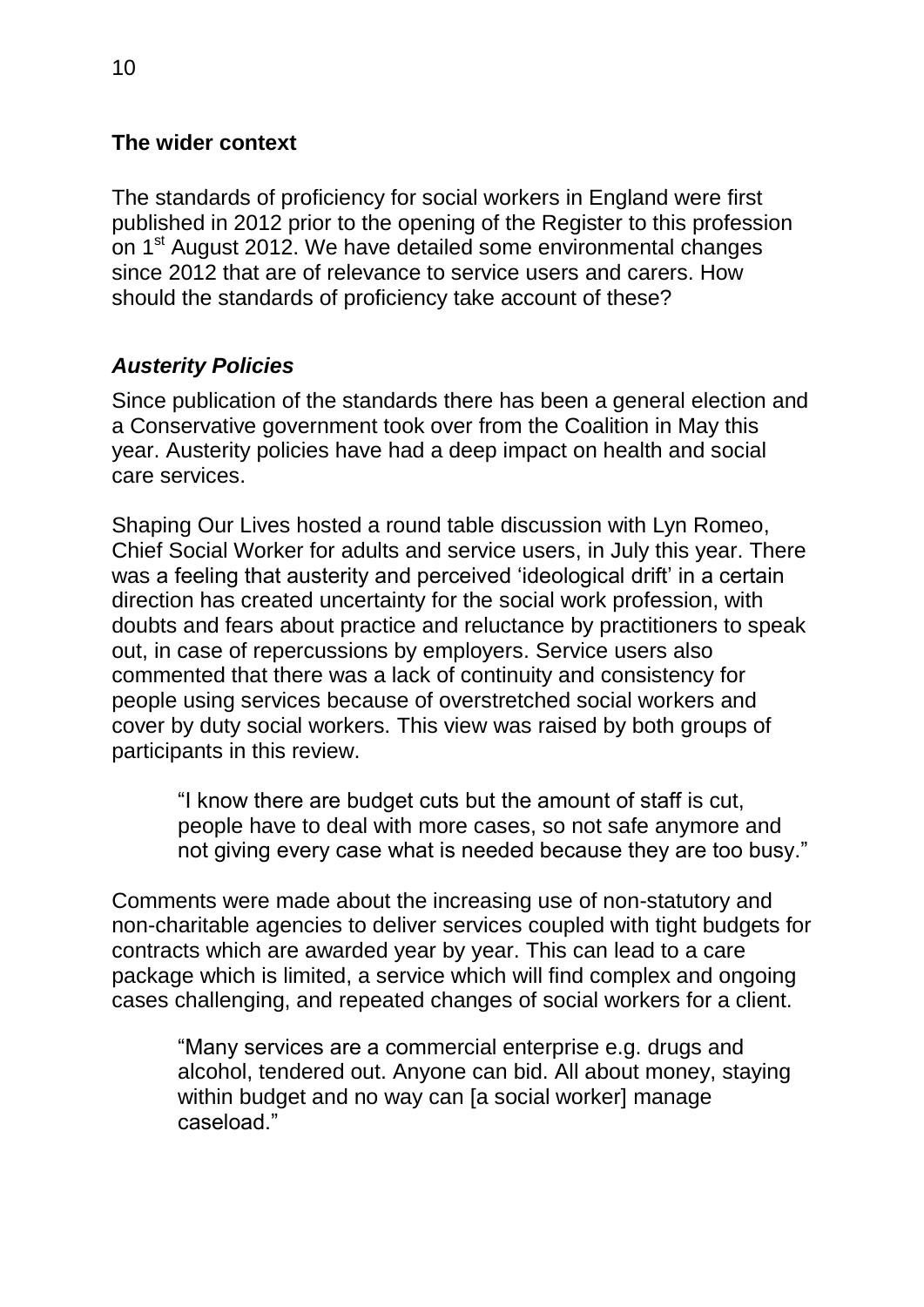# *The Care Act 2014*

The Care Act is intended to help improve people's independence and wellbeing. It makes clear that local authorities must provide or arrange services that help prevent people developing needs for care and support or delay people deteriorating such that they would need ongoing care and support. Local authorities now have to consider not only people in the local area who might have care and support needs that are not being met, but also carers in a similar situation.

It is recognised that adult social care services have been asked to deliver more with less and the management of this increasing demand will fall on to social work teams.

#### *Personalisation*

Service users and carers who took part in this review often described social work good practice as resulting from equal relationships with their social workers that enabled them to work in partnership and design their care packages to suit their individual needs. However, this is increasingly hard to achieve in the challenging financial environments, particularly in adult social care and the impact this is having on both the provision of support services and the capacity of social workers to manage expectations.

The timing of this report has coincided with the publication of the Care Quality Commission's State of Care report 2015 and some of the findings reflect comments made in our research. The following quote from a summary by David Behan, Chief Executive, draws out one of the most prominent themes:

"Evidence suggests that person-centred care is not only better for the individual, but can be more economical for service providers. We can only be successful in achieving this step change if we all work together and as the quality regulator, we commit to playing our part in enabling change, not being a barrier to it."

## *A changing demographic in England*

The UK population is growing, ageing and increasing in diversity and this is going to increase pressures on social care systems, both in demand for services and how services can be best delivered. Three quarters of people aged 65 and over will need care and support in their later years (Department of Health). Only one third of men (33%) and 15% of women will never need social care (Care Quality Commission). The impact of the ageing population on health and social care services is hard to predict but the number of older people with care needs is expected to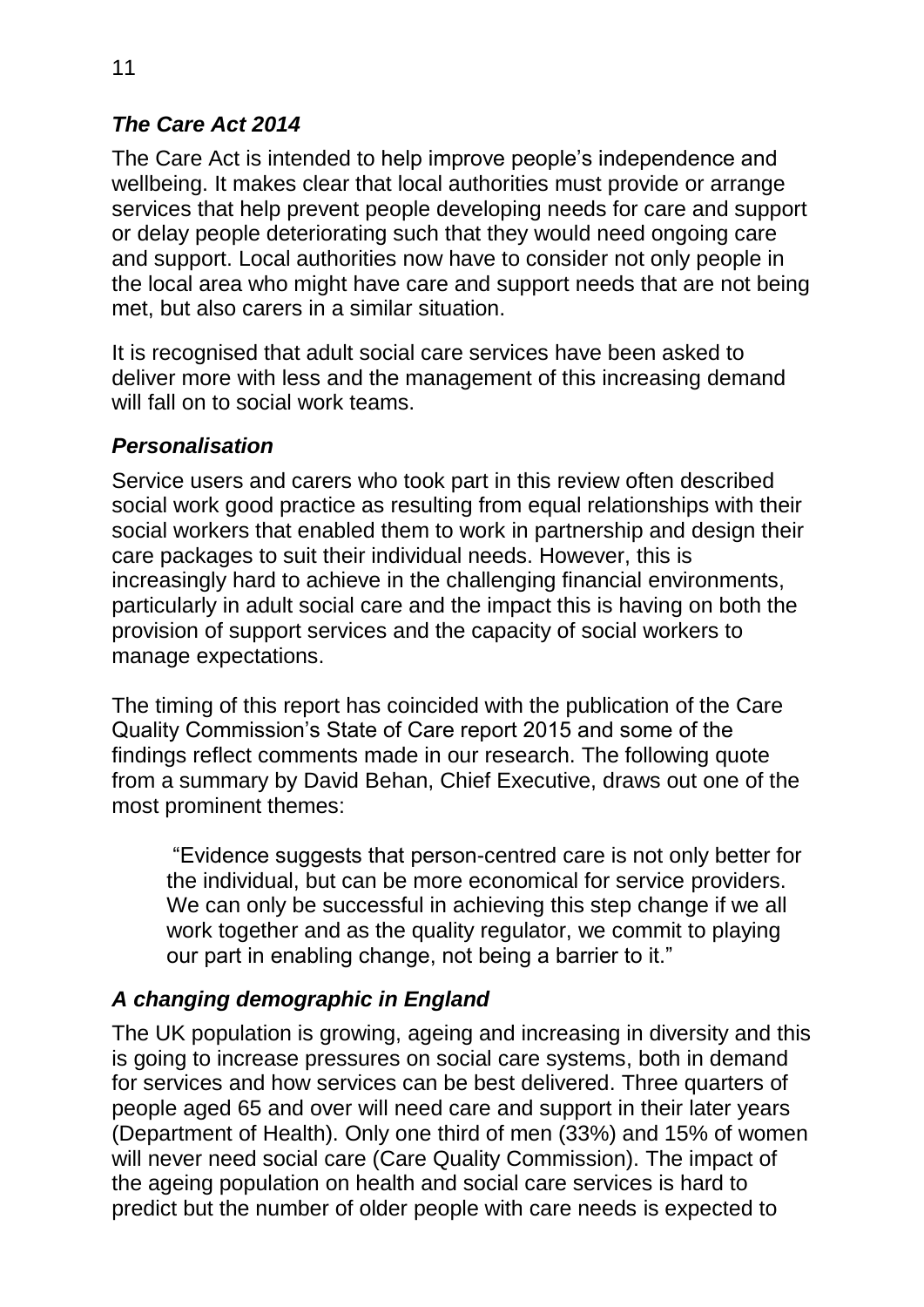rise by more than 60 per cent in the next 20 years (Kings Fund, Time to Think Differently 2013). By 2018 the number of people in England with three or more long-term conditions is predicted to grow from 1.9 million in 2008 to 2.9 million (Kings Fund ibid). It is also forecast that the number of people in England and Wales aged 65 and over with dementia (moderate or severe cognitive impairment) will increase by over 80% between 2010 and 2030, to 1.96 million. (Ready for Ageing, House of Lords, 2013).

This commentary comes from the State of Care 2014 report by CQC:

"The health and care system in England has come under increasing pressure during 2014/15, driven by changing care needs and financial demands on all public services. Providers and staff are being asked to deliver significant efficiency savings, to meet the more complex needs of an older, changing population, while ensuring that the health and care system remains sustainable for the future."

This increased demand for social care services to support people with age related problems and their carers will continue into the future. The SOPs need to support social workers to manage both the increase demand for care and the increased diversity of their client group.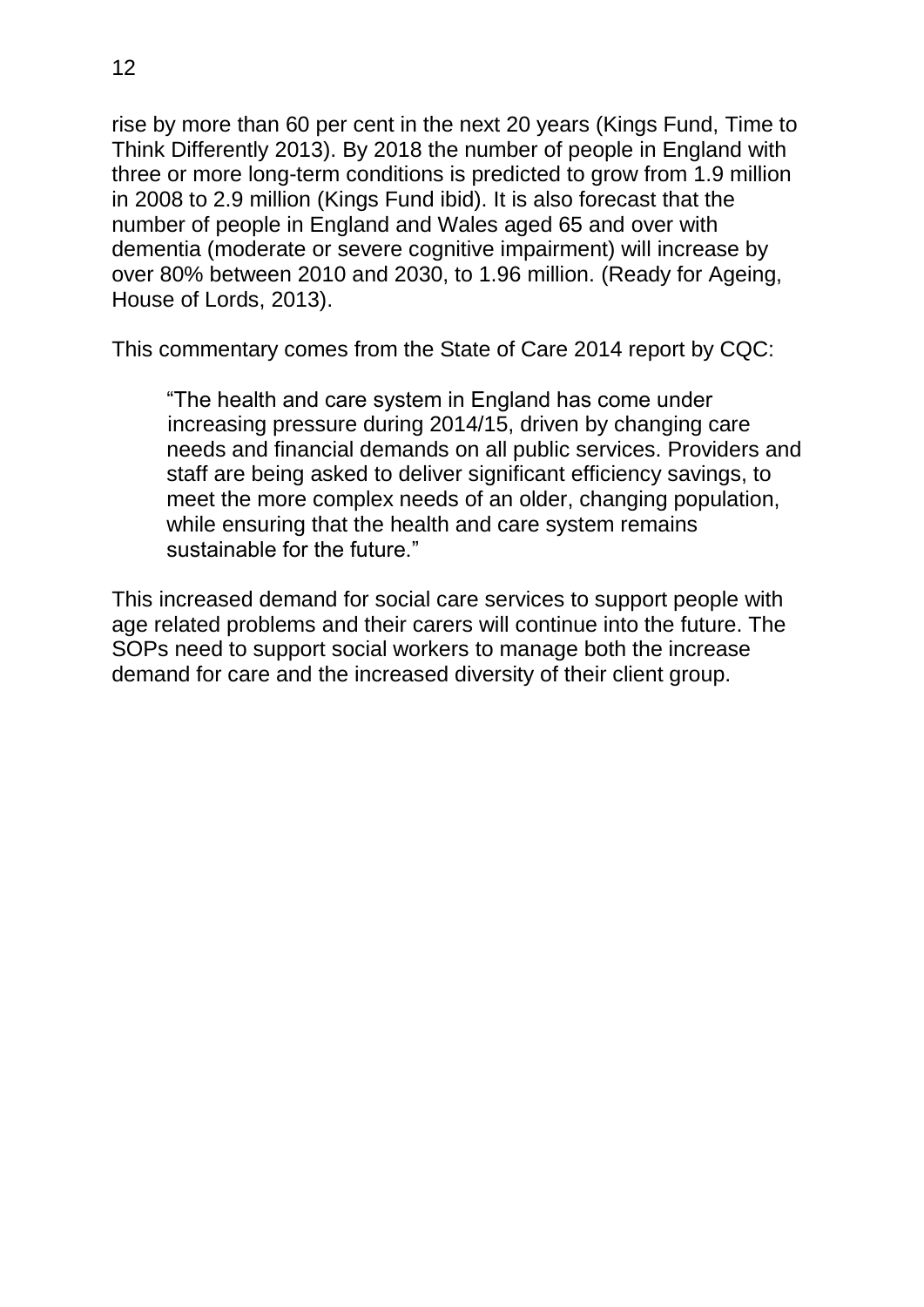# <span id="page-12-0"></span>**Methodology**

This review was carried out between early July and late October 2015. As part of the initial proposal we were asked to recommend a robust methodology within a modest budget and to suggest other activity that could be done with additional funding. The following research methods were considered: interviews, focus groups, open discussions and alternative and more inclusive research methods Shaping Our Lives has developed. However, involvement of a small group of service users and carers reflecting a range of diverse communities was agreed as the most effective method within the budget, rather than a broader, less in-depth approach with more people.

The research is qualitative, focusing on experiential knowledge to inform the review.

The views of service users, carers and social work students are reflected with the following considerations:

- The research and consultations are limited to the Profession Specific Standards and does not include the generic 15 standards framework.
- Comments and opinions are sought in this report but there was no requirement to write or amend new or existing standards.

The researchers undertook a paper review of the 76 Profession Specific Standards prior to the focus group discussions to determine which were the most relevant for service users and carers to reflect on, given the limits on time. Questions were then devised, with prompts, to facilitate group discussion.

# *Recruitment and Profile of participants*

This report details the findings from a core group of nine service users and carers (referred to as the SU&C group) and a further focus group who have been involved in a social work education programme at New College, Durham and at London South Bank University. This second group, referred to in this report as the LSBU group, are part of another Shaping Our Lives gap-mending activity to develop involvement of service users and carers in social work education and practice.

## *SU&C group*

These participants come from different local authority areas; four from London boroughs and the others from five different counties. The group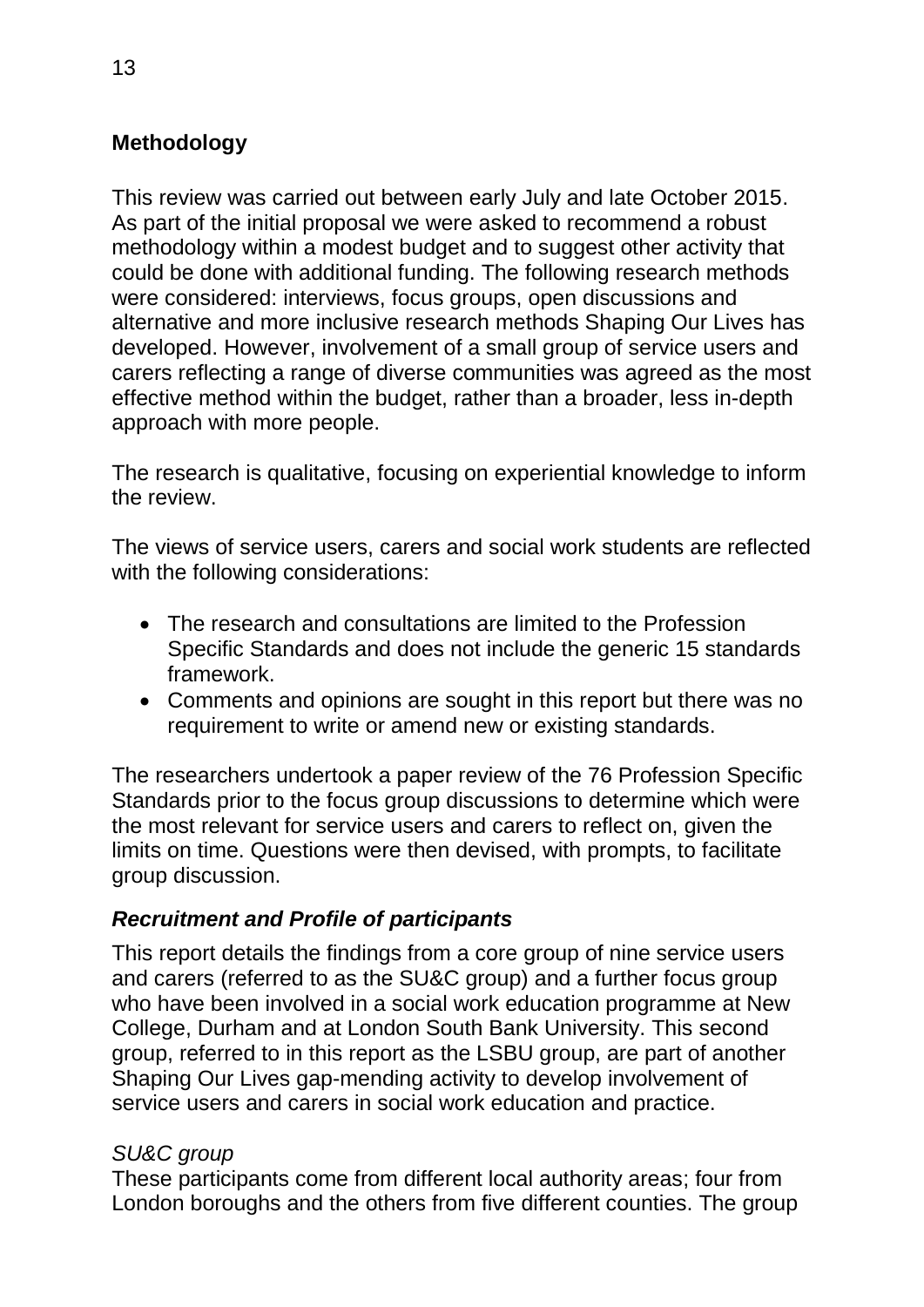had four women and five men, three of whom declared themselves as carers and all as service users, at least two were ex-social workers and one worked for a social welfare agency. Several had unpaid positions on partnership boards or their equivalent. Participants had a diverse range of physical and sensory impairments and experience of mental health services. There were people from black and other minority ethnic communities.

#### *LBSU group*

There were 15 in this group. They were social work students and service users and carers, both male and female of different ages, living in London or the Newcastle area, and from diverse backgrounds and communities. Four participants declared a mobility impairment and were wheelchair users.

The SU&C group were recruited through open advertisement on Shaping Our Live's website and through the Shaping Our Lives network. Over 60 people responded. As the standards of proficiency for social workers in England provide a professional specification for people entering the HCPC register, a minimum requirement for participation in the SU&C group included experience of social work services as a user and some knowledge of social work education and/or practice. Other selection criteria ensured we had people living in different parts of the country as well as an equal gender balance.

The LBSU group is a pre-existing one.

# *Research methods*

The SU&C group was brought together for three detailed discussions, two as focus groups and then a review managed remotely through email and conference call. The focus groups were facilitated to express aspirational viewpoints around themes such as safety, knowledge of legislation and fitness to practise. They reviewed all but two groups of standards (SOPs under Standards 4 and 10) of the 15.

The conference call and email was used to agree the findings and recommendations prepared by the facilitator.

The open discussion with service users and social work students in an academic setting was held at London South Bank University. Following the work with the SU&C group the facilitator was able to identify those standards that had been most important to that group as there was insufficient time to discuss all the standards at the LBSU event. The standards discussed were: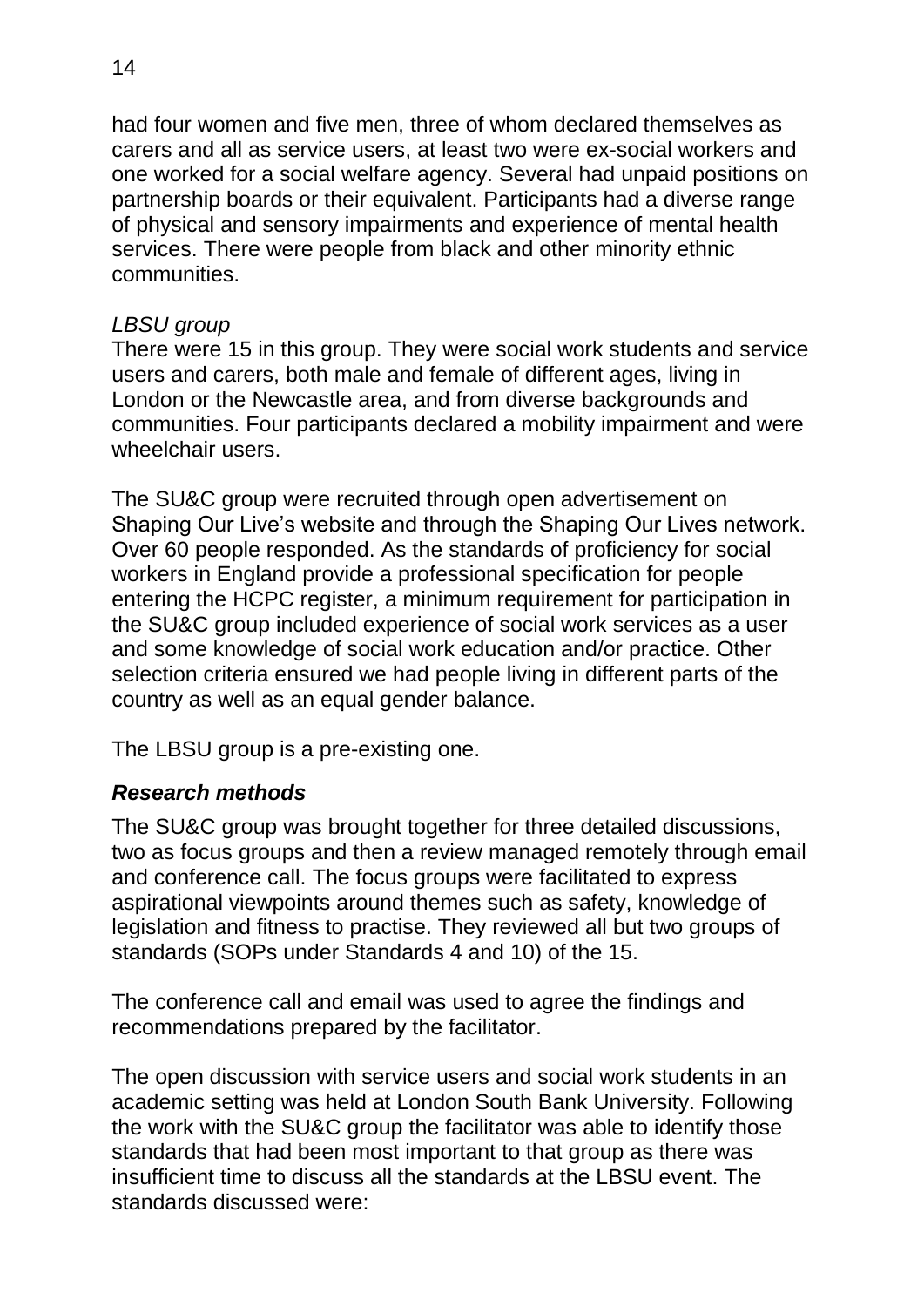- 5 Be aware of the impact of culture, equality and diversity on practice
- 6 Be able to practise in a non-discriminatory manner<br>
7 Be able to maintain confidentiality
- Be able to maintain confidentiality
- 8 Be able to communicate effectively
- 11 Be able to reflect on and review practice

The findings of this activity are detailed in this report. Quotes are verbatim unless an edit was required for clarity and this is shown in square brackets. Quotes are attributed to the LBSU group so by default non-attributed quotes come from the SU&C group.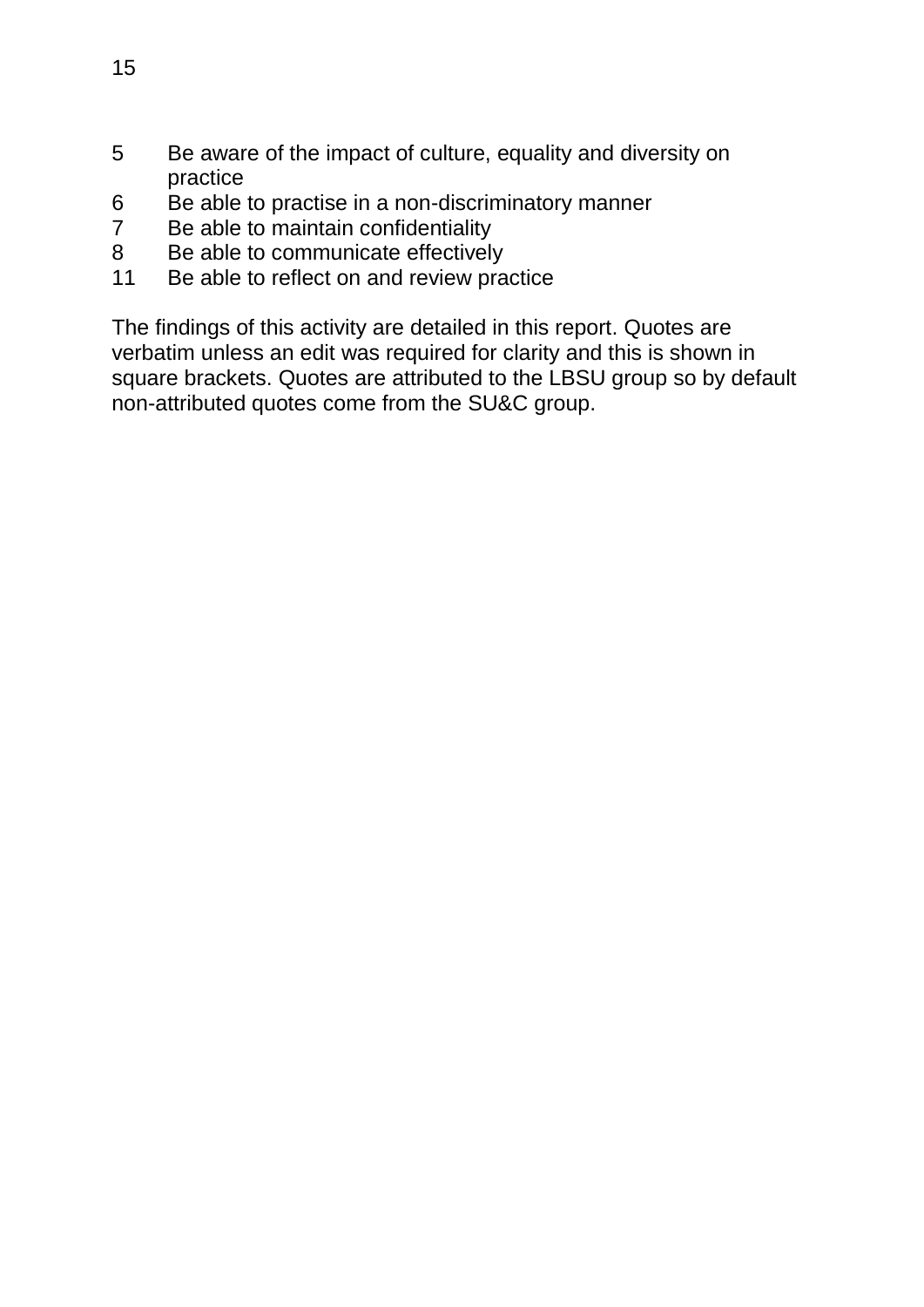# <span id="page-15-0"></span>**Findings**

## *Introduction*

The focus group explored each standard in turn and those findings are recorded below. There were discussions which ranged beyond specific standards and we felt it was important to report these as follows:

There is a general concern about how financial cut backs are affecting the role and relationship between service users/carers and social workers.

"If your Independent Living Fund is about to be cut whatever empathy and ethical boundaries the social worker has is minimised when [you are] fighting against government policy and budgets."

The concern about budget cuts was also linked to safety for service users/carers.

"I know there are budget cuts but the amount of staff is cut, people have to deal with more cases, so it is not safe anymore and [social workers] not giving every case what is needed because they are too busy." (LBSU group)

It is recognised that many social workers are very passionate about their job, but this systemic problem means they cannot do their job, however hard they try, because their manager has made it clear there is no money. Participants said that proactive working would be more economical than waiting until there is a crisis situation.

"The conference I was at, it was managers who had got out of touch. Sometimes need to think outside the box, be more creative, to find solutions, not necessarily through social services, maybe community support. Managers need to allow enough time for staff to think laterally." (LSBU group)

Another general point raised was that social workers need to be given a platform outside their work where they can report their concerns and confidentiality can be assured.

Frequent changes of social workers and cuts to support budgets makes partnership working and relationships very difficult, and reduces control for service users and their carers. Reduction of services at a local level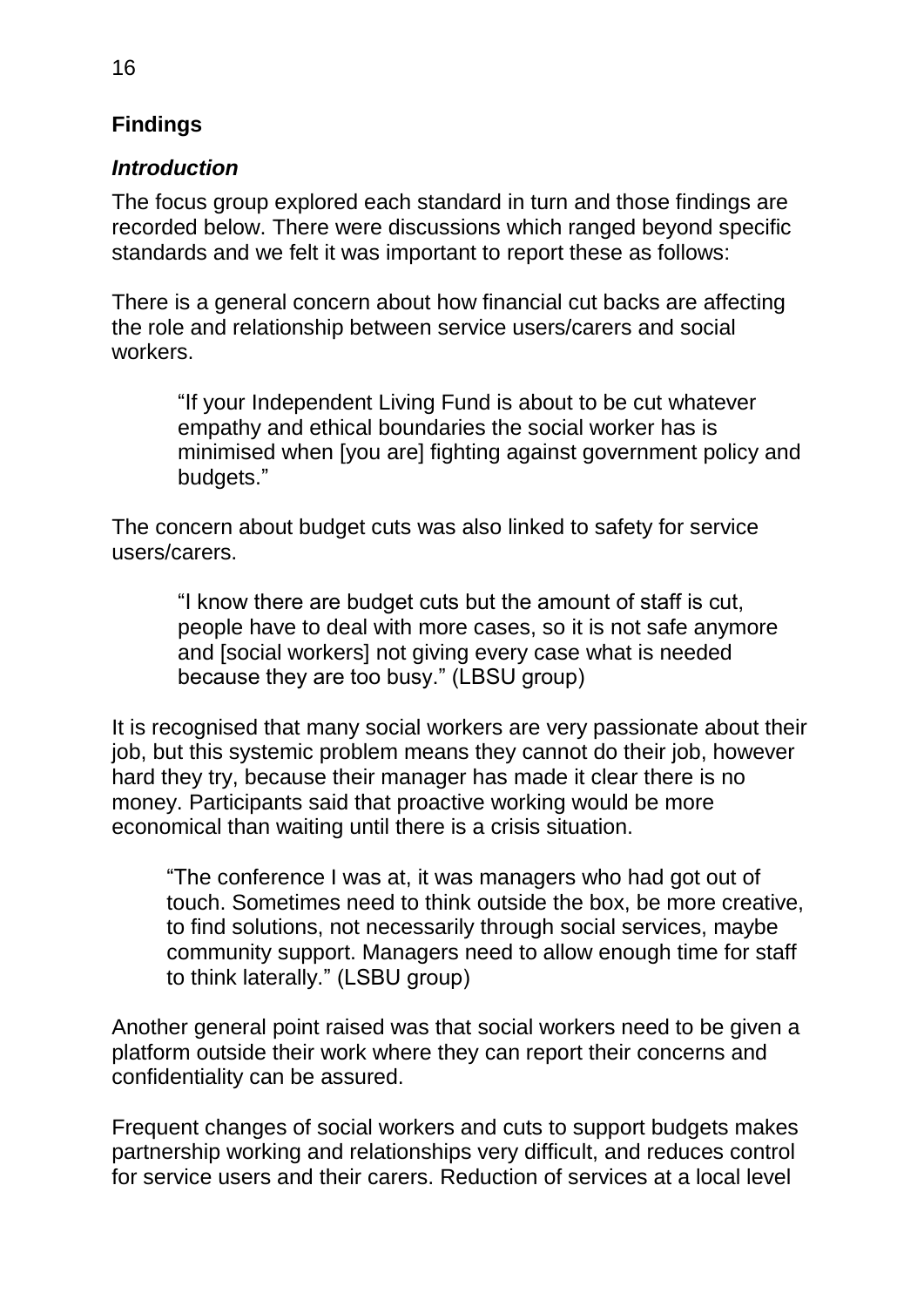gives little or no choice between providers or the range of support available.

There is a general concern that relationships are not equal between social workers and service users/carers and that establishing an open and transparent relationship is difficult to achieve for a range of reasons:

- Frequent changes of staff
- Inconsistent communication
- Reporting procedures/lack of for concerns regarding practice
- Reluctance to disclose all conditions and/or impairments and living circumstances.

Finally, there were references to the quality, accessibility, timeliness and reliability of communication between service users/carers and their social workers disregarding which standard was being reviewed. Although this is covered in more detail under the review of Standard 8, there is a strong connection between good communication and a positive, trusting and equal relationship between professionals and their clients. These positive relationships are seen as imperative for a service user/carer to receive a truly person-centred care solution.

# *Reflections on standards*

#### **1. Be able to practise safely and effectively within their scope of practice**

In reviewing this group of standards we focused on key words and phrases that participants associated with safe and effective practice in addition to those that already appear in the existing standard - managing risk and referring to other professionals.

Although participants understood that the reference here is to the safe practice of the social worker, participants wanted to make the point that all social workers need to understand what safety means to service users, and that there are different meanings of safety depending on service user perspective.

The first point that was made is that social workers need to understand how safe people are in their own environment i.e. if they are living independently they can do so safely.

"Thinking about me, as a visually impaired person, how do I get from A to B, or operate in the home. Do the social workers assisting me understand what a safe way of operating is?"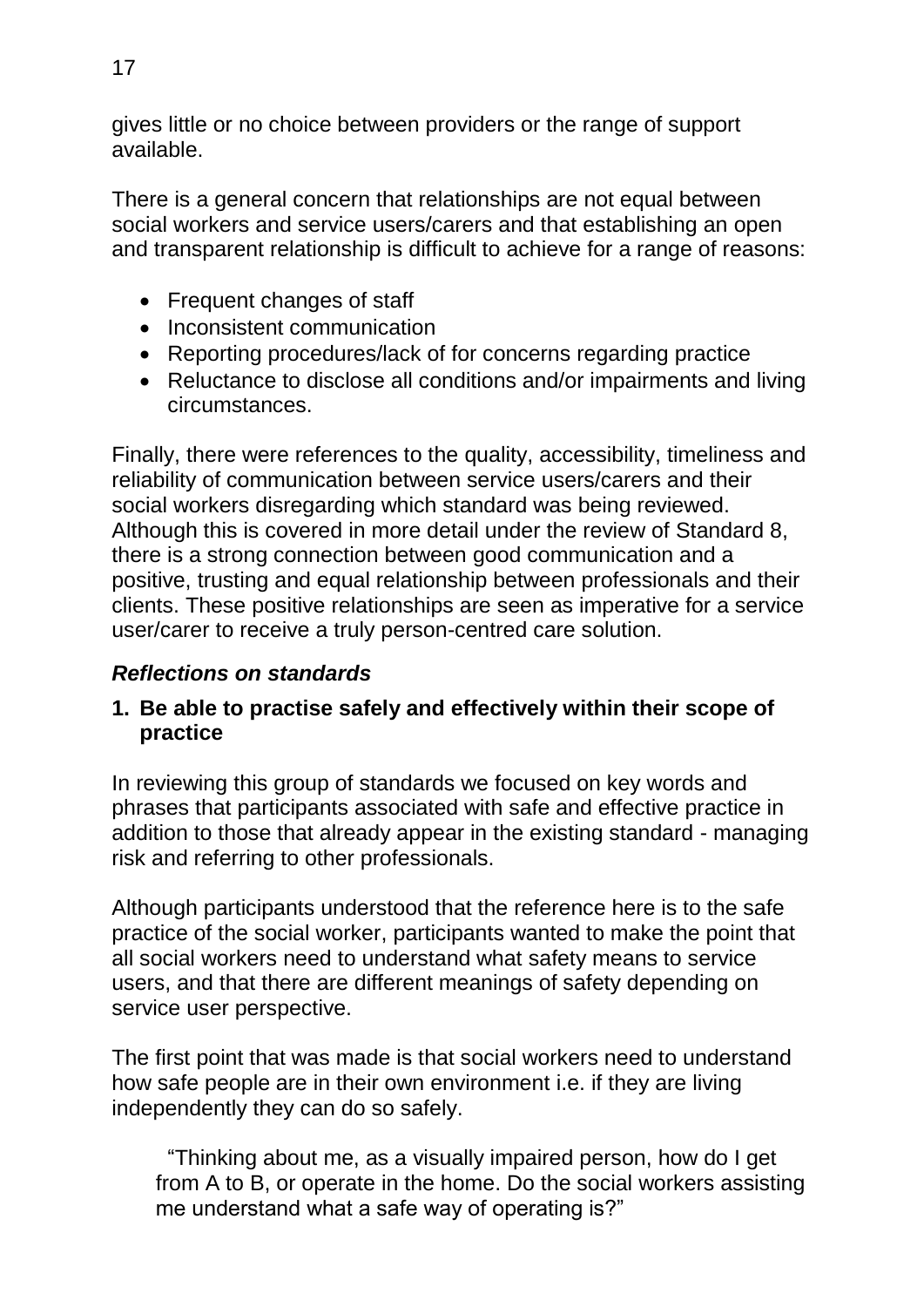There was also a discussion around safety for service users and their carers in terms of physical barriers that they might encounter attending meetings not in their own home. The point was made very strongly that a social worker must have a good understanding of what their client's access needs are and that this should be part of their training.

Safety also extended to the nature of the relationship a service user has with a professional, sometimes a fear or lack of trust between professional and service user/carer may lead to certain environments, e.g. their home, not feeling a safe place to meet.

"Any meeting with a social worker should be in a place that the client feels safe. For me, I meet social workers outside of home as that is my choice and where I feel safe."

The participants then moved on to discuss risk and concluded there needs to be a flexible approach to risk assessment and one that considers the views and wishes of the service user/carer for all aspects of their lives. Several participants wanted to make the point that they choose to take risks in their life and this should be accepted by professionals and reflected in their assessment and recommendations.

"I cycle in London and I have discussed this with my social worker. They say I should go ahead and enjoy it. "

Although some of the participants said they are risk averse and others are happy to take risks, it was agreed that any risk needs to be considered in the wider context of someone's hobbies, employment and lifestyle, and the impact their condition has on this.

"Risk assessments are important. For me this is about taking a holistic view and assessing a complete set of risks."

We moved on to talk about assumptions social workers can make about the decision making capacity of their client and the importance of social workers understanding the limits of their own knowledge and skills. If the social worker does not have the appropriate skills to make an informed decision then they should refer to someone who does.

"When I was practising I had to stand back and make sure I wasn't making decisions based on my own standards."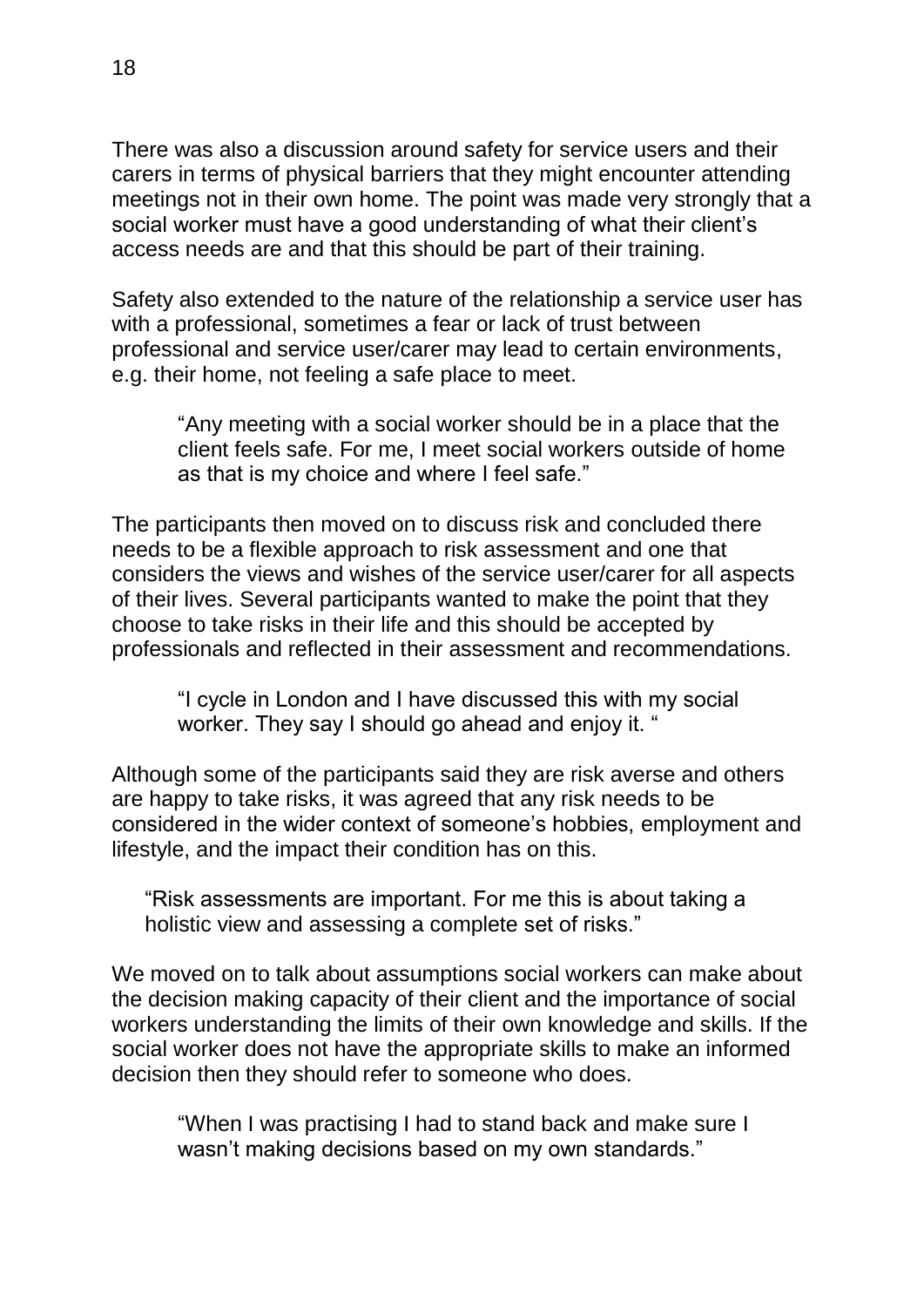A general theme for working safely and effectively was working in partnership with service users /carers, communicating and agreeing outcomes together. Good communication is not only about language used and appropriate methods depending on impairment but allowing sufficient time for the service user to fully express themselves and make their needs understood.

"If we can establish partnership it will make it more safe and effective e.g. asking how is it for you, what is good, what is bad? Constantly swapping information with each other about task, and come to some agreement about how to improve things, it would make a vast difference."

The key elements of safe and effective practice raised by the LBSU group were: a caseload which was manageable in both size and the complexity of the cases; keeping the same social worker so that a client gets both consistency and continuity of care; support for social workers from their management team to prevent overload from cases; realistic budgets so that a service can be delivered without compromise to service user and consequences for health and well-being of professional.

"Accountability and consistency [are the most important], someone who knows about issue already, not someone new each time. [Social worker] should understand it is not a temporary situation." (LBSU group)

Continuity of care is particularly important if a client has access needs which are complex; in effect the client has to train each new social worker which is time consuming for the service user and the service provider, and therefore not effective.

#### **2. Be able to practise within the legal and ethical boundaries of their profession.**

The discussion began with the point that a social worker needs to respect and uphold the rights, values, dignity and autonomy of every service user and carer (standard 2.7). It was felt that ethical boundaries are dependent on mutual respect, honesty and transparency. Honesty as a concept came up in several discussions and was felt to be key to the working relationship, as is highlighted by this quote:

"My first conversation is with my social worker. Need to be transparent with them if I am not getting the service I expect. If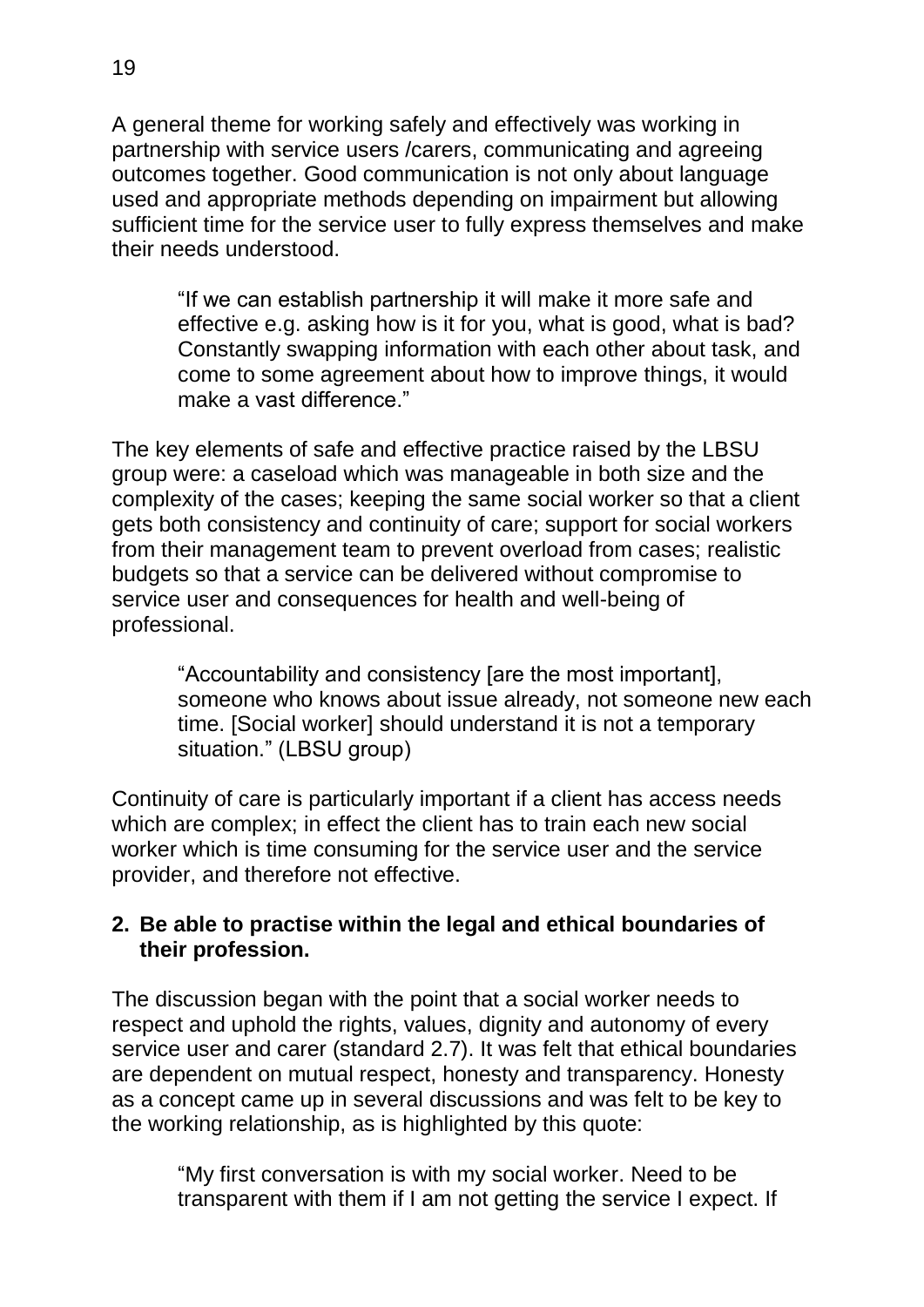this doesn't work then I make a complaint, which will not be a surprise to that social worker. Helps with the relationship."

There was a debate between the difference between legal and ethical boundaries and it was agreed that if the relationship was based on honesty and transparency then problems or misunderstandings could be avoided and all parties would feel valued.

"My understanding of ethics it's about distinguishing between right and wrong. Applying this in this context, can provide examples for social workers to follow. Most of us would agree about right and wrong."

The discussion about legal and ethical boundaries also considered what makes a good relationship. Key words associated with a good relationship are honesty, trust and mutual expectations. People reported the impact that cuts to services have made to good relationships.

I have had four different social workers in four years. How can I develop a good relationship in these circumstances? It leads to a lack of consistency. None of the relationships are good.

Concern was raised that personal assistants and support workers are often not involved in the relationship between social worker and client. There should be a connection between social workers and other support workers and carers and this is seen as a gap in the service.

Each assessment should consider the individual's needs and not be defined by the service user's impairments or condition. The social worker should understand that everyone has different needs. It is about the client as an individual and the ability of social worker being able to work with them as an individual, not about a specific impairment.

It may be necessary for the service user to have an advocate for their assessment to ensure that they get the service they need. However it was stressed that it is important that the social worker fully understands the role of the advocate and ensures that their interpretation of the client's needs is accurate.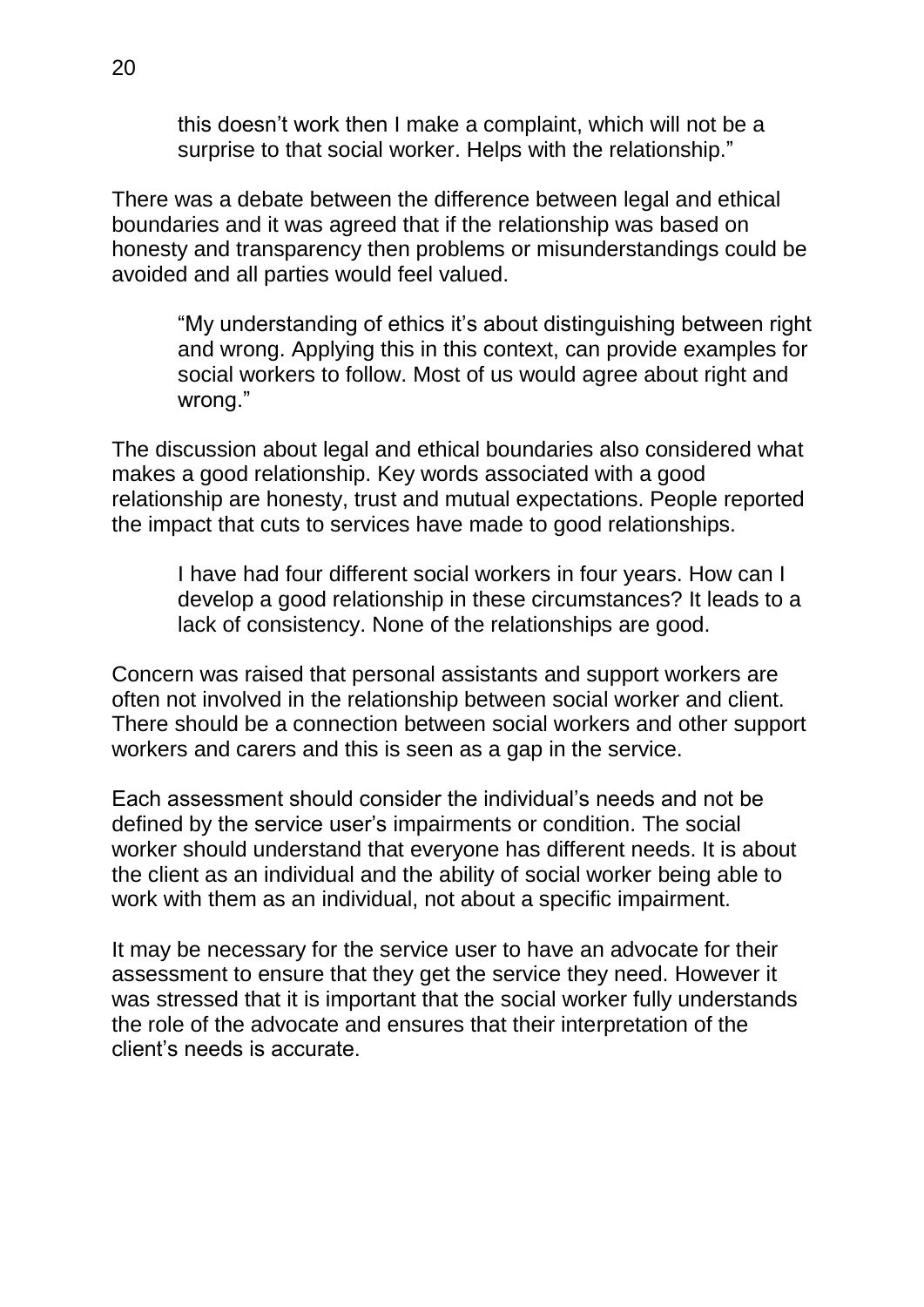## **3. Be able to maintain fitness to practise**

There is concern that self-regulation does not work and that there should be a mechanism for service user/carer action if they consider social worker not fit to practise.

The group moved onto discuss what measures could be used to support social workers and clients to take appropriate action if there is a concern about fitness to practise. These included:

- Better supervision of social workers by their managers
- Clear written quidelines for conduct
- Ongoing training from service users and carers throughout practice years.

We discussed the training social workers received during education from service users and carers facilitated by education providers and how this was not continued post-training. All the participants felt strongly that ongoing user training would both improve understanding of the diverse needs of clients and help social workers reflect on practice and identify poor practice issues.

"At [our local] University they work with students and service users in first year and assess presentation after they have been on placement. But that is all. It is not repeated once they have gone into practice."

A participant also described another way of providing input into improving practice which was a senior social worker using him as a case study on how to improve quality of input by the social work team, thus providing on the job training.

Inter-disciplinary learning between teams was raised by some participants as a way of improving practice and therefore enabling a social worker to be better equipped to manage complex cases where service users are living with both physical impairments and mental health issues.

> "I have an example of social worker saying they could assess my physical needs but not my mental health needs. They tried to involve a manager on the phone but then social worker said they could not finish the assessment and left. Is this about fitness to practise? Or knowledge?"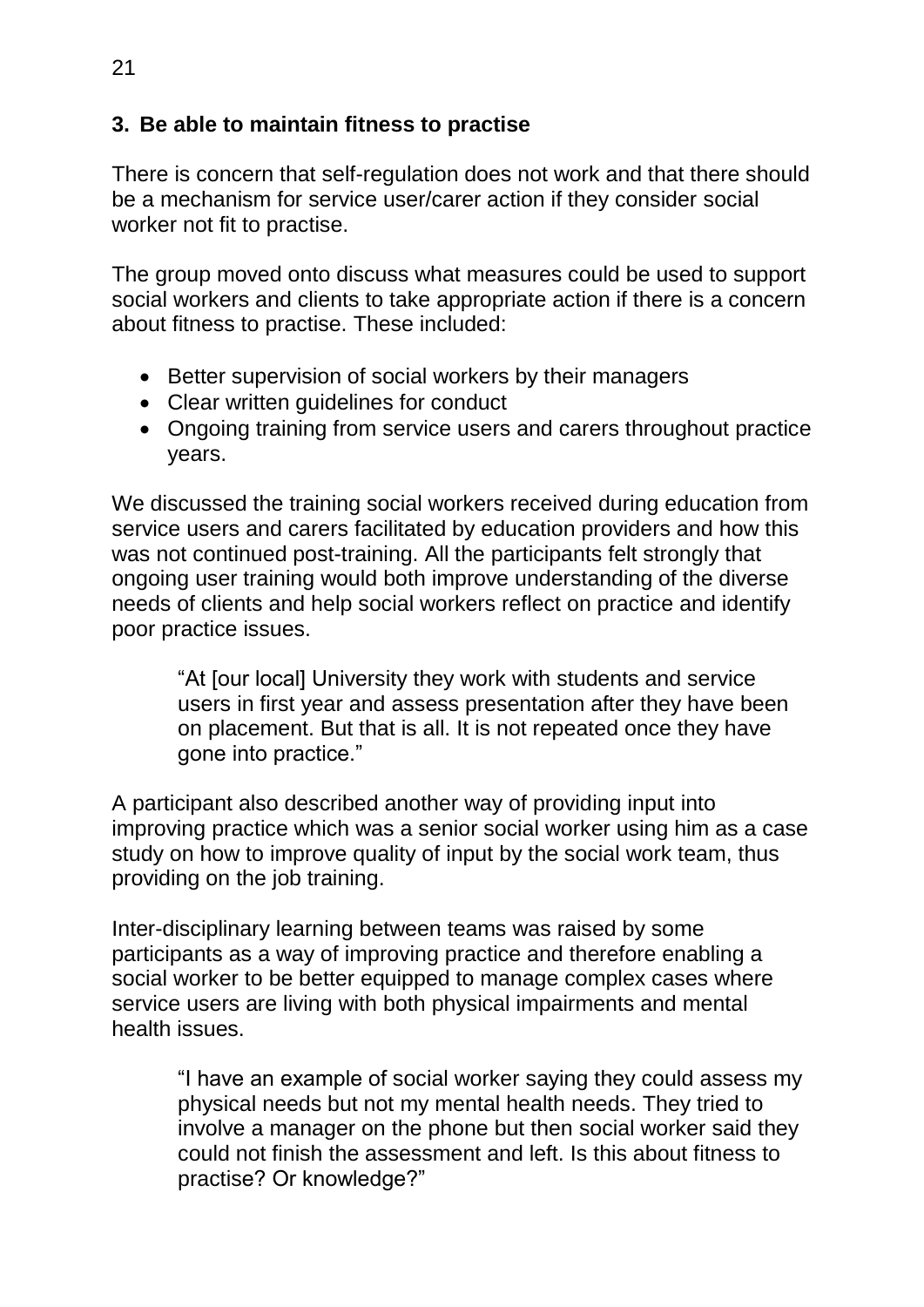People discussed what mechanisms exist for service users to report or raise concerns about fitness to practise. It was concluded that the only resort was to make a complaint. Although one participant said that they had a sufficiently strong and open relationship with their social worker that they would be able to raise this concern directly, most other participants felt that raising a fitness to practise concern would result in damaging their relationship with their social worker, and consequently having a negative impact on the service they receive.

#### **4. Be able to practise as an autonomous professional, exercising their own professional judgement**

This group of standards was not discussed in the focus groups. We made a judgement that this group comprehensively covered day-to-day practice issues and did not require additional reflection from the service user perspective.

#### **5. Be aware of the impact of culture, equality and diversity on practice**

We asked: what does acting in a non-discriminatory manner mean to you?

The participants discussed the terms culture, equality and diversity and felt the standard could be strengthened by including other life factors such as age, personal relationship dynamics, financial standing and life events e.g. birth, marriage, death.

"I have a partner who has mental health issues, so whatever my partner does impacts on me. It is about the dynamic between the two of us and some social workers cannot deal with that."

The LBSU group gave examples from their own experience of discriminatory practice in order to describe what non-discrimination would mean and also talked about what good practice meant from a theoretical perspective e.g. giving disabled people opportunities by treating them differently according to their needs and recognising that high support needs will cost more.

"What does non-discriminatory mean – it might mean providing extra to give someone a head start; from a disabilities perspective, it is to allow people to have the opportunities." (LBSU group)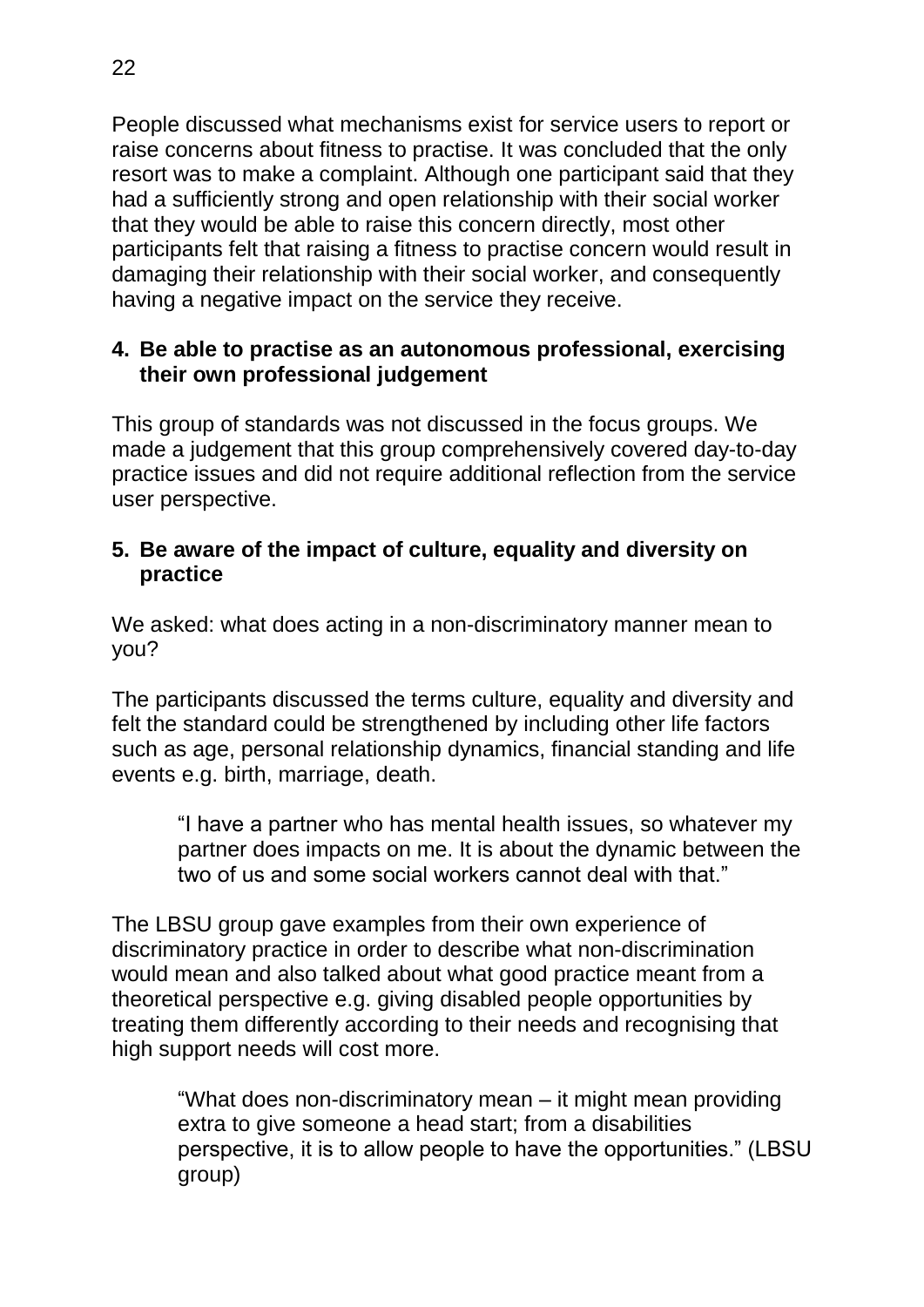Others talked about good practice as being empathetic, treating all clients as individuals and not labelling them based on a formal category.

"You need to recognise cultural and structural discrimination, so as a practitioner I need to examine [my] own prejudices and do that regularly to make sure I practise in a non-discriminatory way." (LBSU group)

Discrimination was talked about in terms of exclusion by a particular characteristic or problem presented (e.g. drug use) and bad practice included ignorant behaviour towards a client based on their perceived difference.

"Before I was educated … and I didn't know what to do, they [social workers] were patronising and didn't listen to me, they listened to my parents." (LBSU group)

Good practice was seen as recognising that everyone is different but we are all human. This led on to a point made that putting service users into categories based on difference can lead to segmentation, not cohesion and in this context special interest groups and organisations are not always helpful.

LBSU participants talked about social workers learning about nondiscriminatory practice from the experience of service users and the frustration of not being listened to or valued because they, the client, did not have a professional qualification. One participant felt strongly that discrimination was systemic in social work services because of the hierarchical nature of the service; social workers are in a position of power and service users are not equals. This prompted another comment about the very nature of asking for support creating imbalance as you are then seen as weak. A social work student made this suggestion to counteract this issue:

"We have been looking at how to do supervision differently. We should change it to 360 degree appraisal, taking away the hierarchy." (LBSU group)

The impact of a 'postcode lottery' was raised not only in the context of the differences between one local authority and another, but also the differences in provision between countries in the UK. A national standard would prevent geographical variations in approach.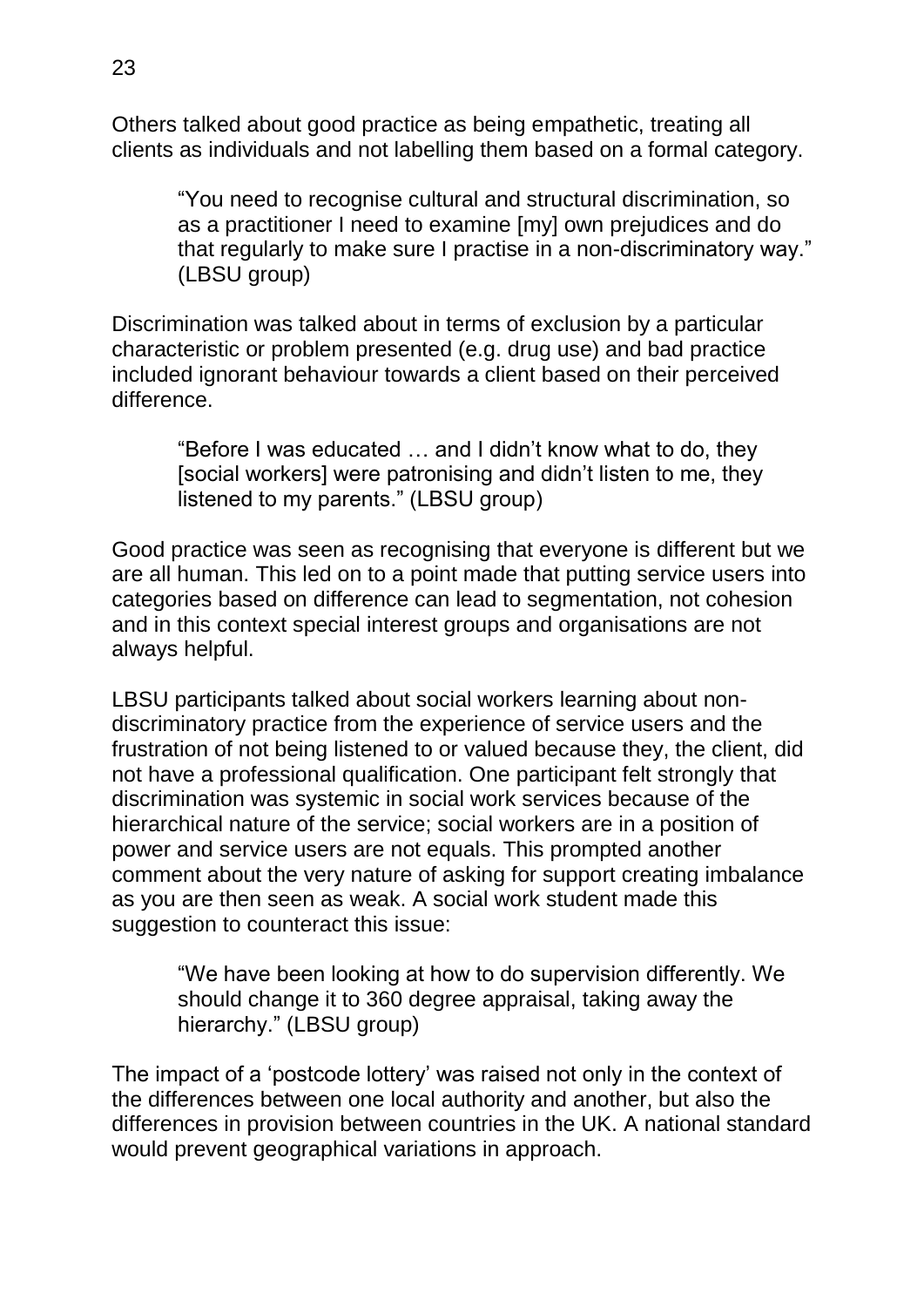"My experience is a larger pot of money for mental health services than for physical disabilities. Depends on who does my assessment what services I get"

### **6. Be able to practise in a non-discriminatory manner**

When people discussed this group of standards they described how they experience prejudice from professionals. The discrimination each participant experienced and expression of what this meant to them varied. However, it was commonly felt that prejudicial behaviour could not be prevented by a standard and that it is important to operate without assumption and consider the circumstances of each individual case.

"In my case, [the social worker should] take into consideration my disability, age, culture, gender and do whatever is best for me, taking those things into consideration. An example I use is that you have a house full of different faiths and you are cooking a meal, you would cook people different meals e.g. Halal or vegetarian, to be fair to them. A social worker should not let perceived differences impact on their decision."

It was felt that people entering a profession such as social work would not be carrying prejudices or be very aware of personal prejudices and be careful that this does not affect their working practice. The participants agreed that the best method to achieve this was to take a person centred approach.

"This is about perception and assumptions. The social worker should not make assumptions e.g. gender – women are a huge group with lots of differences." (LSBU group)

Others talked about good practice as being empathetic, treating all clients as individuals and not labelling based on a formal category.

> "You need to recognise cultural and structural discrimination, so as a practitioner I need to examine [my] own prejudices and do that regularly to make sure I practise in a non-discriminatory way." (LBSU group)

Discrimination was talked about in terms of exclusion by a particular characteristic or problem presented (e.g. drug use) and bad practice included ignorant behaviour towards a client based on their perceived difference.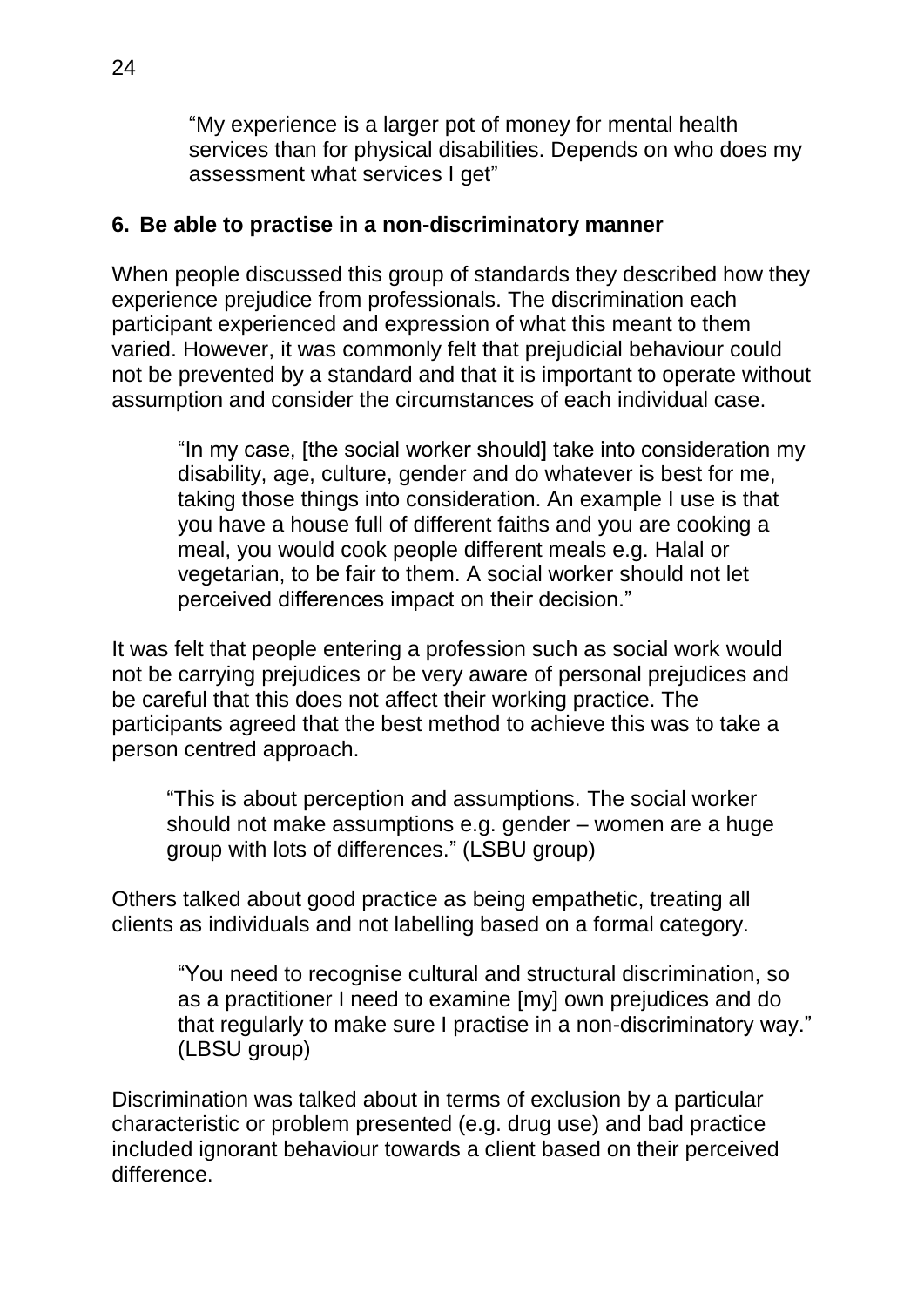Although the focus group was specifically prompted to provide examples of non-discriminatory practice none were forthcoming. However throughout the conversation there were examples of positive relationships, good communication, and consideration of individual needs which indicate that individual social workers are acting in a nondiscriminatory manner. Discrimination was raised in the context of the provision of services at local level as the impact of funding cuts are felt and one participant gave an example of how this had negatively impacted on the support package she received, referring to this as organisational discrimination.

#### **7. Be able to maintain confidentiality**

The area of confidentiality is recognised by the participants to be complex and sometimes in conflict with service users and carers' wishes because of statutory requirements to disclose information under safeguarding policies. There is also a natural conflict between clients disclosing information that they fear may prejudice the services they receive and the role of the social worker to get a complete picture of the client's needs in order to ensure a full and robust assessment.

From experience it was felt that information was often shared inappropriately. For example one participant reported that her personal information had been shared in an open office and overheard by other professionals.

Service users/carers were concerned about disclosing information because of value judgements. Participants recognise that they have to share sensitive and personal information in order to have a transparent and open relationship with their social worker but fear that this can lead to a prejudicial value judgement resulting in an inappropriate assessment.

"What goes into your notes can be like being branded, when the notes are handed on. I demanded to see my notes. I saw that the way they were written was prejudicial instead of 'forceful' I was described as 'aggressive and manipulative"

The LBSU group recognised that information has to be shared appropriately. Service users felt strongly that they should maintain ownership of the content of their case notes. Once information is shared it is no longer confidential so the accuracy of original case notes is vital.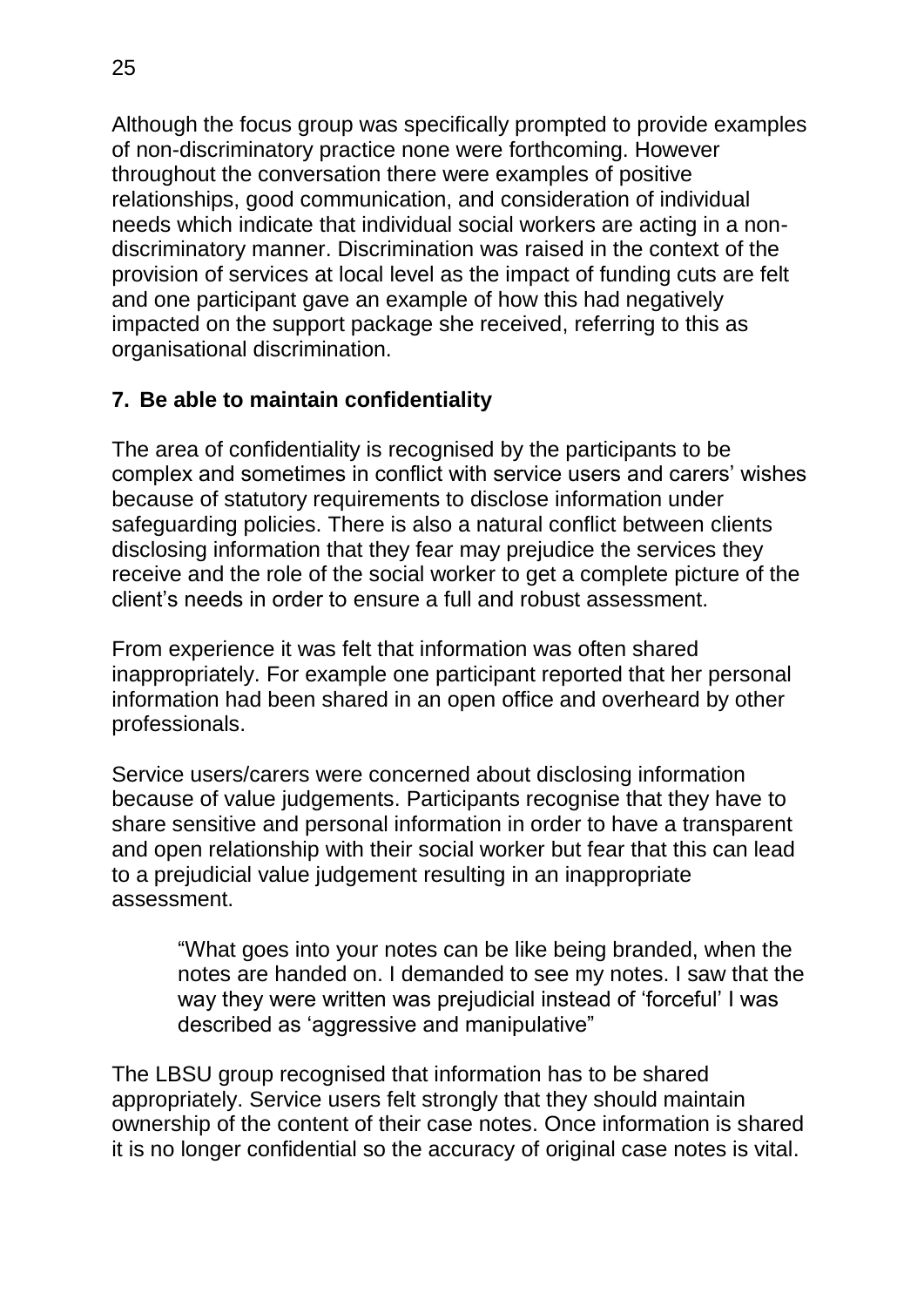Most participants expressed the view that they should see the completed assessment in order to sign off on it. At present there is no mandatory requirement but it should be good practice. Several participants said they did not get copies of their assessment, even though it is understood to be a requirement.

"Under a Care Programme Approach it is advanced as good practice. A service user is not obliged to sign it, but it should be shared with you."

The different confidential policies of different statutory and public services make sharing information complicated. It should also be recognised that service users and carers have other involvement in the adult and social care field; they train social workers, conduct research, sit on partnership boards etc. Some reported that it becomes a challenge to keep information confidential as they find themselves sitting alongside social workers that they have an individual relationship with.

#### **8. Be able to communicate effectively**

The SU&C group started by discussing what effective communication meant to them. Characteristics of good communication are listening, assimilating and reflecting back to the service user/carer so that they can agree the findings of the assessment.

The LBSU group added a further characteristic – mutual understanding. They said that good communication must include mutual understanding, so that the service user has a voice and is part of the process. A participant stressed that it was two-way communication, not just the social worker listening to the client.

In addition participants stressed the need for the social worker to be a reliable and timely communicator, and communicate in the preferred method and format of the client. For example, one participant raised the point that they had a received a written copy of their assessment one year, and no copy the following year and others referred to specifying method and format that was preferable to them on their assessment form, but this was then ignored.

"I didn't get last year's assessment in writing. Then I had this year's assessment and I was sent a previous document afterwards. She didn't make any notes and sent me the wrong document"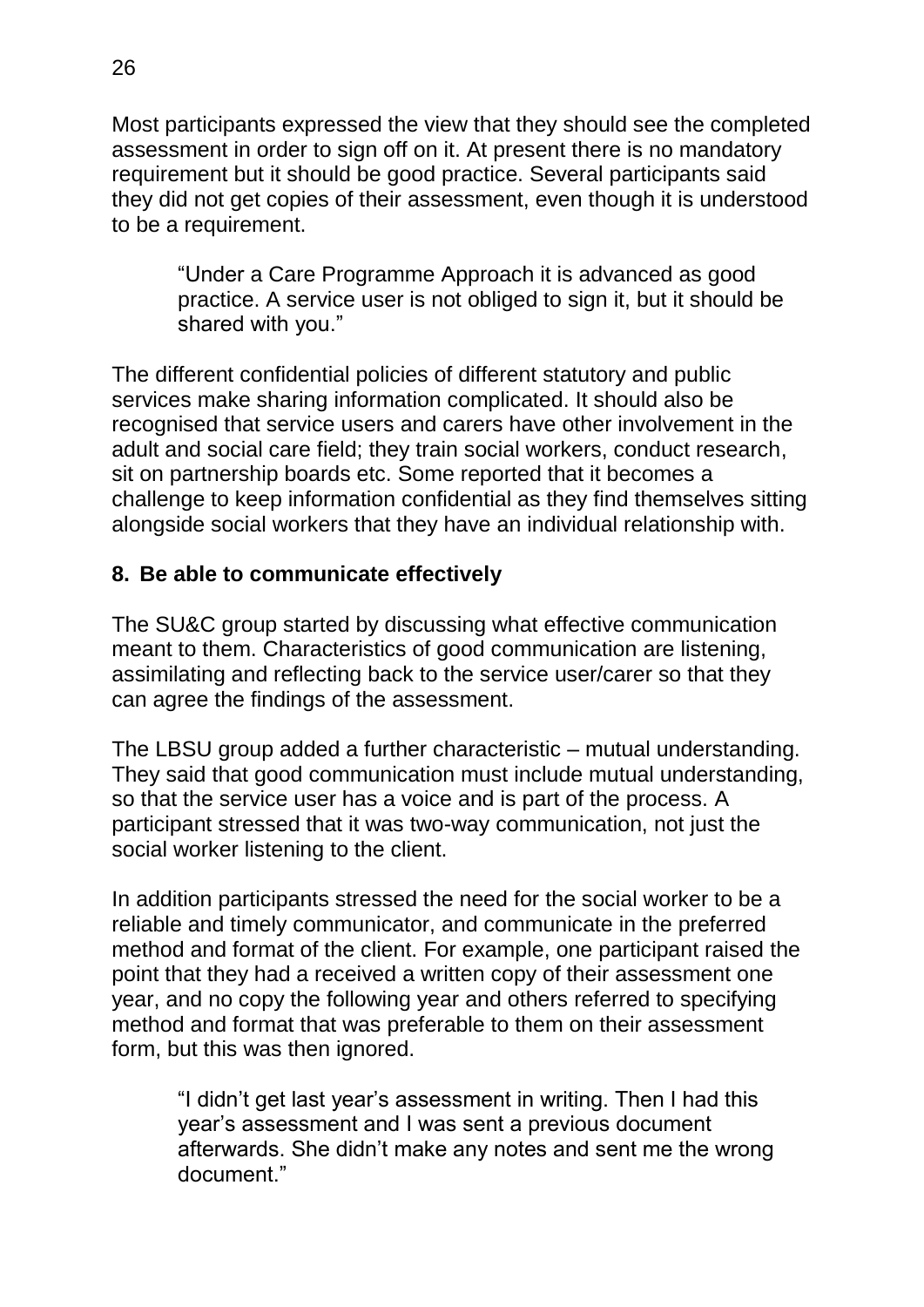Not only in this discussion but in reference to other standards, several participants made the point about inaccuracy of records, and this could have been improved by working more closely with the service user to make sure the information was correct.

"As a social worker don't be afraid to revisit, don't assume you've got it all, make sure what you interpreted is how it has been said." (LBSU group)

Poor and irregular communication tends to result in the service user or carer feeling that their social worker is being disrespectful.

"I was not informed when my social worker was off sick for three months. They could have just written to me, that's basic manners and courtesy."

It was evident that regular and consistent communication between a social worker and service user/carer results in better trust between the parties, and hence a more effective working relationship.

Participants showed concern about non-verbal communication and how body language can be misinterpreted or not interpreted at all by some service users/carers.

"I don't read body language very well. I know people with autistic traits that don't read body language. Effective communication needs to take that into account."

Body language, demeanour and behaviours can also be misinterpreted by the social worker and assumptions made, for example people with certain conditions and impairments which manifest in body tics or mannerisms.

The LBSU group linked poor communication with discrimination; it was felt that enabling a service user to be heard in a way that was appropriate for them was crucial to non-discriminatory practice e.g. allowing sufficient time for someone with a speech impairment to express themselves. They also made the point that people from different cultures communicate differently.

"People can show judgement through body language. And [body language] can mean different things across different cultures." (LBSU group)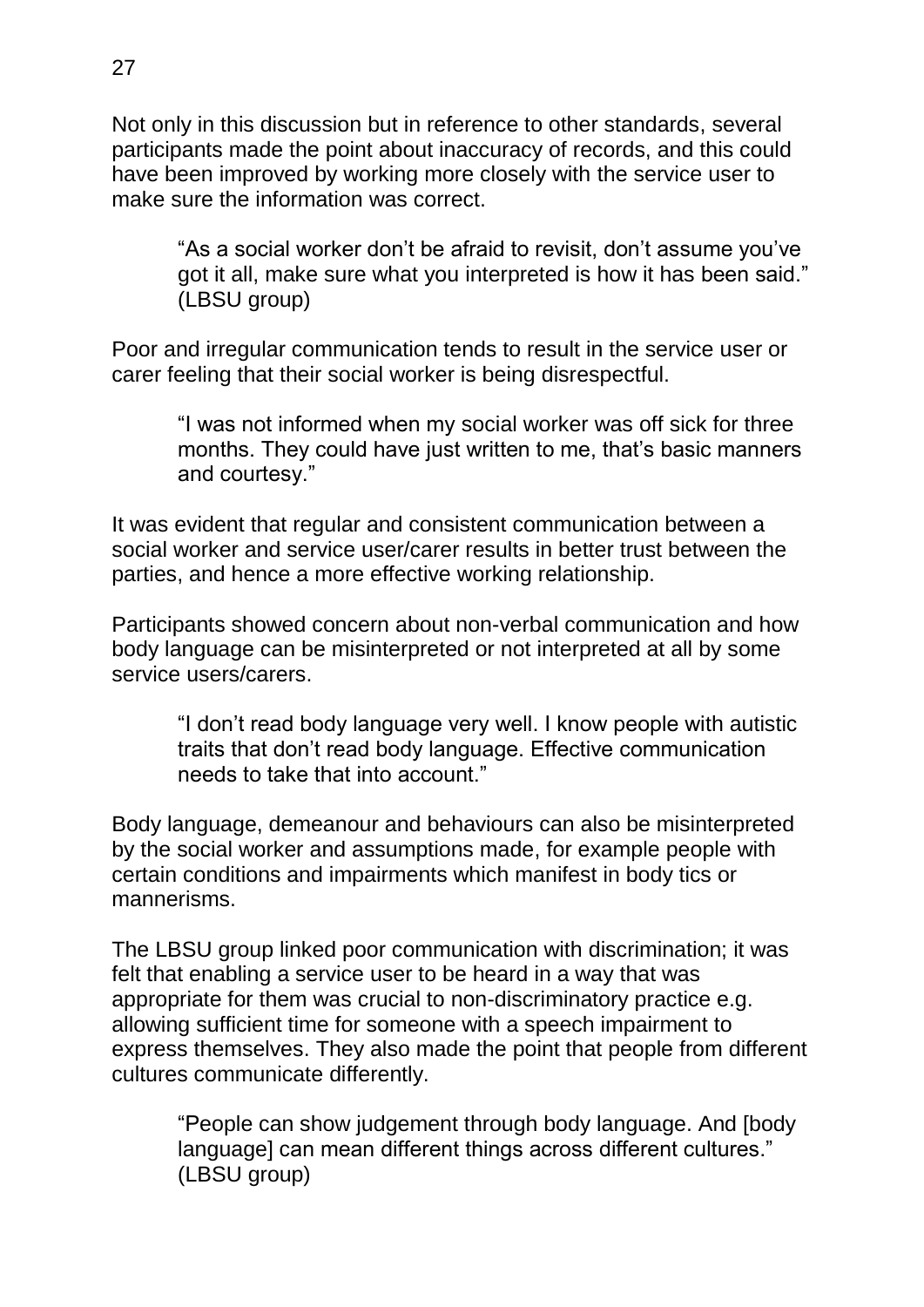Young carers sometimes have different communication needs to adult carers. It is also not always appropriate to provide some information to young carers which can lead to problems with continuing care.

"Young carers are often the interpreters, and then because of their age cannot be given responsibility with information, with drugs etc."

People who require an interpreter need information in an appropriate format and accurate translation; both need to be ensured through effective practice.

"If client cannot speak English this then causes a problem with translation. There should be something in the standards about that, added protection required."

## **9. Be able to work appropriately with others**

When working with other professions the participants felt strongly that the interests of service users/carers should always be paramount. Some participants felt that social workers could end up looking after the interests of their employer, particularly in this current economic climate.

"Some social workers are protecting interests of council, others that of client. Who is a social worker representing?"

Social workers should not make assumptions when talking about clients in a meeting with other professionals; getting a full history first is important.

The issue of confidentiality was raised again in this context, and the risk of information being shared inappropriately.

"I have had experience of a Social Worker sharing information with another community organisation. And that changed my once positive relationship with the organisations, and the dynamic. Sometimes it is necessary to share but make the service user and/or carer aware what is going to be shared." (LBSU group)

The disparity between services from different counties (and different areas of the country) was again highlighted.

#### **10. Be able to maintain records appropriately**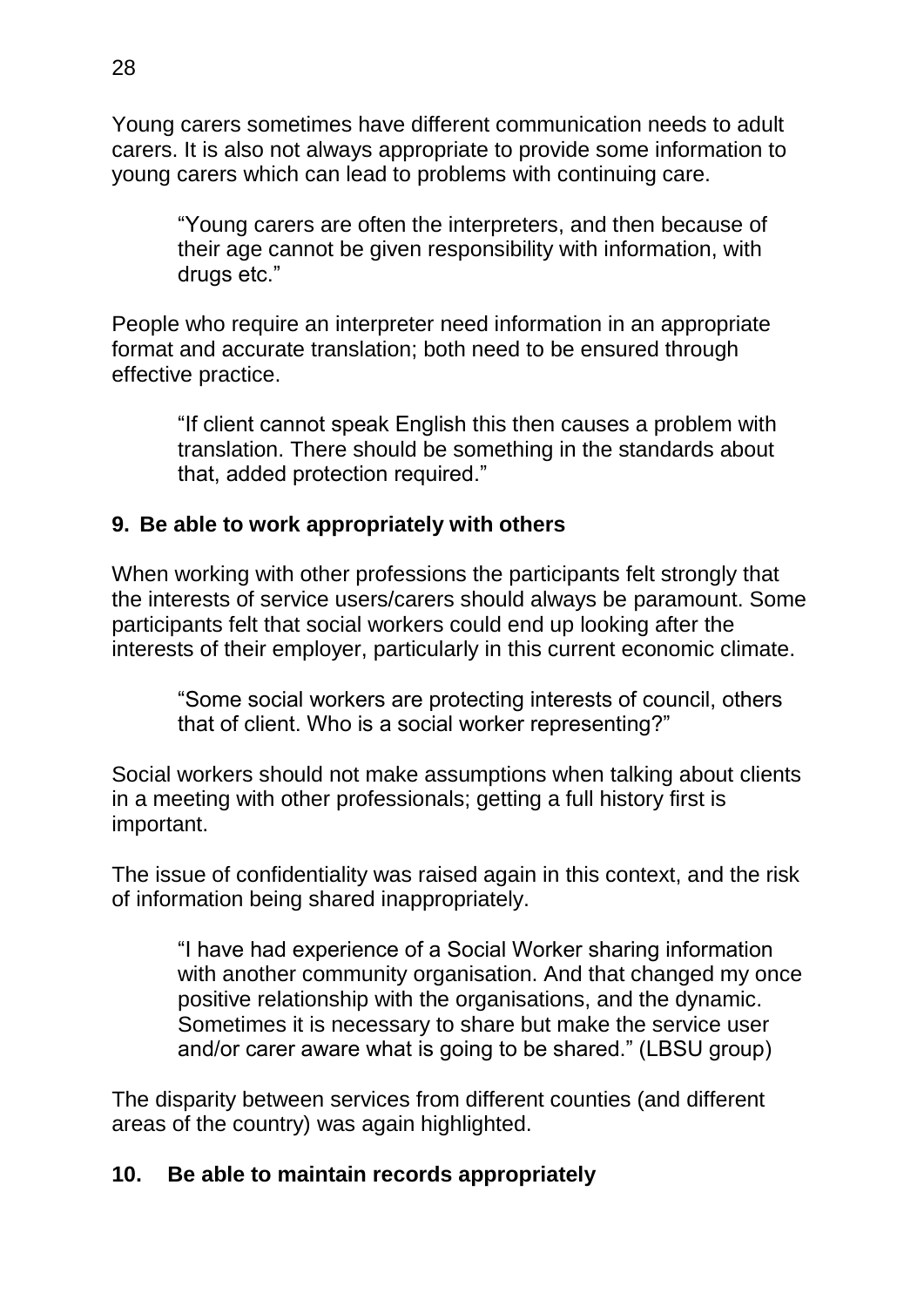This group of standards was not discussed in the focus groups. We made a judgement that this group comprehensively covered day-to-day practice issues and did not require additional reflection from the service user perspective.

## **11. Be able to reflect on and review practice**

Both groups were in agreement that there should be a mechanism for service users/carers to reflect and review the service they receive to improve on practice, in the same way that services involve user groups to evaluate.

"After a period of empowering a service user, or you have finished working with them, it is integral that the social worker ask client how life has changed. We assume that clients have improved but things can get worse." (LBSU group)

Nobody was aware of, or had experience of, being involved in reflective supervision or monitoring and evaluation of the social care services they receive.

"There is a gap between social work education, when most training is informed by service users and reality of workplace when working in a cuts/reduction climate where reflection is seen as a luxury."

Some participants felt it would be very difficult to directly reflect on their social worker's practice but an example was given of using creative writing to achieve this and reminders were given about using different methods which were appropriate for the client.

There was a lot of discussion about service user involvement in reviewing local service provision and how important this was in ensuring standards of care and that service users' needs are met. Although this is not directly relevant to critical reflection on practice there were some good examples of service user engagement leading to positive change.

"We have user focus monitoring set up in conjunction with Local [mental health] Trust. We look at how can services be improved, weaknesses and strengths, governance and outcomes. This is mainly done through a user monitoring group."

A participant from the LBSU group explained how service users wanted to influence service design which will lead to improved systems which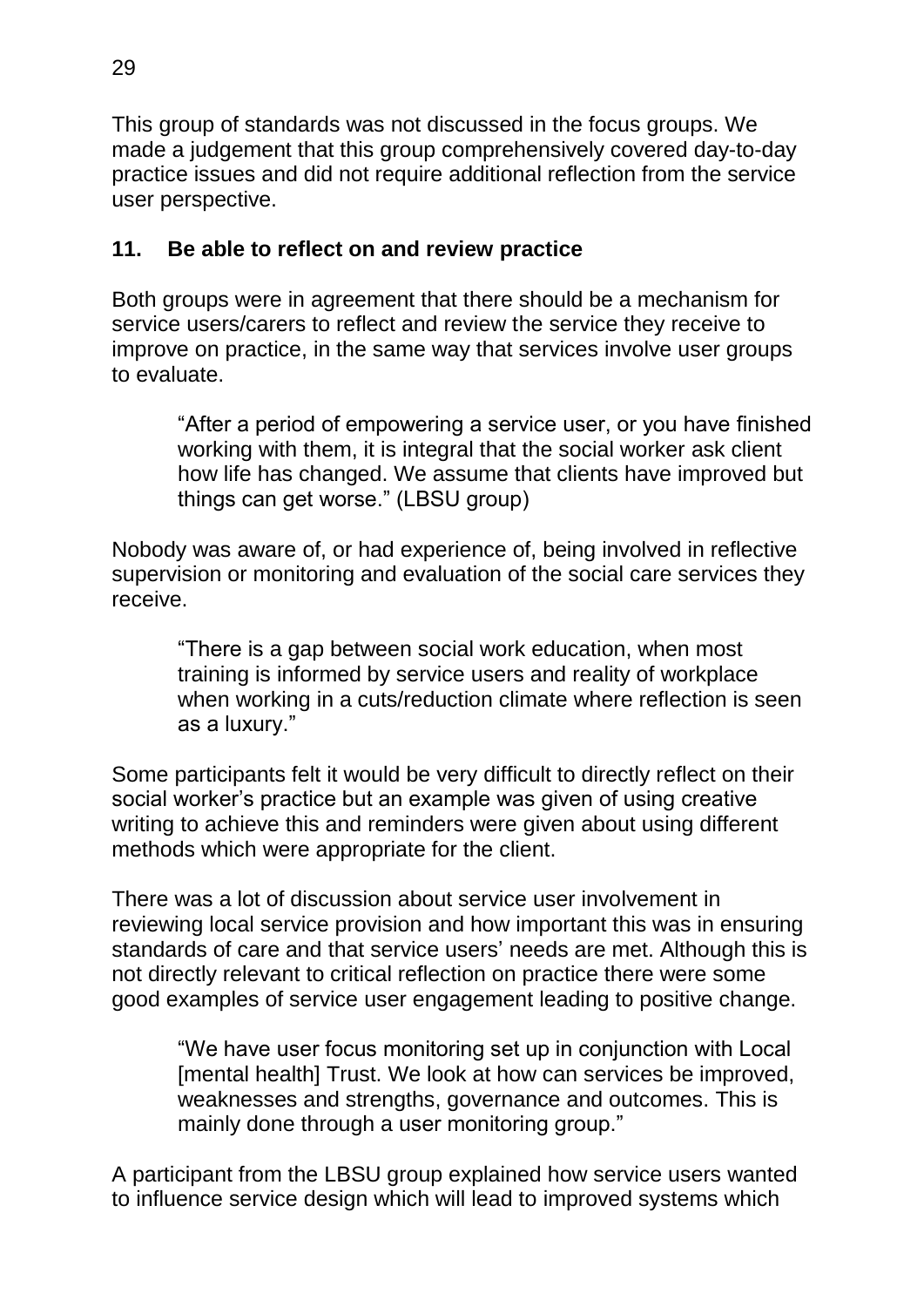will enable better practice by individual social workers, not waiting for a review which is by its nature reactive.

Although this group of standards is about reviewing individual practice participants were keen to point out that it was important to review effectiveness of a service as a whole from the user perspective and gave examples of how they are engaged in doing this locally or had been in the past before budget cuts.

## **12. Be able to assure the quality of their practice**

This group of standards details how the social worker should be actively involved in influencing the quality of their practice; it does not suggest how service users/carers can be positively involved. As for standard 1, participants felt very strongly that they should be involved in the evaluation and monitoring of practice but this should be valued and rewarded accordingly.

"Social Workers will not know if they are being effective if they don't get feedback. How? They could use service user forums, carer forums. They could make remuneration a lot easier. We want to get involved or have something to say. Two things that hold you back: possible response (fear of how service will respond) and secondly remuneration. There should be rewards if they want our views."

The LSBU group stressed the importance of joint working.

"Working with groups of service users, it is the only way social workers are going to find out what impact they are having. Builds mutual understanding, a more respectful way of working." (LBSU group)

Participants felt that making a complaint was often the only current mechanism for trying to improve a service; they recognised that there were agents that could support them doing this (e.g. HealthWatch). However they commented that making a complaint was not a particularly effective way of evaluating a service and anonymised complaints carried less weight.

One participant described a mystery shopper approach that their local authority used as an effective way of evaluating the service.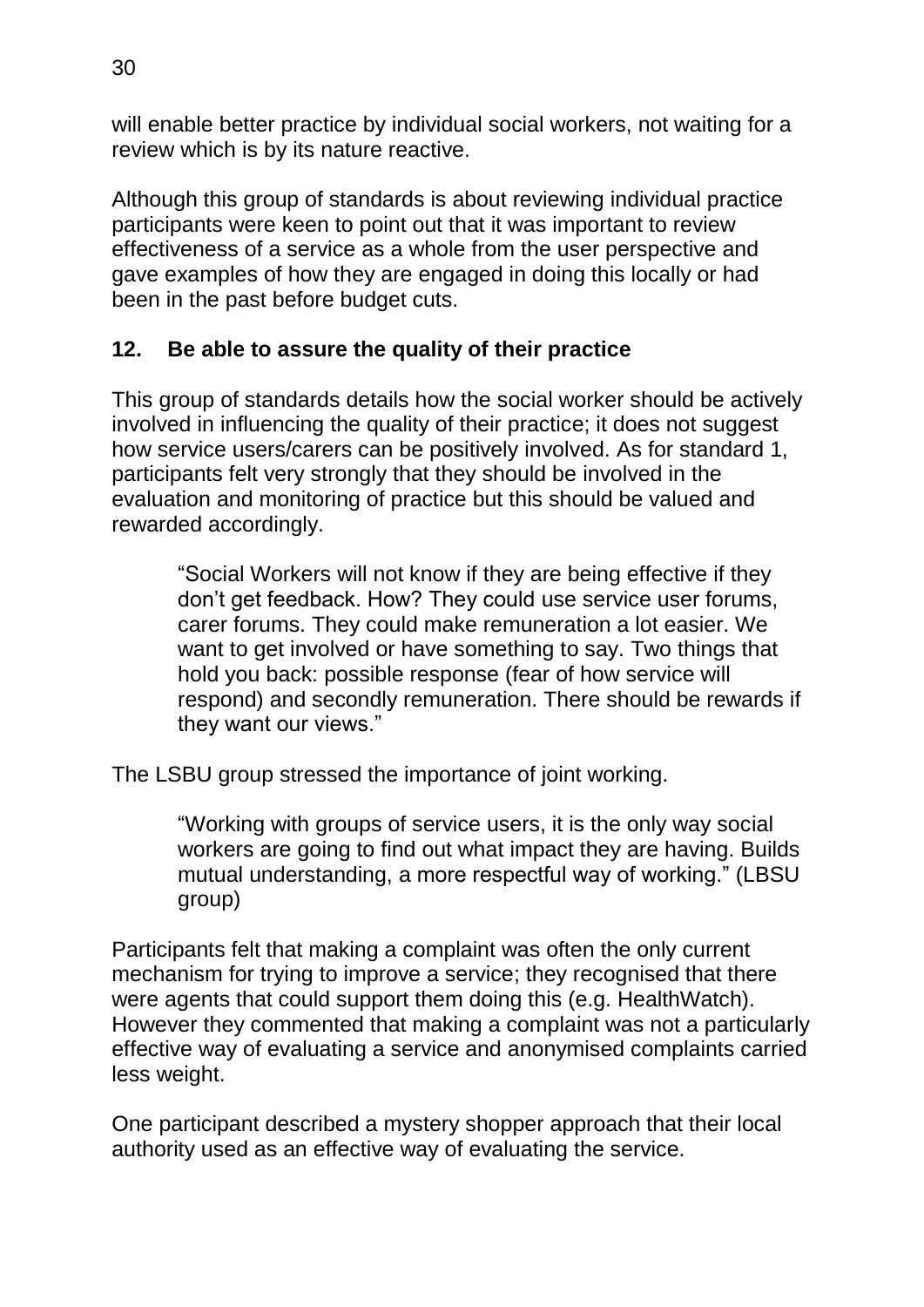"We should be treated as consumers, our feedback should be respected." (LBSU group)

A question was raised about how service users can effectively evaluate services they received if they have no experience of other services (e.g. from a different adult social care team). We therefore briefly touched on the role of external bodies to monitor practice from a service user perspective, acknowledging the role of the Care Quality Commission (CQC) in safeguarding and the HCPC's own intervention in serious cases of malpractice. Is there a role for a body to evaluate quality in terms of effectiveness and positive impact on service users?

#### **13. Understand the key concepts of the knowledge base relevant to their profession**

This group of standards gives a comprehensive list of theory, policy and environmental disciplines that are required for a practising social worker. Participation is included in the list but participants felt strongly that involvement and co-production are missing. Participation is not interpreted as involving people on equal terms and there is a link with knowledge of equality principles.

"I am thinking equality is important. In the sense that they need to understand that service users should be in an equal relationship with them."

In standard 13.4 the concepts of advocacy and empowerment were also listed. Participants felt that clarification needs to be given to the meaning of advocacy as this should refer to the role of advocacy services and not that the social worker should act as an advocate. The term empowerment was not liked in this context as it is difficult to see how people can be empowered to use services.

"And what does advocacy mean – are social workers supposed to be advocating on behalf of clients, or referring to advocacy agencies? Do not like the word empowerment, no social worker can empower me."

There was a comment that consistency and continuity should be added but this more relevant to practice knowledge and has been raised in other more relevant standards.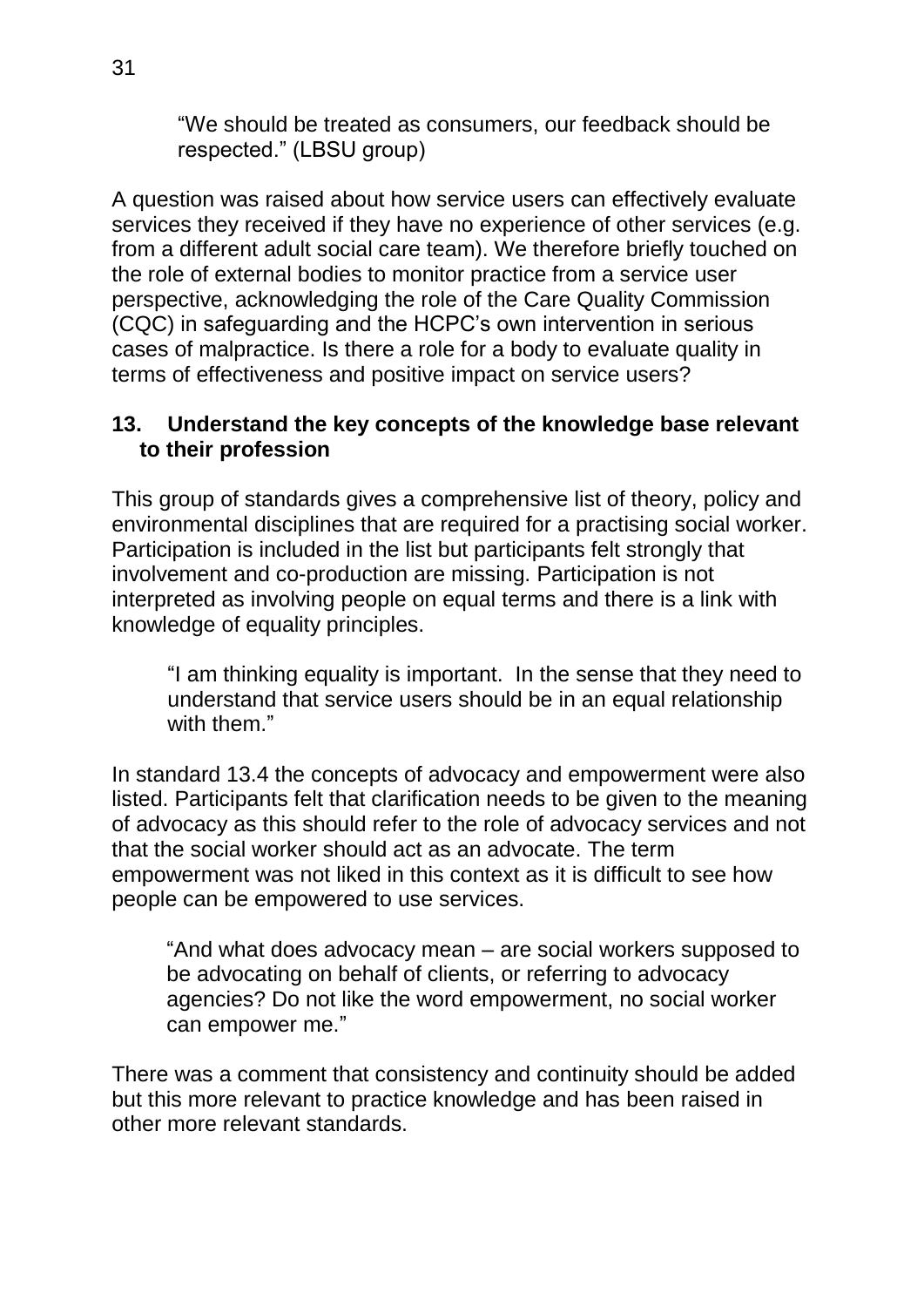#### **14. Be able to draw on appropriate knowledge and skills to inform practice**

The participants discussed standard 14.3 , in particular the statement 'prepare, implement, review, evaluate, revise and conclude plans to meet needs and circumstances in conjunction with service users' and recommended changing the statement to 'develop or co-produce plans with service users' to make it more of a dynamic and evolving process.

"It should be an ongoing process, involving the participants."

It is felt that partnership working is not reflected in this standard and another example of involvement in service planning is detailed below:

"In our area they have set up an equal partners' assembly with service users and carers, and we have a rep on it. We comment and feedback on service plans."

## **15. Be able to establish and maintain a safe practice**

We discussed what makes people feel safe. Safety is perceived differently by each individual and it relates to different things such as physical environment, personal security and preferences. This may be about who and where a service user/carer is meeting e.g. the gender of the person, if it is in a preferred place or if the physical environment is accessible. For some participants they feel the social worker role is to evaluate the safety of their home whereas others prefer not to meet in their own home. Safety needs to be person centred and is part of trust in a relationship.

The key words that reflect what makes service users/carers feel safer are: transparency, non-judgement, awareness of diversity and continuity.

"If I cannot communicate in my own environment with a professional I cannot trust them."

This was the end of the discussions.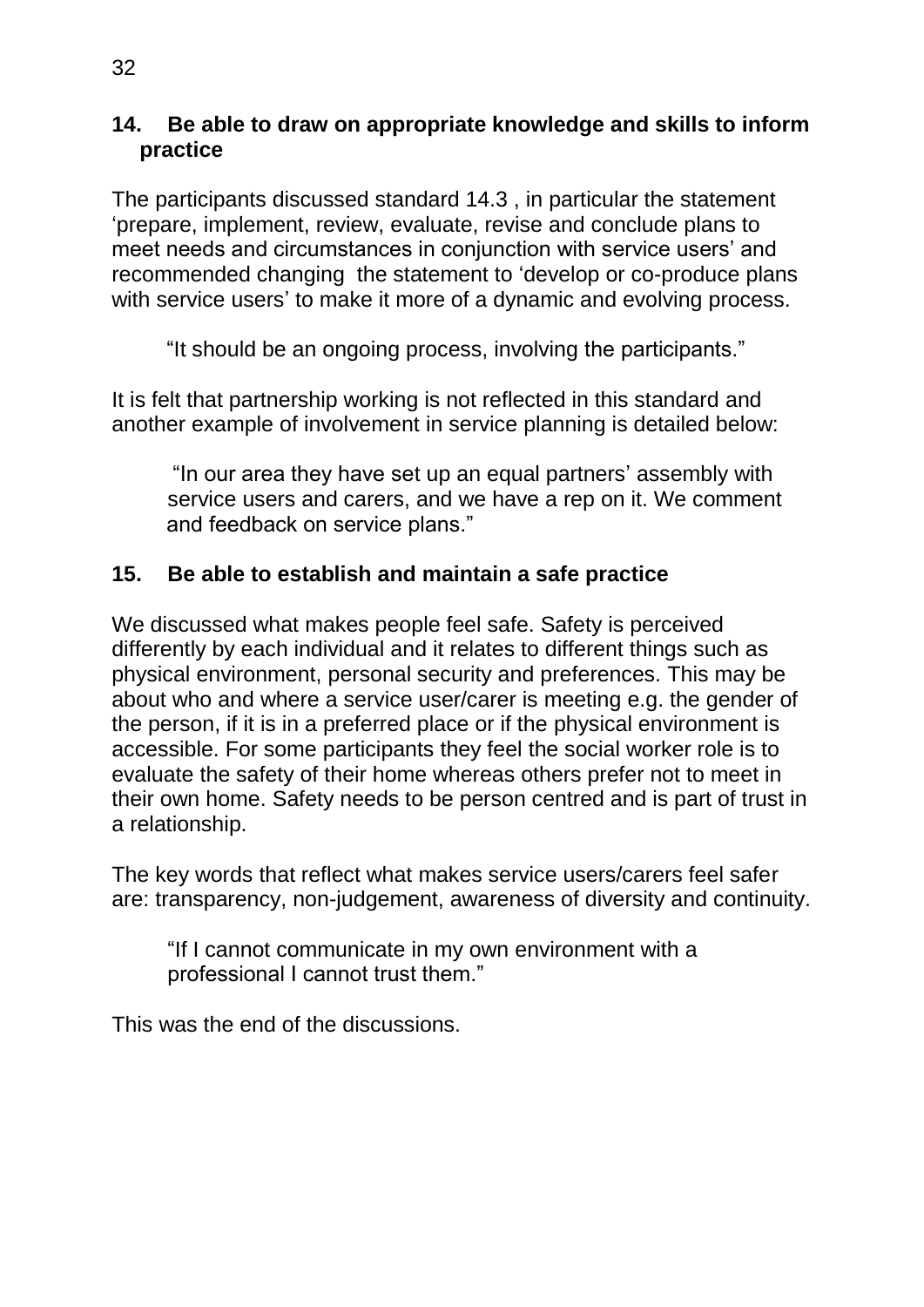## <span id="page-32-0"></span>**Conclusions**

All the participants engaged with the task of reviewing the standards because they understood the importance of them in enabling social workers to do their jobs effectively. From experience they know that social workers cannot always do their jobs well either because of structural or environmental issues.

Service users and carers wanted to contribute to improving the SOPs so they and other service users would get a consistently high standard of service in future, one which enables them to live the lives they want to lead.

All the participants understood the problems social workers currently face - cuts to services and lack of resources – and the negative impact that can have on the services they receive. Participants who had had or currently receive a good service were those that had established a strong working relationship with a social worker; this could be because they were an informed or confident service user who was able to guide the social worker or vice versa, or a combination of both.

We were able to identify the elements of a poor relationship from the examples given by service users disappointed in the services they had received. In summary these break down into two areas:

Practical – e.g. mistakes in recording information, not understanding multiple or complex needs, communicating in an inappropriate format or communicating inconsistently.

Attitudes – e.g., not valuing service user's lived experience and working towards a person-centred solution, timeliness of follow ups, perceived breaking of confidentiality.

Although not all service users and carers are disabled people these findings do map onto the social model of disability (see Appendix 1) and reflect the daily lives of many disabled people. Some professionals discriminate against service users and carers because they do not work to the social model in their practice and the HCPC goes some way to ameliorate this with the standards of proficiency. However changes can be made to these which will enable social workers to be trained to provide person-centred services to their clients which promote independent daily living. The findings indicate that progress can be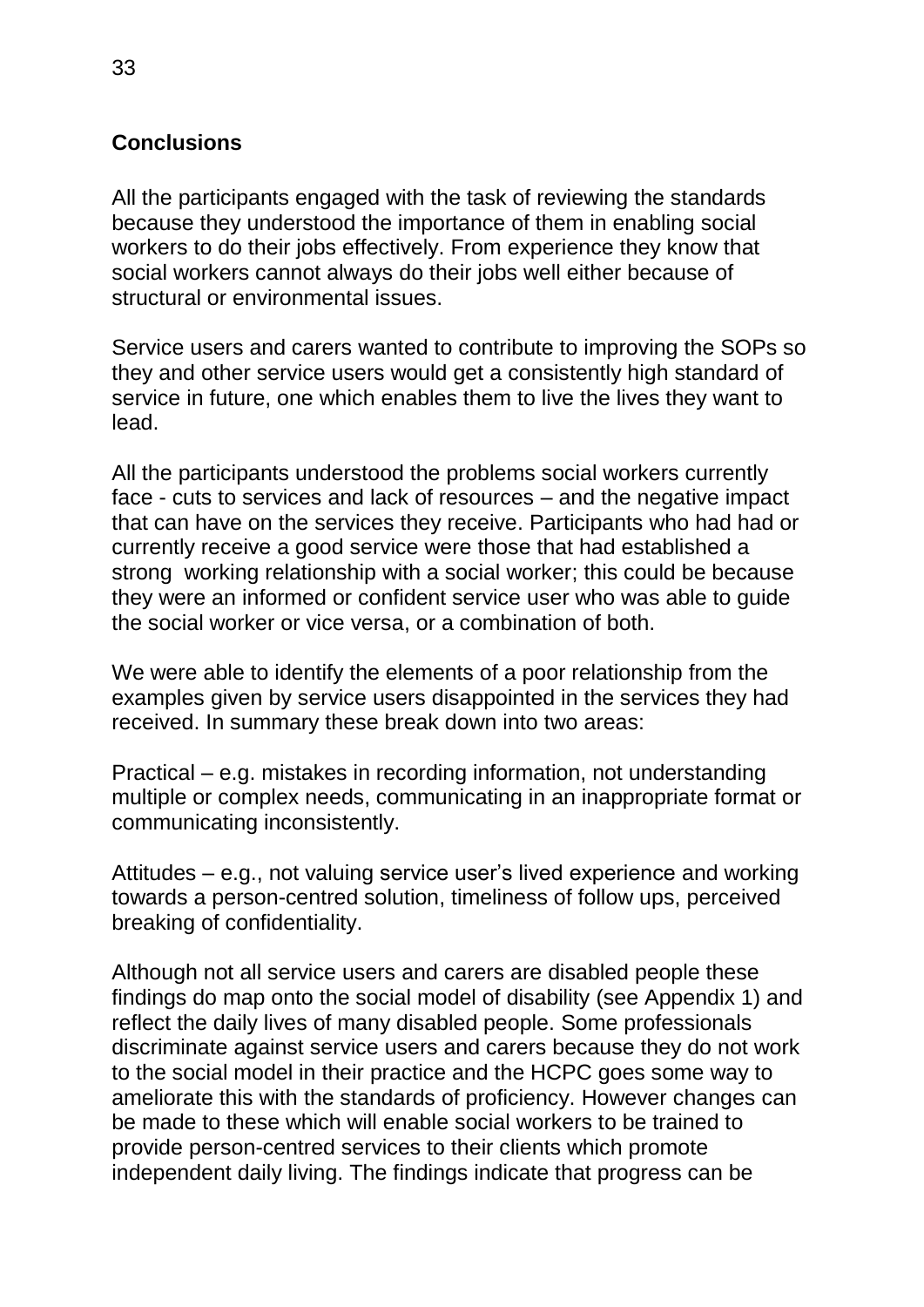made in the following areas and we have mapped these onto standards in our recommendations:

- Relationships
- Communication
- Person-centred approach
- Involvement
- Reflecting on practice

Discussing the standards one by one enabled service users to pinpoint those that are most relevant to the issues they were raising which in turn enabled identification of the standards that need to be addressed in the overall HCPC review. The key issues faced by service users cut across several standards and our recommendations reflect that.

However there were two points raised by participants which are not within the scope of the standards but are important for the HCPC to note even though they do not form part of our recommendations. These are:

- 1. Service users should have a means of reporting any concerns about fitness to practise in confidence and to a body not providing a service to them. At present we understand the HCPC only looks at serious issues of mal-practice.
- 2. There should be national standards for adult and social care provision. The purpose of these is to ensure quality and remove inequalities caused by geography. A set of national standards will give a framework for good service provision that meet the needs of service users and sit alongside the standards of proficiency for individual professionals.

Finally it is important to note that the methodology employed was a successful approach. The two elements that were key to that success were recruiting experts by experience and offering remuneration. Although a lot was achieved in the time allowed for each group to meet undoubtedly more time would have enabled a more thorough appraisal of those standards which were the most relevant to the service user and carer experience.

We have outlined an approach to future working at the end of the recommendations.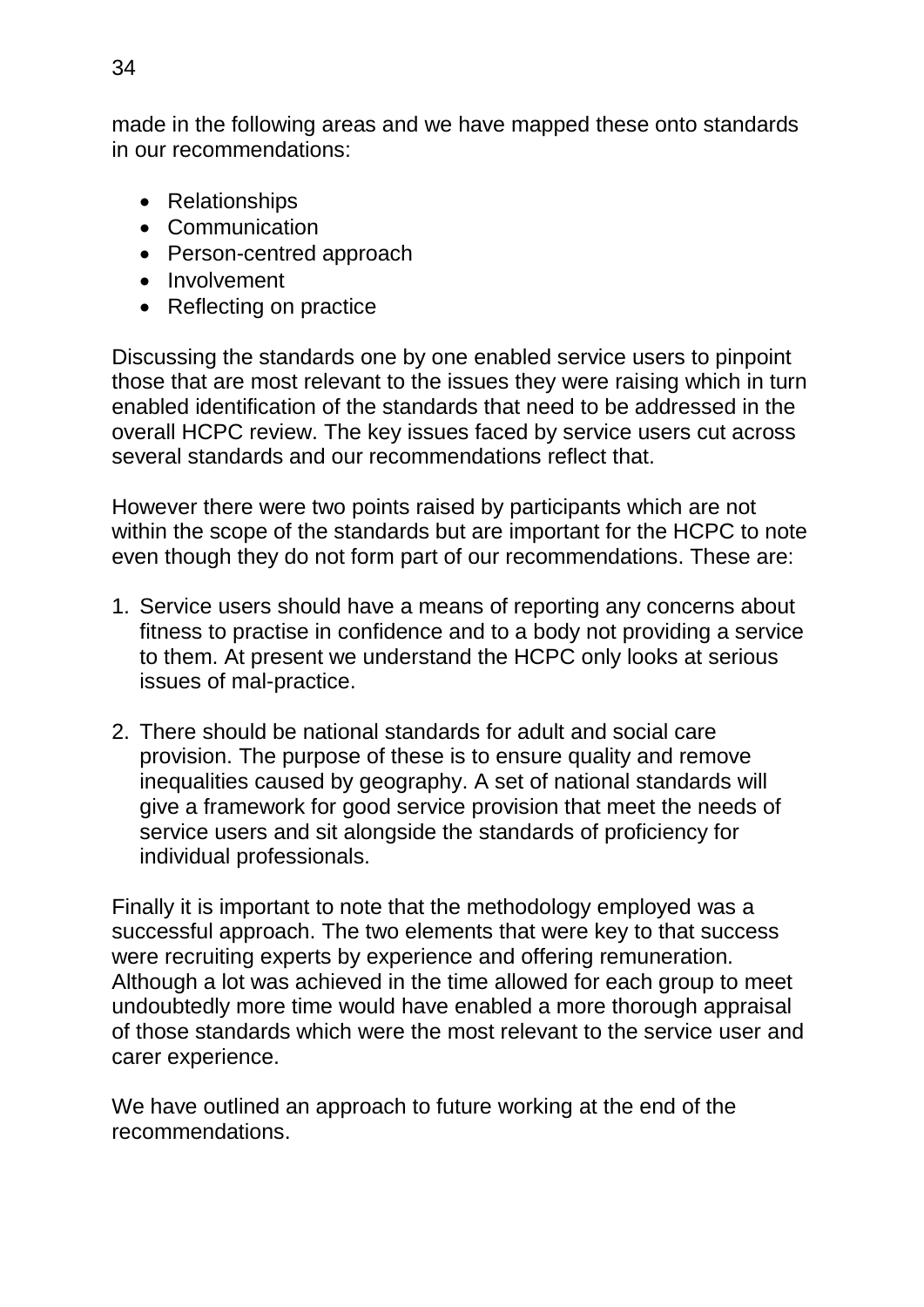### <span id="page-34-0"></span>**Recommendations**

Shaping Our Lives is making these recommendations from the service user and carer perspective to feed into the HCPC review of the SOPs taking place in 2015/6. These recommendations are a response to the conclusions we have drawn from our findings, and also taken from the thoughtful suggestions made by participants.

We have grouped our recommendations under five themes, although they do interrelate:

- Relationships
- Communication
- Person-centred approach
- Involvement
- Reflecting on practice

## *Relationships*

There is a strong correlation between a good relationship and the experience of service users when they use social work services. A relationship that is characterised by honesty, transparency and consistency results in better outcomes for service users and carers; and we assume this is also the case for social workers.

The most relevant standards for this are (2) where there is an impact on the perception that a social worker is working ethically. It is also felt that good communication (8) is grounded in these qualities. However, the qualities of honesty, transparency and consistency should be reflected in (9) when working with service users and carers and the additional group identified by participants - support workers/personal assistants - who are not currently referred to in the standards.

## *Communication*

Linked closely with a good relationship is the quality of communication between service users/carers and professionals. Communication must be provided in the preferred format of the recipient on all occasions to be fully accessible. There is also regular reference to consistency of practice in the findings and this applies sometimes to the way social workers communicate, although it also relates in the findings to practise in general. These points should be considered for (6) to ensure practice is non-discriminatory, in (8) to be able to practise effectively.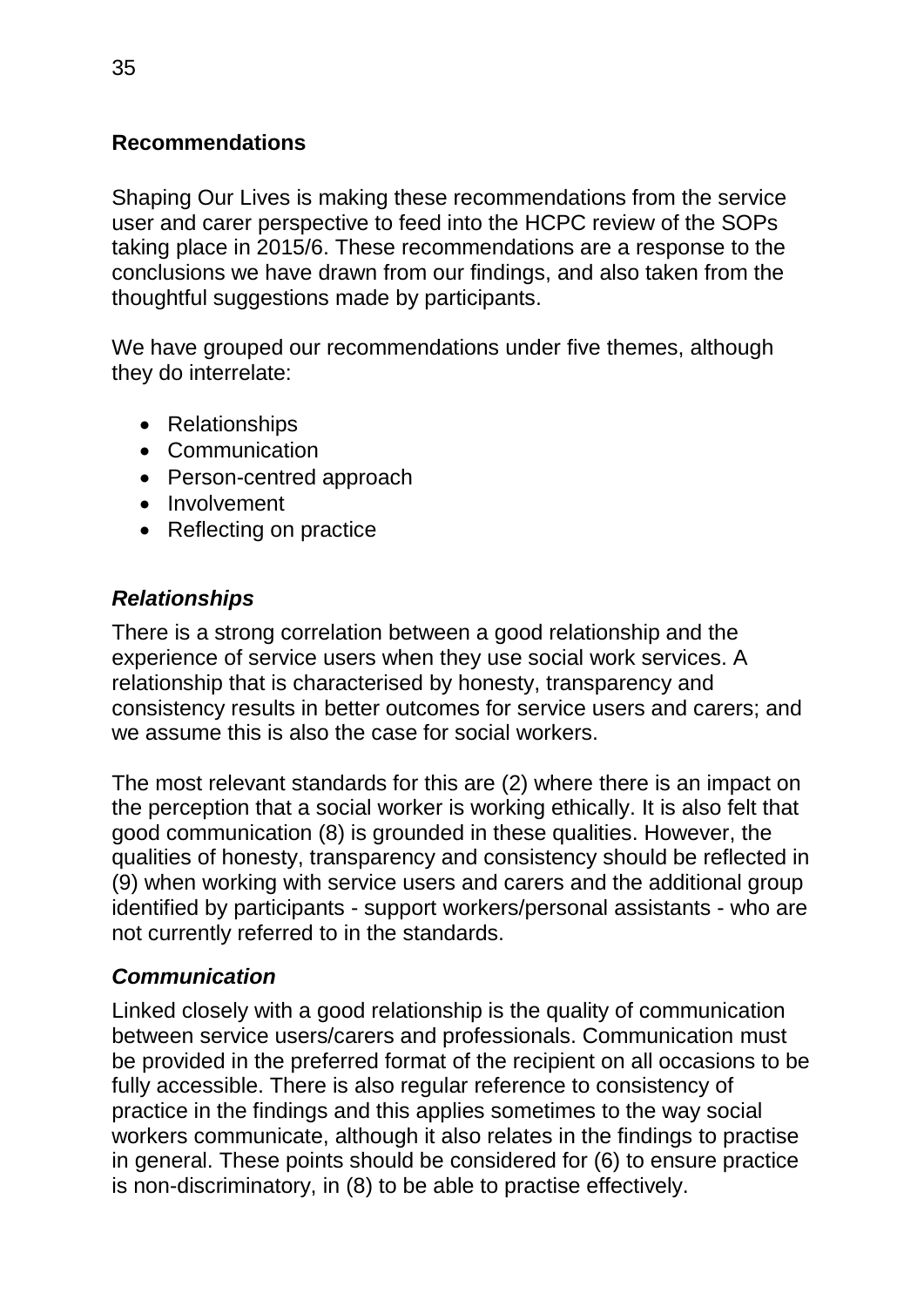In the context of confidentiality, standard (7), participants understood the necessity for information to be shared on occasions with other professionals and agencies, but they stressed that if case notes and other documents are agreed for accuracy with service users/carers then sharing of information is less likely to result in negative outcomes for service users and carers.

The point was also made that good two-way communication supports high quality practice and helps to overcome some of the feelings that the relationship between clients and professionals is an unequal power balance that can result in hierarchy.

#### *Person-centred approach*

Standard (1) covers many aspects of safe practice, but there are concerns about the pressures of increasing caseloads putting social workers under pressure to find quick solutions that may not be the most appropriate for the service user/carer, or the most economical and therefore effective. This is seen as a risk to the professional as well as the service user and carer. Supporting social workers to make informed decisions by working in equal partnerships with the clients requires time and creative thinking in the current challenging times of budget cuts. These findings perhaps should be considered in standards (11) and (12) for management and leadership input.

The participants stressed that safety is personal to each individual and can be about a wide range of factors and their attitude to risk so a person-centred approach was essential for them to feel safe. The HCPC may want to consider adding person-centred working to standard  $(1)$ .

A person-centred approach to working with service users and carers was also discussed as essential for an equal relationship between the client and professional and part of non-discriminatory practice.

"Equal treatment and non-discrimination are a human right and social workers need to remember that." (LSBU group)

#### *Involvement*

In standard (13) there is reference to social workers having knowledge of participation skills. Participants were in agreement that this should instead be the knowledge of the theory of involvement and co-production as this leads to an equal relationship, whereas participation does not describe a partnership working approach.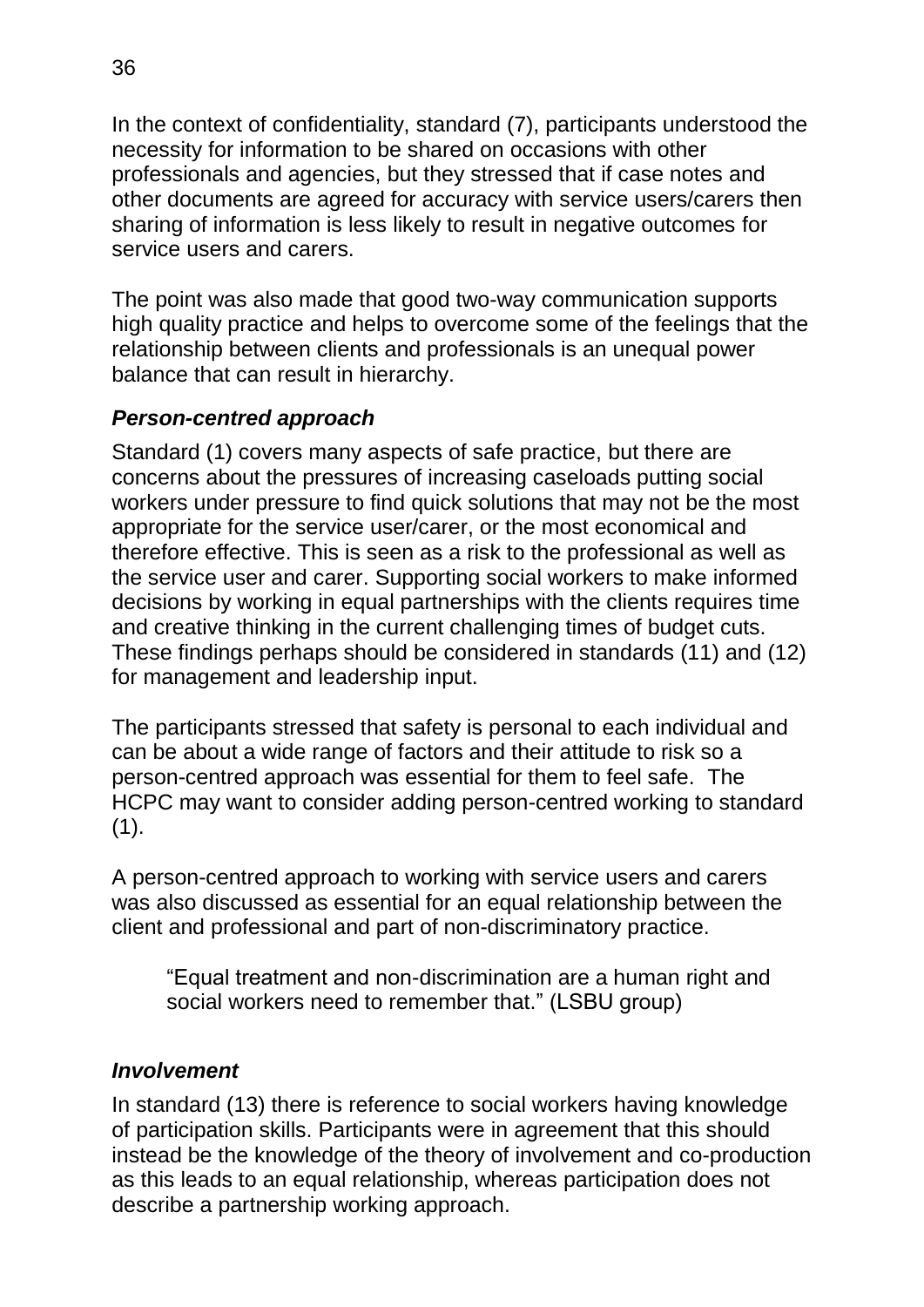Participants suggested that standard (14.3)should also reflect a more equal working relationship and that 'be able to prepare, implement, review, evaluate, revise and conclude plans to meet needs and circumstances in conjunction with service users and carers' would be improved by making this a co-produced approach,.

Involvement is thought to be generally under-utilised in social work practice. Many participants had experience of involvement in the education of social work under-graduates but none had experience of ongoing involvement post-qualification. Service users and carers strongly believe that ongoing user-led training after qualification would be beneficial. There were examples of how this happens in health services and also how service users and carers are involved in service monitoring and evaluation, such as the mystery shopper example. As a recommendation, we recognise that this may be outside of the scope of the SOPs.

#### *Reflecting on practice*

Participants discussed the relevance of service user and carer feedback as part of reflective supervision and although this may be difficult to implement it is thought to be essential if social workers are to learn from their practice.

Techniques such as a 360 degree appraisal were described by a social work student. There is also the understanding that service users and carers acquire through using services and being involved in shaping services which can be a valuable source of information.

It is recommended that reflective supervision includes this aspect of client feedback.

#### <span id="page-36-0"></span>**Future working**

As part of the brief for this project we were asked to consider how the HCPC might meaningfully work with service users and carers on the review of SOPs in the future. The techniques used in this review were appropriate but it would have been beneficial to have more time with each group. There was not enough time to allow the participants to choose specific standards to discuss in more detail.

Choosing participants with knowledge of using services and educational and/or practice experience was valuable and is reflected in the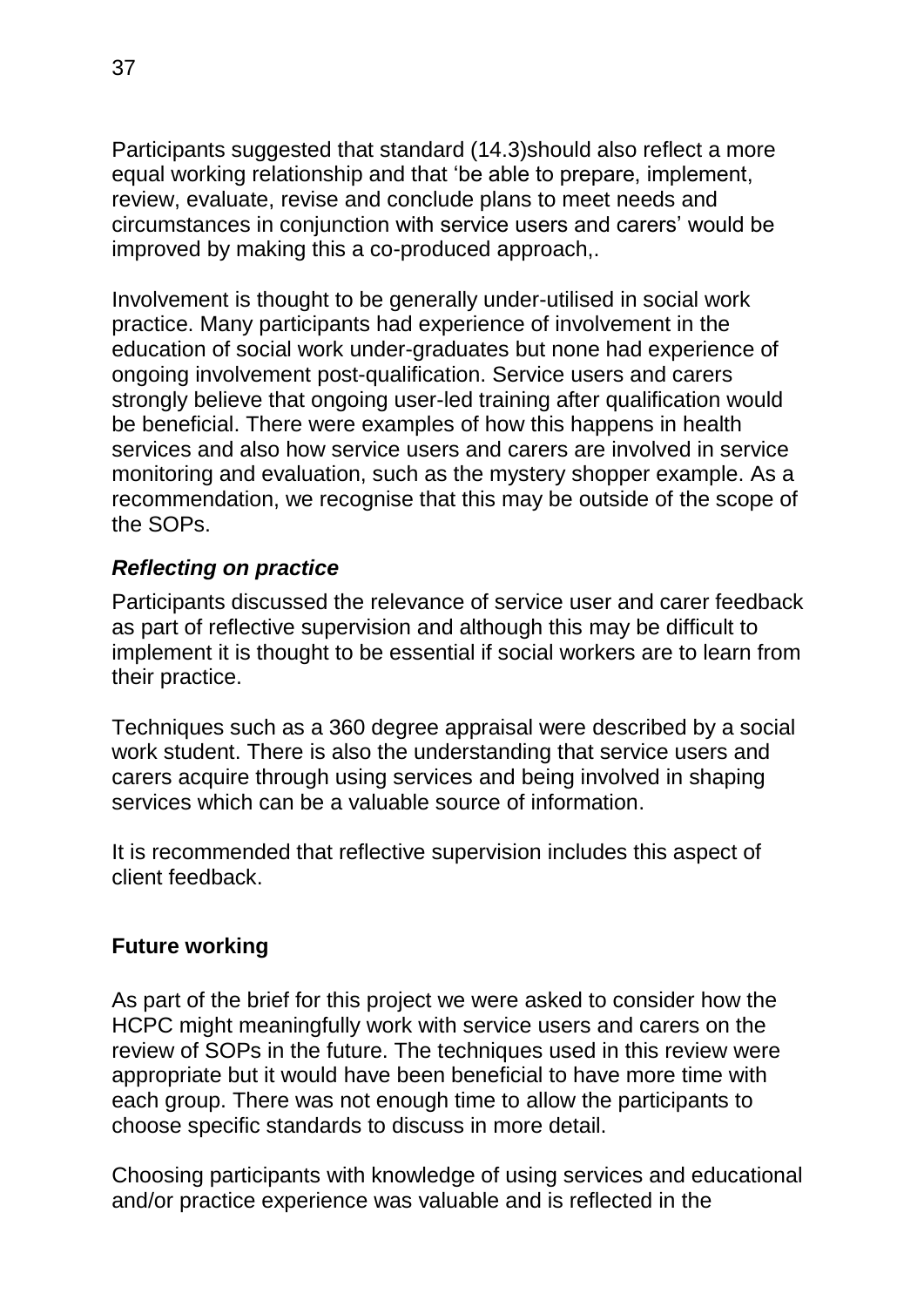understanding demonstrated by both groups. It was particularly interesting to bring students and service users/carers together to discuss the SOPs as they were able to learn from each other.

The remuneration of participants and refunding of travel expenses and support costs are essential.

A longer consultation involving more people is recommended in future; this would allow for potential drafting and review of some standards as well as give a greater range of lived experience, and a more diverse group who could fully explore how fit for purpose all the standards are for the diverse population social workers serve. We had no shortage of applicants to take part (over 60 applied) and we had to use a selection process to find the participants for the core activity. We would also recommend people with learning difficulties, people whose first language is BSL and older people. This would require a more targeted recruitment activity and setting up separate focus groups.

Finally, it would be interesting to bring professionals and service users /carers together to discuss the findings in this report. A group discussion would provide an opportunity to look for solutions and working practices that work for everyone.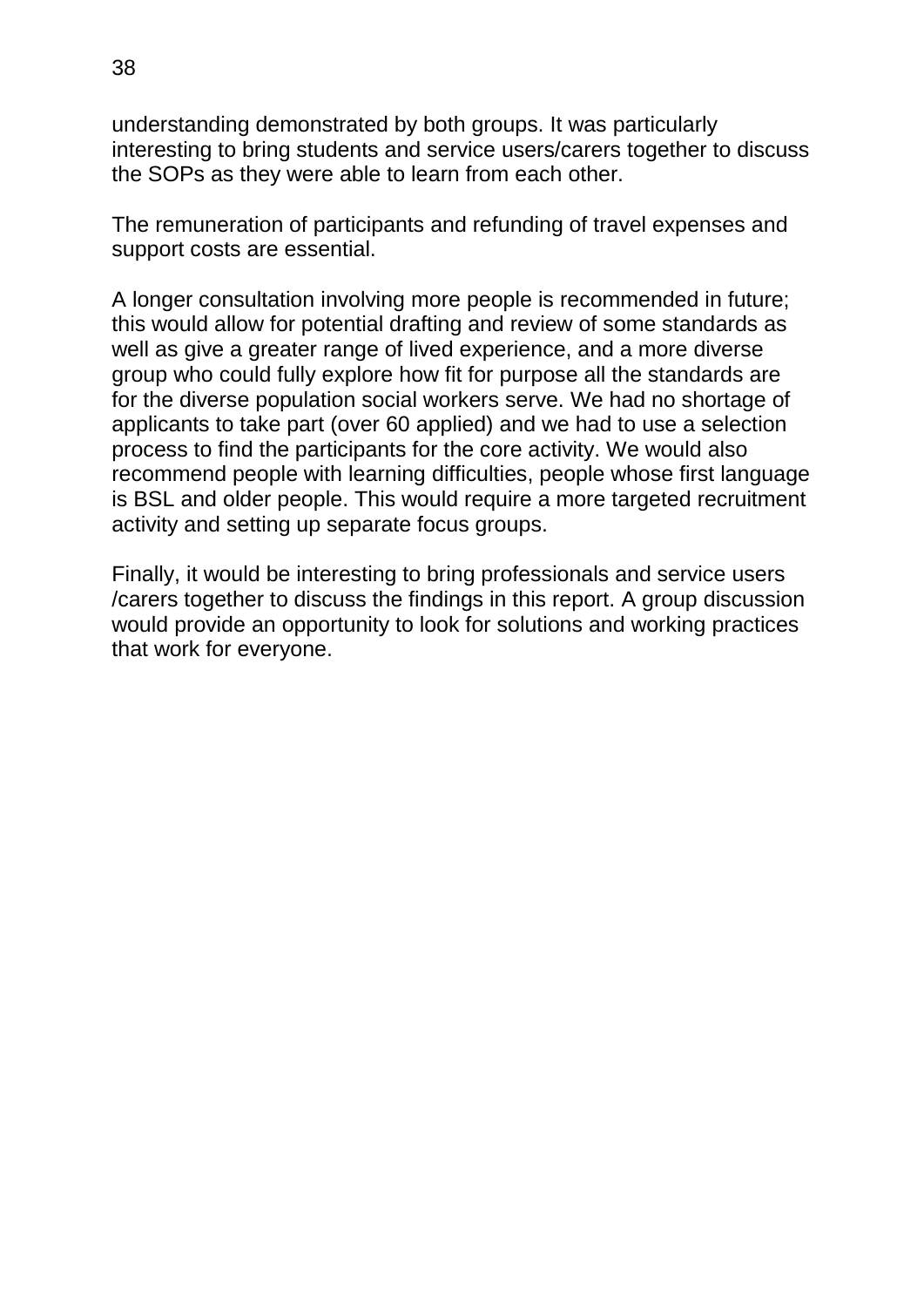# <span id="page-38-0"></span>**Appendix 1**

## <span id="page-38-1"></span>- **The social model of disability**

Traditionally people have been viewed through a lens of what is wrong with them e.g. they are visually impaired, they are mentally ill, they have an alcohol problem. This is referred to as the medical model. The social model turns the tables and says people are disabled because of the prejudice they face. Using the social model helps identify solutions to the barriers disabled people experience. It encourages the removal of these barriers within society, or the reduction of their effects, rather than trying to fix an individual's impairment or health condition.

Barriers are divided into three types:

- Practical
- Attitudinal
- Prejudicial

All three barriers lead to discrimination.

The social model is the preferred model for disabled people. It empowers disabled people and encourages society to be more inclusive. Although other people who use social care and support services are not explicitly covered by this model, it is a useful reminder to look at all service users in terms of what is really causing the problem in their lives, and not just through a narrow definition of what is 'wrong with them'.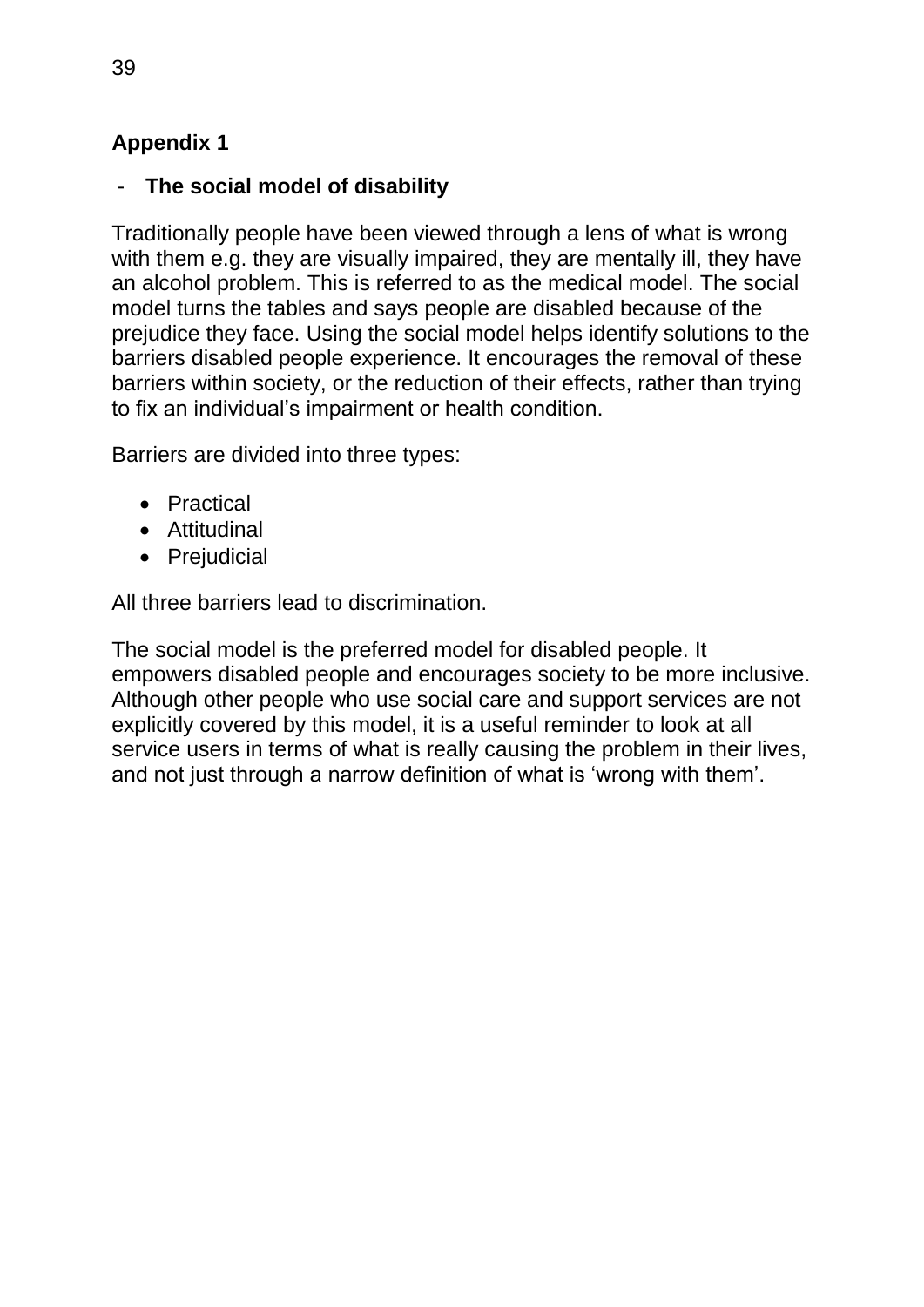# **Appendix 2**

<span id="page-39-0"></span>- **Profession specific standards of proficiency for social workers in England**

Registrant social workers must:

## **1. be able to practise safely and effectively within their scope of practice**

1.1 know the limits of their practice and when to seek advice or refer to another professional

1.2 recognise the need to manage their own workload and resources and be able to practise accordingly

1.3 be able to undertake assessments of risk, need and capacity and respond appropriately

1.4 be able to recognise and respond appropriately to unexpected situations and manage uncertainty

1.5 be able to recognise signs of harm, abuse and neglect and know how to respond appropriately

## **2. be able to practise within the legal and ethical boundaries of their profession**

2.1 understand current legislation applicable to the work of their profession

2.2 understand the need to promote the best interests of service users and carers at all times

2.3 understand the need to protect, safeguard and promote the wellbeing of children, young people and vulnerable adults

2.4 understand the need to address practices which present a risk to or from service users and carers, or others

2.5 be able to manage competing or conflicting interests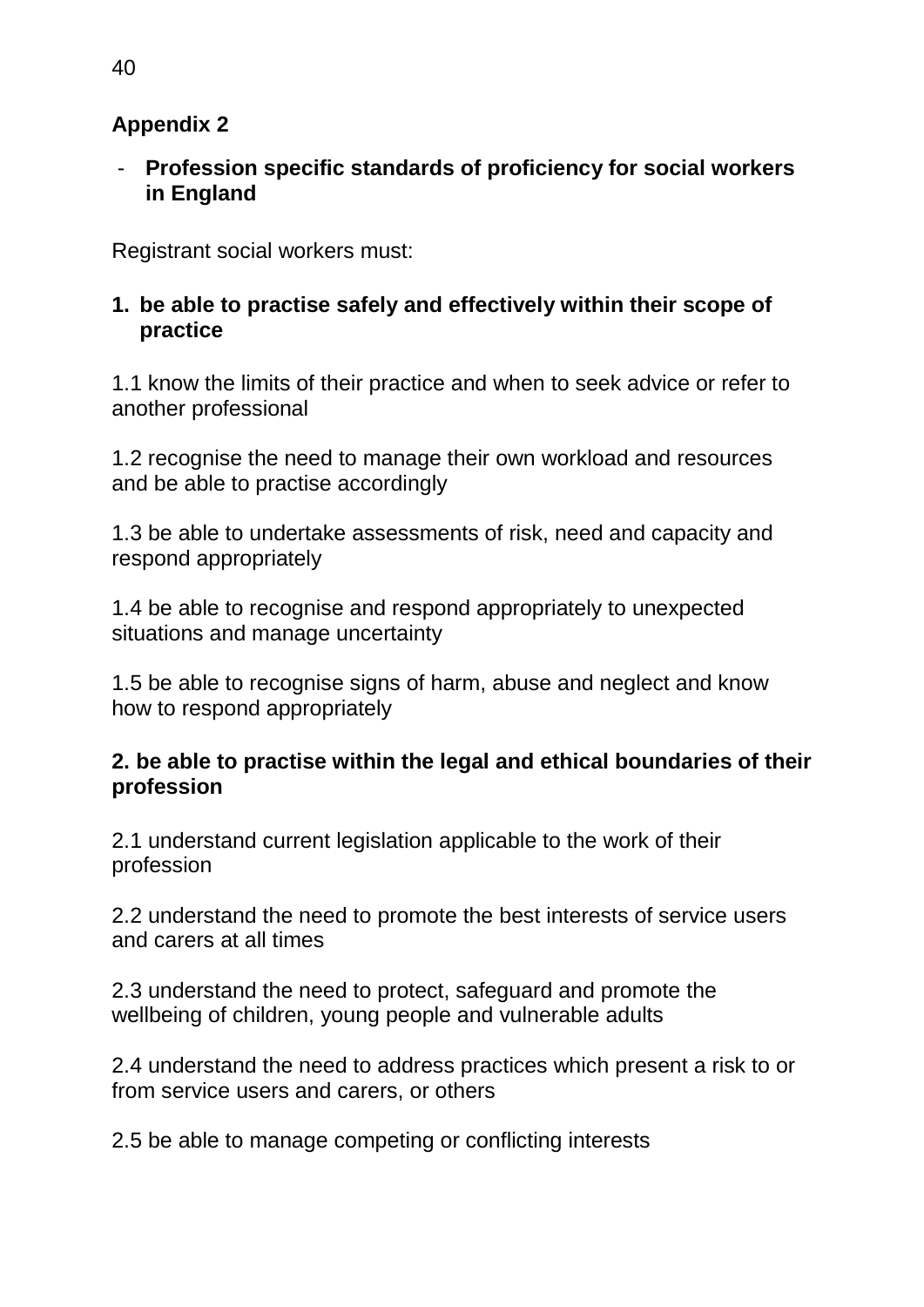2.6 be able to exercise authority as a social worker within the appropriate legal and ethical frameworks

2.7 understand the need to respect and uphold the rights, dignity, values and autonomy of every service user and carer

2.8 recognise that relationships with service users and carers should be based on respect and honesty

2.9 recognise the power dynamics in relationships with service users and carers and be able to manage those dynamics appropriately

2.10 understand what is required of them by the Health and Care Professions Council

## **3. be able to maintain fitness to practise**

3.1 understand the need to maintain high standards of personal and professional conduct

3.2 understand the importance of maintaining their own health and wellbeing

3.3 understand both the need to keep skills and knowledge up-to-date and the importance of career-long learning

3.4 be able to establish and maintain personal and professional boundaries

3.5 be able to manage the physical and emotional impact of their practice

#### **4. be able to practise as an autonomous professional, exercising their own professional judgement**

4.1 be able to assess a situation, determine its nature and severity and call upon the required knowledge and experience to deal with it

4.2 be able to initiate resolution of issues and be able to exercise personal initiative

4.3 recognise that they are personally responsible for, and must be able to justify, their decisions and recommendations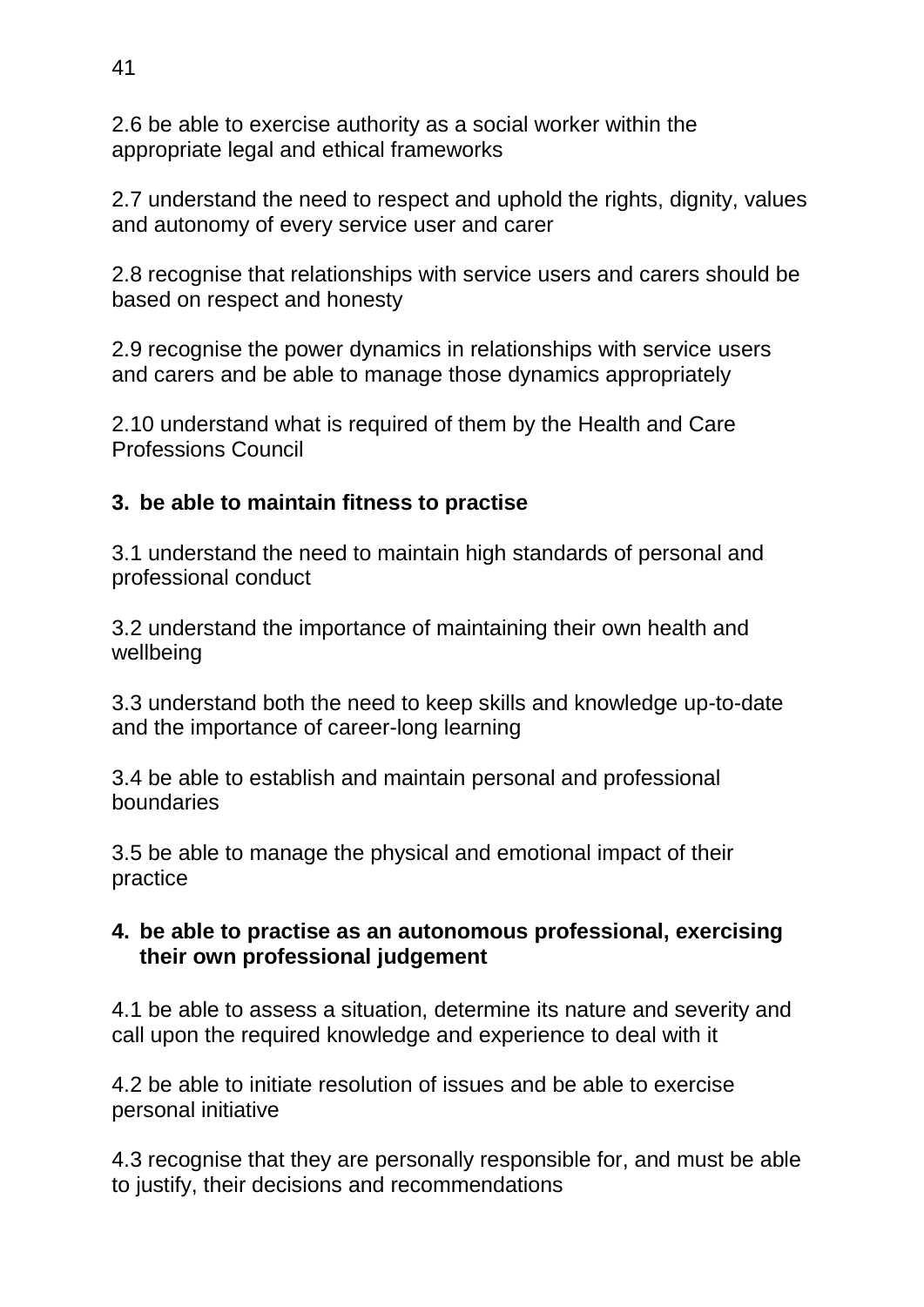4.4 be able to make informed judgements on complex issues using the information available

4.5 be able to make and receive referrals appropriately

## **5. be aware of the impact of culture, equality and diversity on practice**

5.1 be able to reflect on and take account of the impact of inequality, disadvantage and discrimination on those who use social work services and their communities

5.2 understand the need to adapt practice to respond appropriately to different groups and individuals

5.3 be aware of the impact of their own values on practice with different groups of service users and carers

5.4 understand the impact of different cultures and communities and how this affects the role of the social worker in supporting service users and carers

# **6. be able to practise in a non-discriminatory manner**

6.1 be able to work with others to promote social justice, equality and inclusion

6.2 be able to use practice to challenge and address the impact of discrimination, disadvantage and oppression

## **7. be able to maintain confidentiality**

7.1 be able to understand and explain the limits of confidentiality

7.2 be able to recognise and respond appropriately to situations where it is necessary to share information to safeguard service users and carers or others

# **8. be able to communicate effectively**

8.1 be able to use interpersonal skills and appropriate forms of verbal and non-verbal communication with service users, carers and others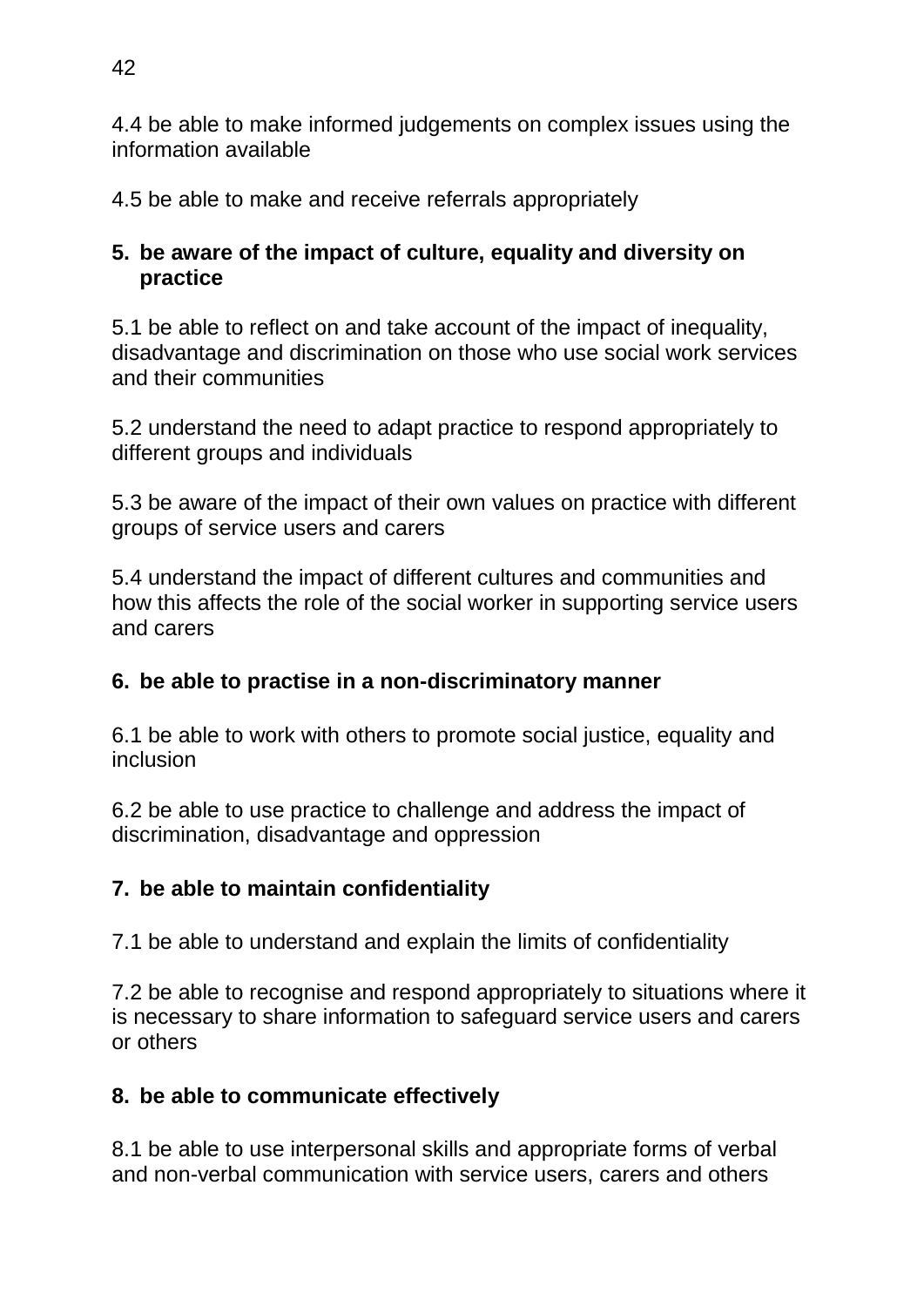8.2 be able to demonstrate effective and appropriate skills in communicating advice, instruction, information and professional opinion to colleagues, service users and carers

8.3 understand the need to provide service users and carers with the information necessary to enable them to make informed decisions or to understand the decisions made

8.4 understand how communication skills affect the assessment of and engagement with service users and carers

8.5 understand how the means of communication should be modified to address and take account of a range of factors including age, capacity, learning ability and physical ability

8.6 be aware of the characteristics and consequences of verbal and non-verbal communication and how this can be affected by a range of factors including age, culture, disability, ethnicity, gender, religious beliefs and socio-economic status

8.7 understand the need to draw upon available resources and services to support service users' and carers' communication, wherever possible

8.8 be able to communicate in English to the standard equivalent to level 7 of the International English Language Testing System, with no element below 6.5 (The International English Language Testing System (IELTS) tests competence in the English language. Applicants who have qualified outside of the UK, whose first language is not English and who are not nationals of a country within the European Economic Area (EEA) or Switzerland, must provide evidence that they have reached the necessary standard. Please visit our website for more information.)

8.9 be able to engage in inter-professional and inter-agency communication

8.10 be able to listen actively to service users and carers and others

8.11 be able to prepare and present formal reports in line with applicable protocols and guidelines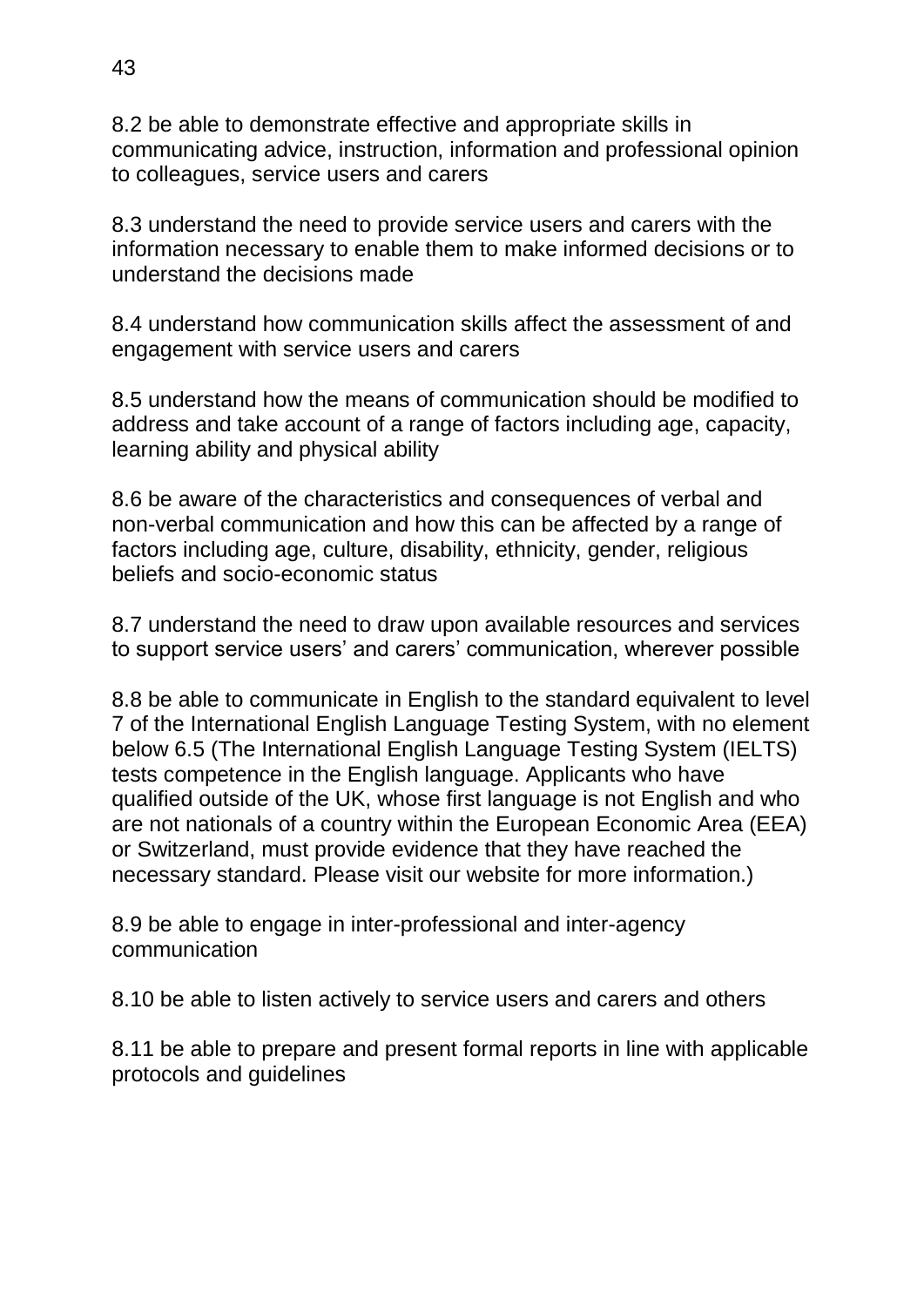## **9. be able to work appropriately with others**

9.1 understand the need to build and sustain professional relationships with service users, carers and colleagues as both an autonomous practitioner and collaboratively with others

9.2 be able to work with service users and carers to enable them to assess and make informed decisions about their needs, circumstances, risks, preferred options and resources

9.3 be able to work with service users and carers to promote individual growth, development and independence and to assist them to understand and exercise their rights

9.4 be able to support service users' and carers' rights to control their lives and make informed choices about the services they receive

9.5 be able to support the development of networks, groups and communities to meet needs and outcomes

9.6 be able to work in partnership with others, including those working in other agencies and roles

9.7 be able to contribute effectively to work undertaken as part of a multi-disciplinary team

9.8 recognise the contribution that service users' and carers' own resources and strengths can bring to social work

9.9 be able to work with resistance and conflict

9.10 be able to understand the emotional dynamics of interactions with service users and carers

## **10. be able to maintain records appropriately**

10.1 be able to keep accurate, comprehensive and comprehensible records in accordance with applicable legislation, protocols and guidelines

10.2 recognise the need to manage records and all other information in accordance with applicable legislation, protocols and guidelines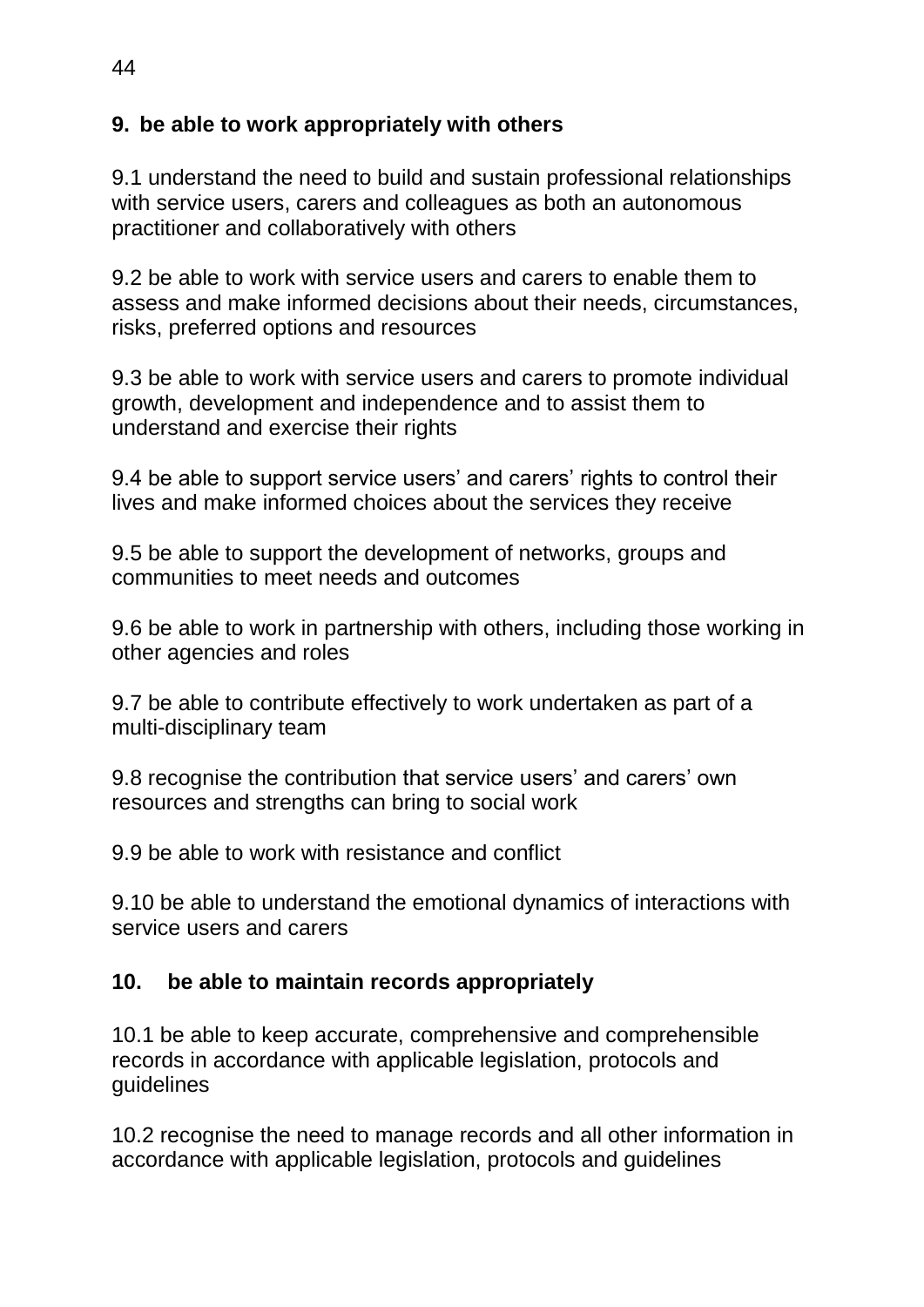## **11. be able to reflect on and review practice**

11.1 understand the value of critical reflection on practice and the need to record the outcome of such reflection appropriately

11.2 recognise the value of supervision, case reviews and other methods of reflection and review

## **12. be able to assure the quality of their practice**

12.1 be able to use supervision to support and enhance the quality of their social work practice

12.2 be able to contribute to processes designed to evaluate service and individual outcomes

12.3 be able to engage in evidence-informed practice, evaluate practice systematically and participate in audit procedures

#### **13. understand the key concepts of the knowledge base relevant to their profession**

13.1 recognise the roles of other professions, practitioners and **organisations** 

13.2 be aware of the different social and organisational contexts and settings within which social work operates

13.3 be aware of changes in demography and culture and their impact on social work

13.4 understand in relation to social work practice:

– social work theory;

- social work models and interventions;
- the development and application of relevant law and social policy;

– the development and application of social work and social work values;

– human growth and development across the lifespan and the impact of key developmental stages and transitions;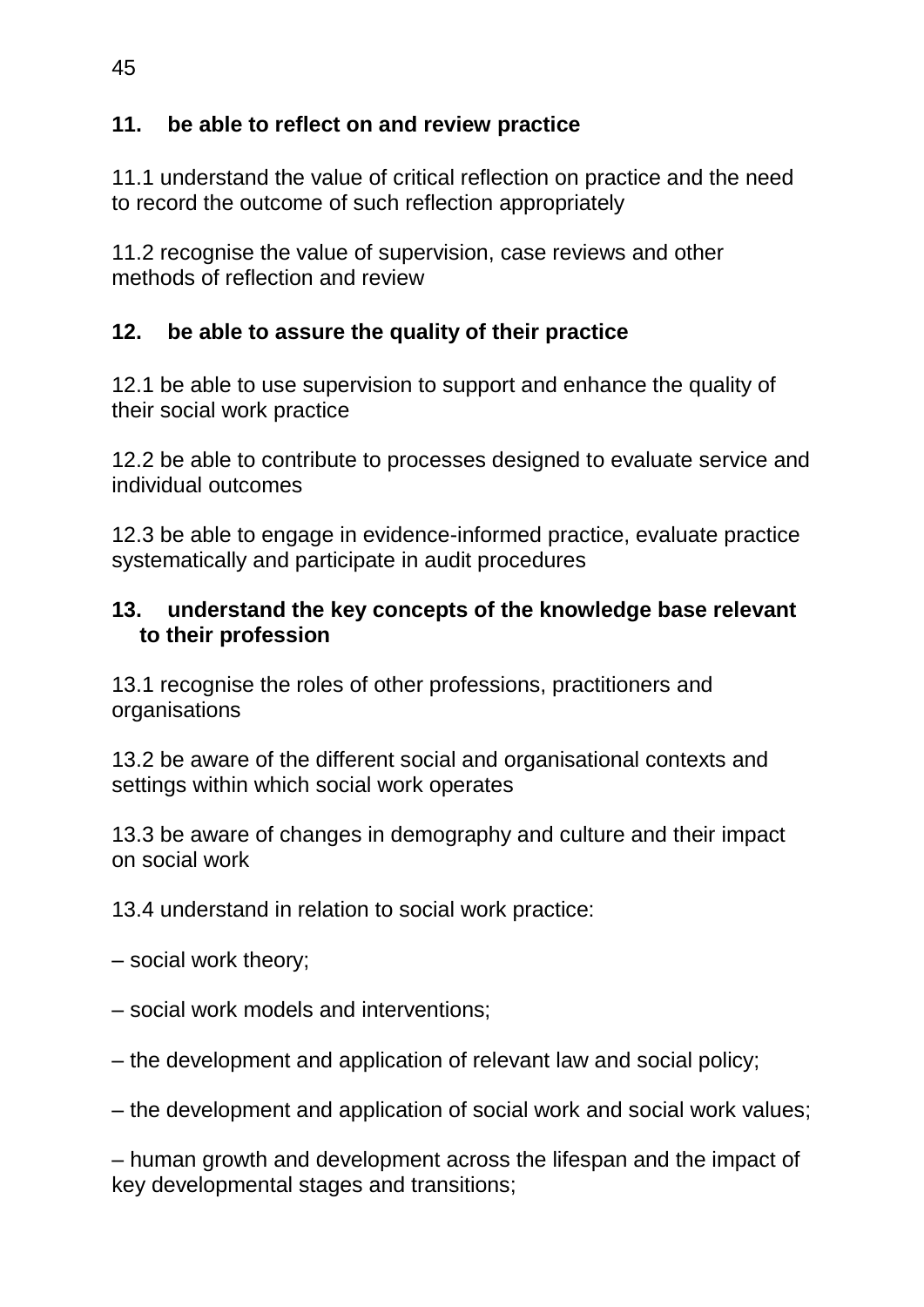– the impact of injustice, social inequalities, policies and other issues which affect the demand for social work services;

– the relevance of psychological, environmental, sociological and physiological perspectives to understanding personal and social development and functioning;

– concepts of participation, advocacy and empowerment; and

– the relevance of sociological perspectives to understanding societal and structural influences on human behaviour

### **14. be able to draw on appropriate knowledge and skills to inform practice**

14.1 be able to gather, analyse, critically evaluate and use information and knowledge to make recommendations or modify their practice

14.2 be able to select and use appropriate assessment tools

14.3 be able to prepare, implement, review, evaluate, revise and conclude plans to meet needs and circumstances in conjunction with service users and carers

14.4 be able to use social work methods, theories and models to achieve change and development and improve life opportunities

14.5 be aware of a range of research methodologies

14.6 recognise the value of research and analysis and be able to evaluate such evidence to inform their own practice

14.7 be able to demonstrate a level of skill in the use of information technology appropriate to their practice

14.8 be able to change their practice as needed to take account of new developments or changing contexts

# **15. be able to establish and maintain a safe practice environment**

15.1 understand the need to maintain the safety of service users, carers and colleagues